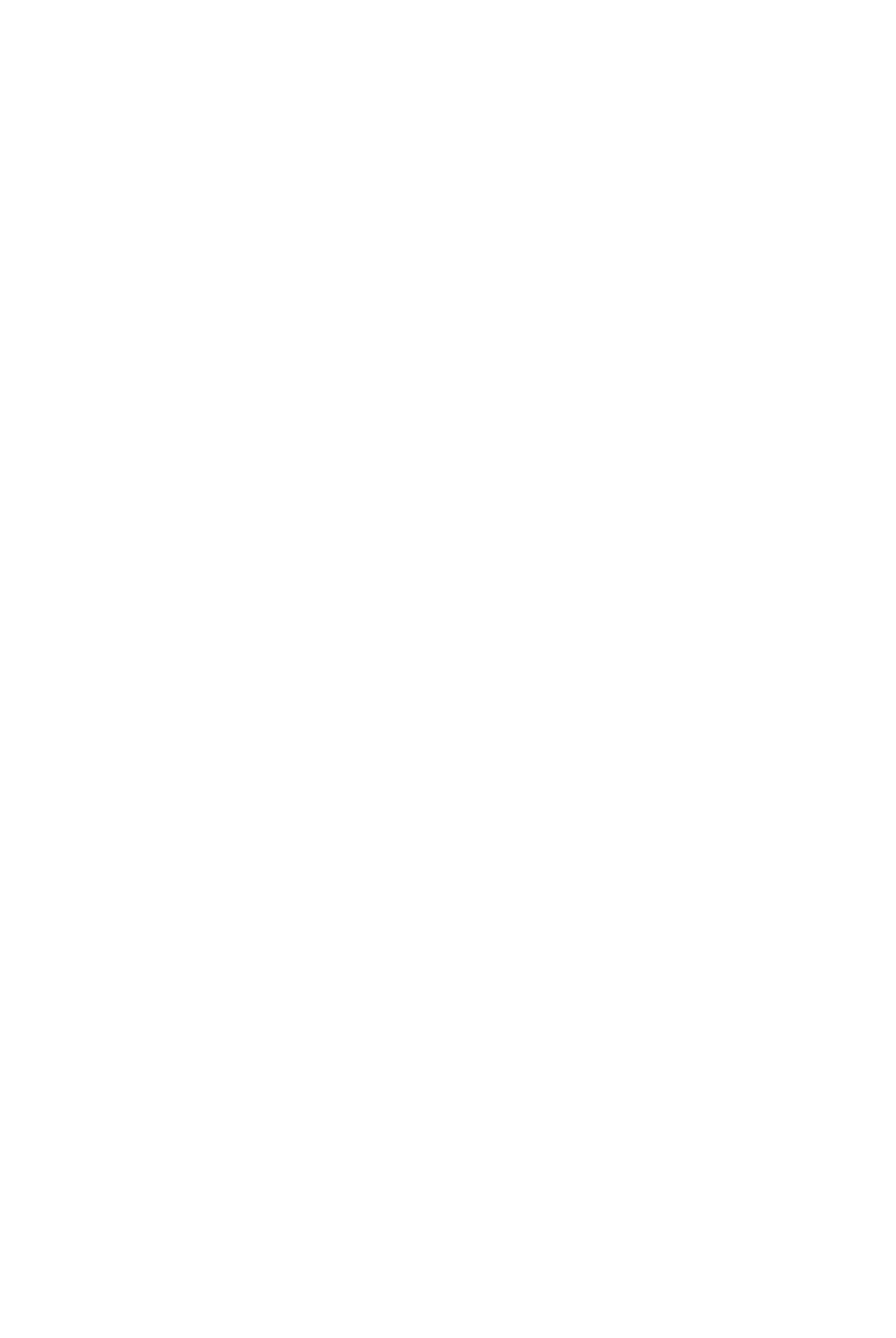# **TABLE OF CONTENTS**

- **Tab 1: Association of Manitoba Municipalities**
- **Tab 2: Role of Municipalities**
- **Tab 3: Role of Council**
- **Tab 4: Council Behaviour & Conduct**
- **Tab 5: Council Meetings**
- **Tab 6: Financial Management**
- **Tab 7: Role of Administration**
- **Tab 8: Citizen Engagement**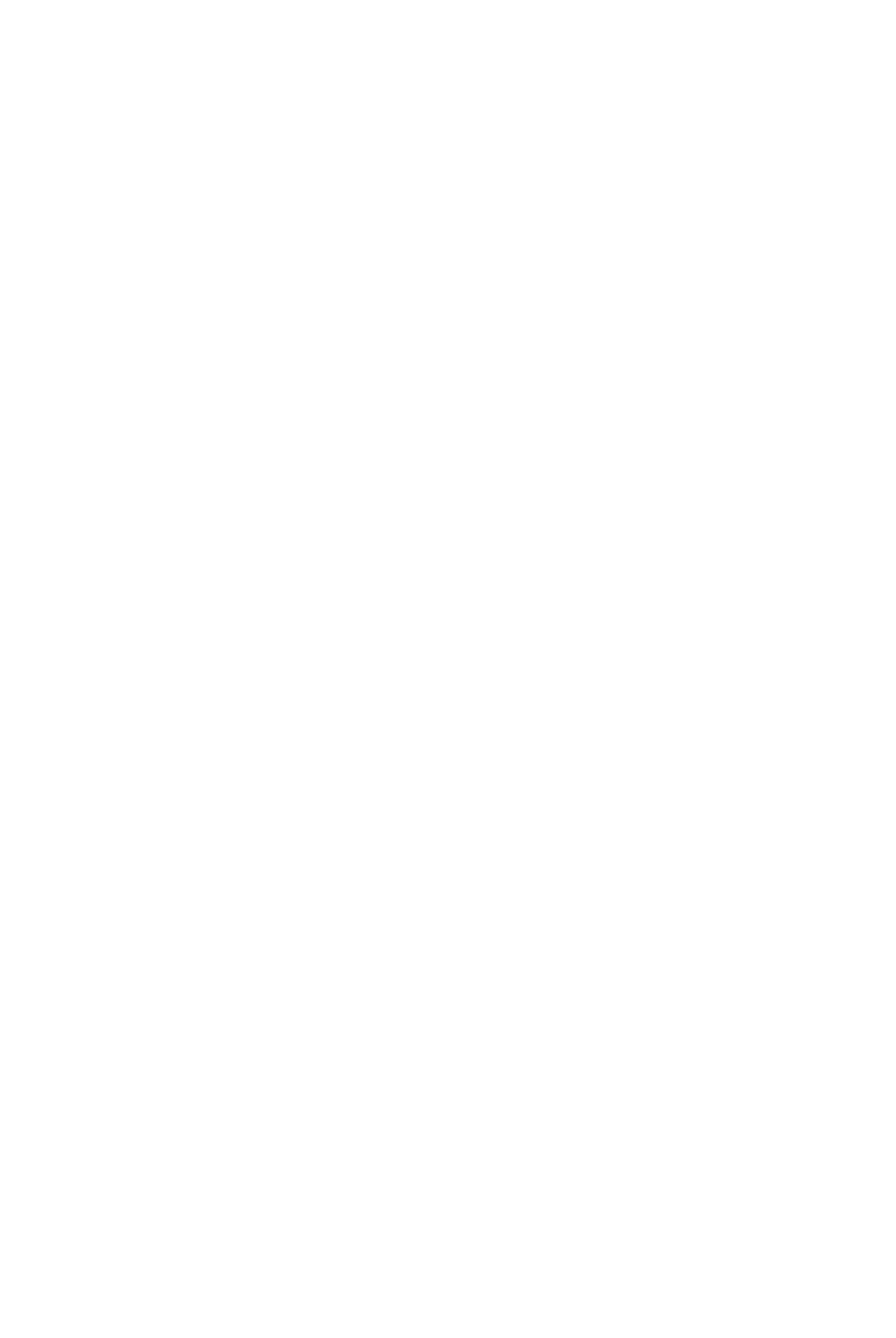# **CONGRATULATIONS!**

You have been elected to serve an important role in your municipality. As an elected local government, your Council will be charting the course of your municipality into the future. You will be making decisions that affect every resident and property owner in your municipality. Considerable trust has been placed in you, along with other members of Council, to govern your municipality objectively, fairly and most importantly, with the public's best interest in mind.

As a municipal council member, you will no doubt have many exciting, often challenging, and very rewarding experiences. This guide provides you with an overview of what you can expect to encounter in your term of office, such as public participation in municipal decision-making, council's role in financial management, code of conduct, and conflict of interest. The guide also includes information about the roles of council and administration, as well as the Association of Manitoba Municipalities. It also provides you with helpful tips to assist you to make a positive and lasting contribution to your municipality.

The Association of Manitoba Municipalities, together with Manitoba Municipal Relations, wishes you success over your next four years!





**Note**: This guide is intended for information purposes only. Please refer to the Manitoba Municipal Act for more information – electronic copies of legislation are available online at Manitoba Laws website. You can also contact a Municipal Service Officer for any questions or clarifications at (204) 945-2572.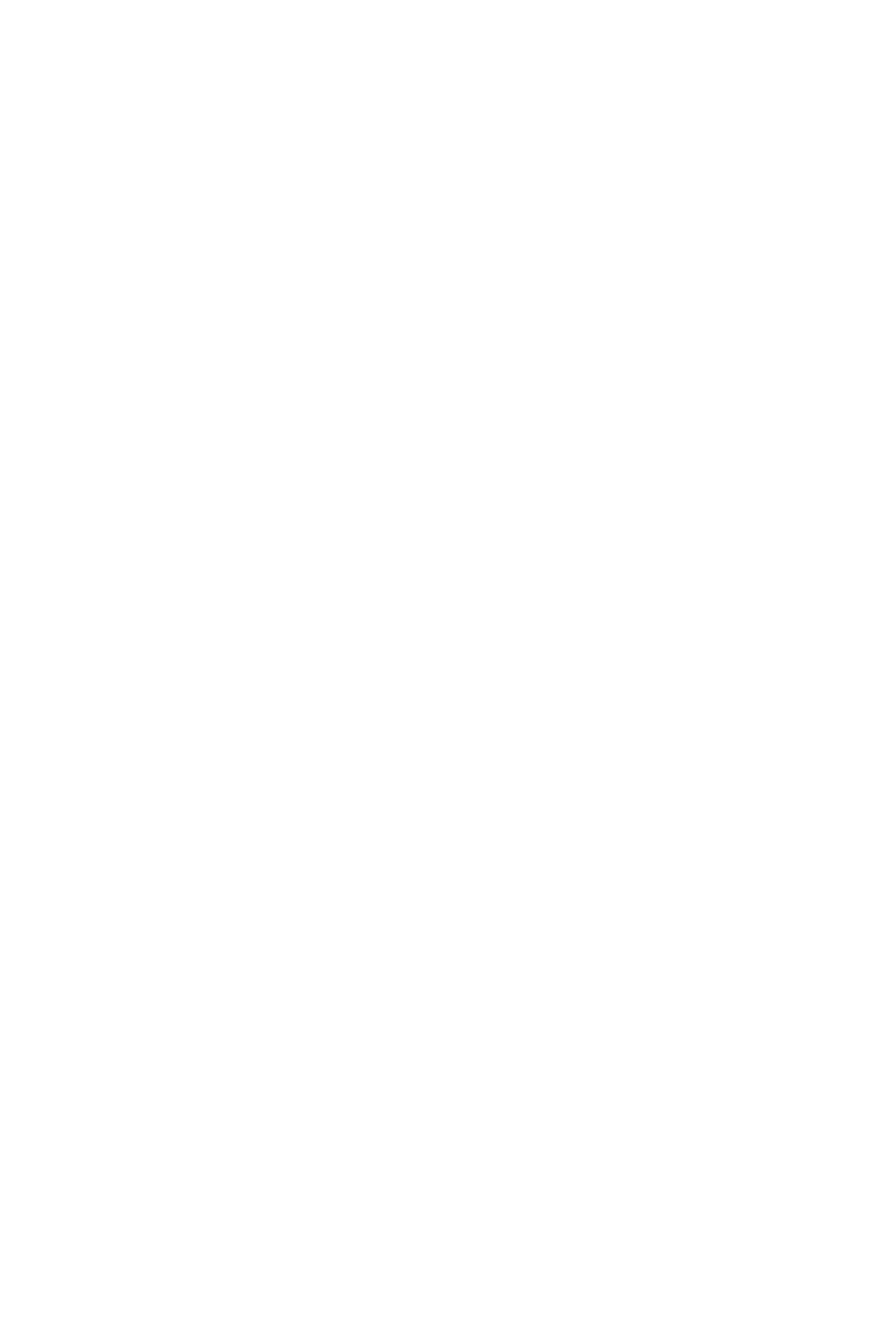# **ASSOCIATION OF MANITOBA MUNICIPALITIES**

# **IN THIS SECTION:**

- **About the AMM**
- **Role of the AMM**
- **Get Involved**
- **Business Services**
- **Contact the AMM**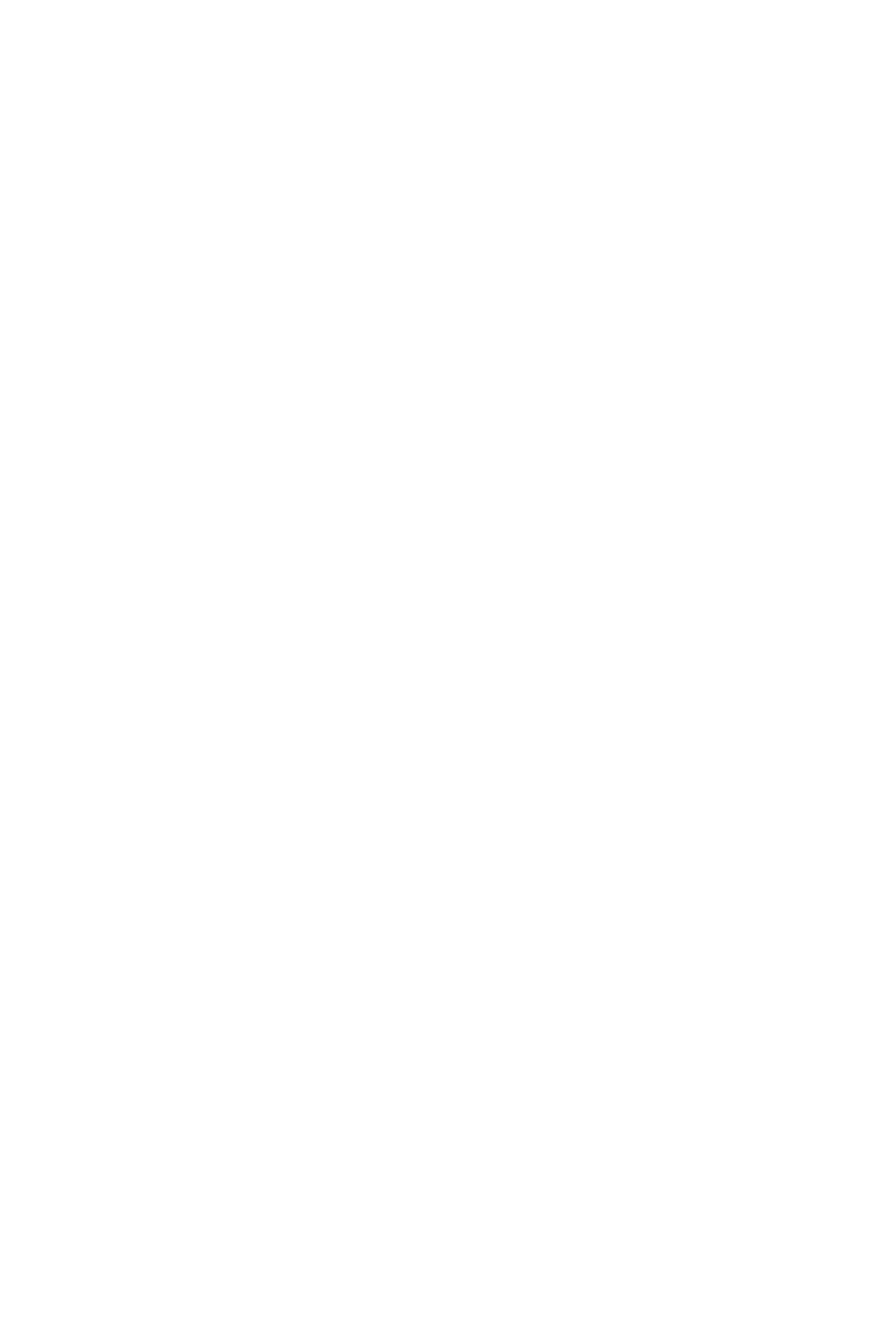# **ABOUT THE AMM**

In January 1999, the Association of Manitoba Municipalities (AMM) was formed out of a merger of the Union of Manitoba Municipalities (UMM) and the Manitoba Association of Urban Municipalities (MAUM).

The AMM represents all 137 of the incorporated municipalities throughout the province, including the City of Winnipeg.

There are two directors for each of the districts, and one each for the City of Winnipeg and the Manitoba Municipal Administrators' Association. The Executive Members (one President and two Vice-Presidents) are elected every two years during the annual



AMM Convention, and the district Directors are elected every second year during the June District Meetings.

The City of Winnipeg Director is appointed annually, and the Manitoba Municipal Administrators' Association President serves as an ex-officio member of the AMM Board.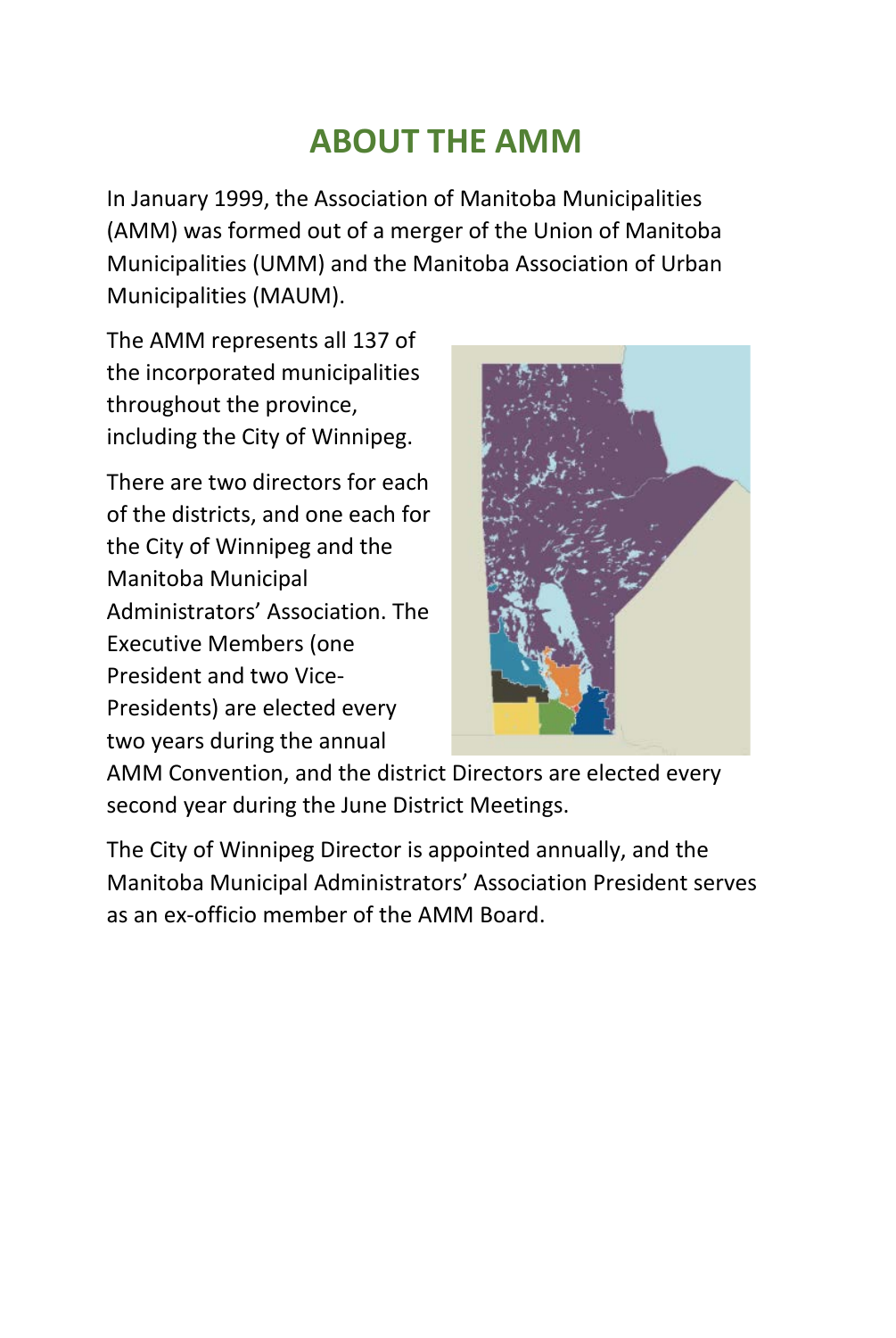# **AMM Executive and Board of Directors**

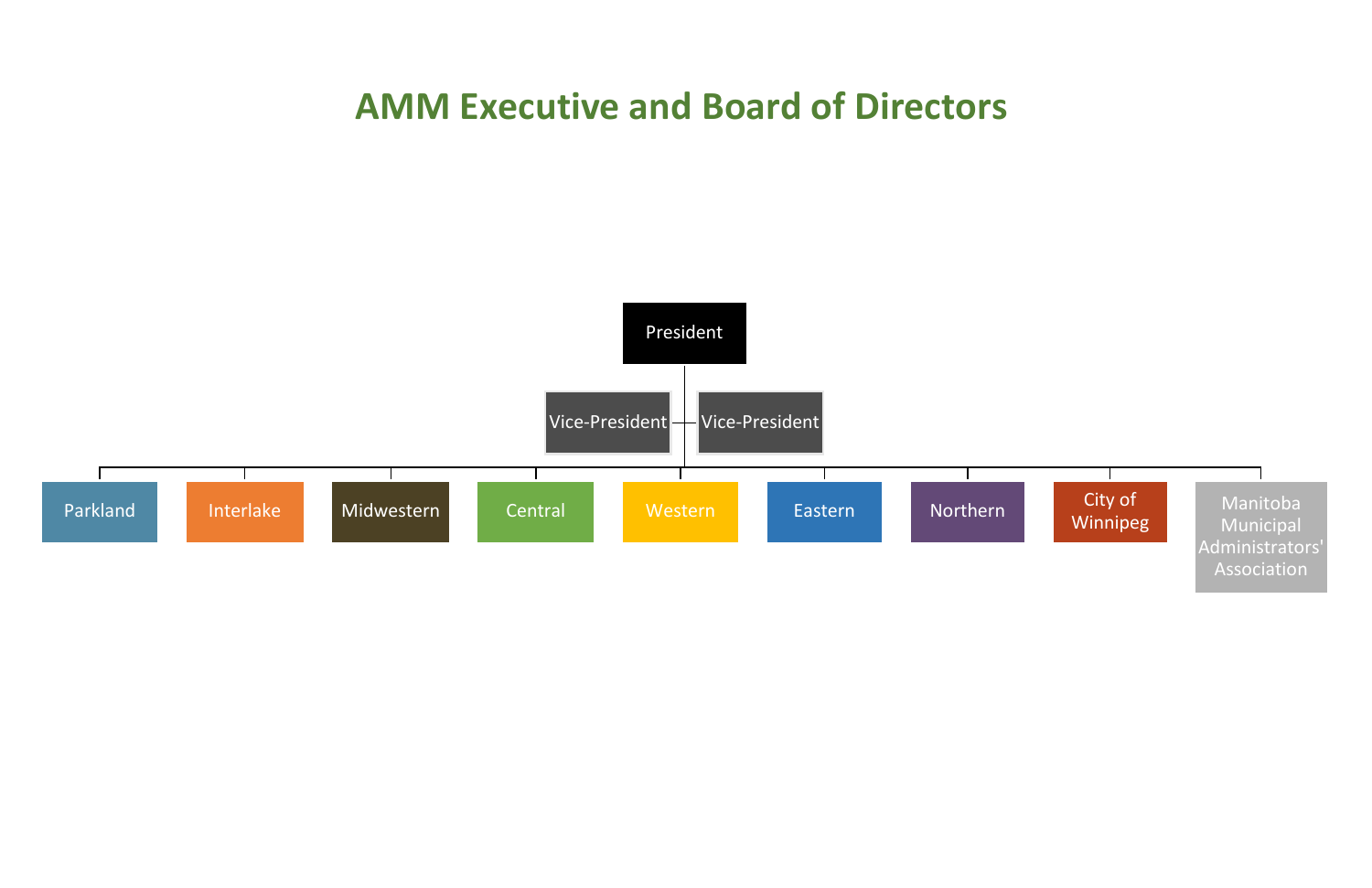# **ROLE OF THE AMM**

Municipal government is the order of government often described as "closest to the people." At the AMM, we believe that statement to be true. Our members are the mayors, reeves, and councillors that represent the citizens of Manitoba's incorporated municipalities. Our mission is to identify and address the needs and concerns of those members to achieve strong and effective municipal government.

The AMM has looked at what the future holds for municipal government and is trying to help municipalities meet the challenges facing them. Through its lobbying and advocacy activities, the association provides the support and leadership needed to promote strong, functional councils that truly represent the order of government "closest to the people."

# **GET INVOLVED**

The AMM Board and staff recognize the importance of the time our members invest to attend our events, and have carefully considered the topics, presentations as well as format, to ensure that the experience benefits you in your role as a municipal official.

### **Member Meetings**

The AMM engages with members through three different organized meetings every year, including Municipal Visits, Mayors, Reeves and CAOs Meetings, and June District Meetings.

### **Municipal Visits**

Throughout the year, the AMM Executive and the District Directors attend Municipal Visits to meet with individual councils and administration. The Municipal Visits allow you and your council to discuss the issues that specifically affect your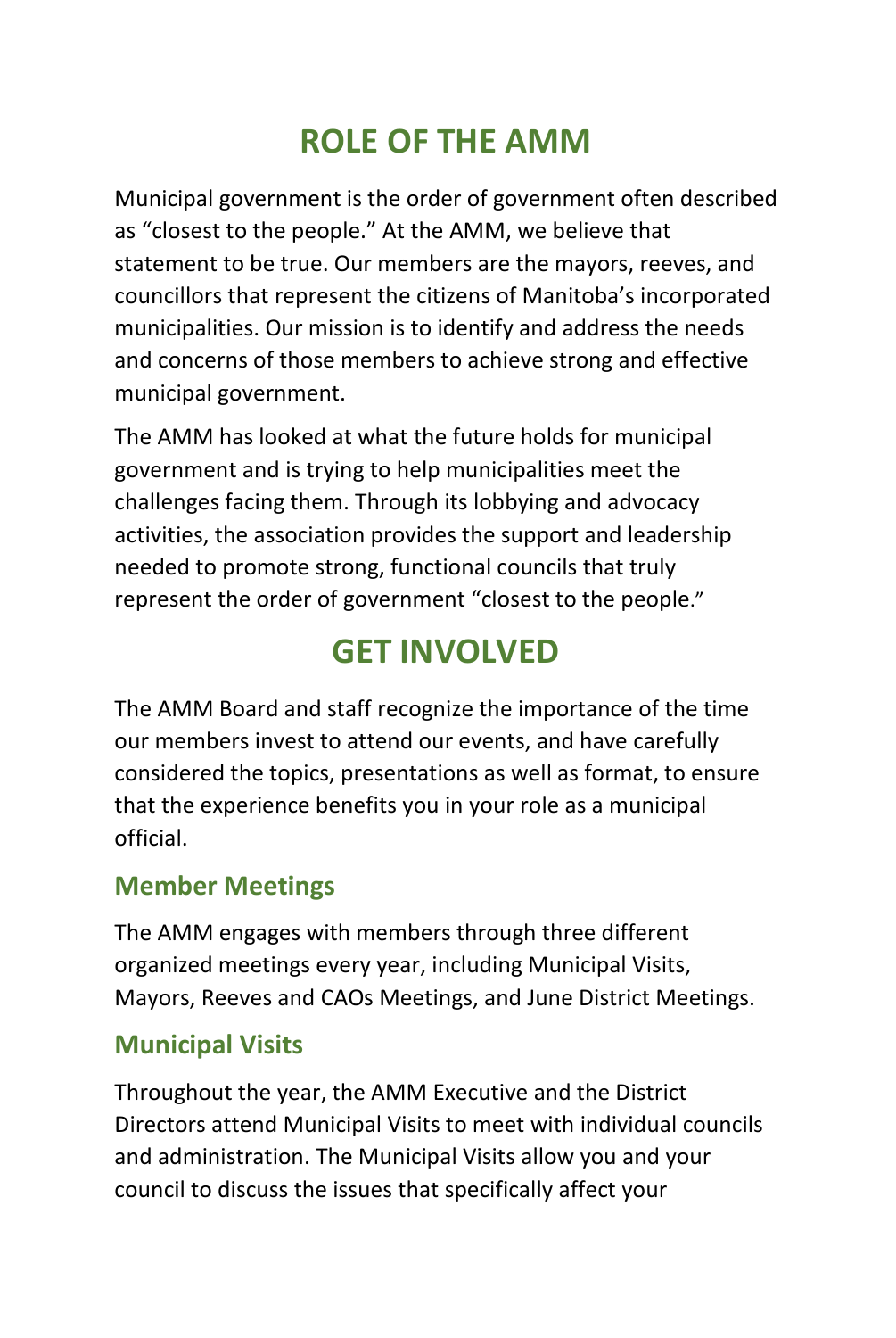municipality. These member meetings are also a time for the AMM to update your council on some of the issues the AMM Board has been involved in during the recent months and what the organization will be working on in the future. The AMM Executive visits each municipality at least once during the 4-year period in-between municipal elections, and municipalities in the Northern District are visited at least twice.

### **Mayors, Reeves and CAOs Meetings**

In addition to the Municipal Visits, the AMM offers two major meetings for its members at the district level, one of which is the Mayors, Reeves and CAOs Meetings. Each spring, the AMM meets with heads of council and senior administrators for the Mayors, Reeves and CAOs meetings. Along with reports from the AMM Executive, members participate in an interactive presentation, soliciting feedback on municipal policy issues and/or provincial government initiatives

### **June District Meetings**

The second major type of member meeting held at the district level is the June District Meeting. During the June District Meetings, the AMM Executive and District Directors meet in each District to discuss municipal issues with the members. At this time, resolutions for the next Annual Convention are also brought forward. Every second year, AMM District Directors are elected during the June District Meetings.

## **Municipal Officials Seminar and Trade Show**

Following the Mayors, Reeves and CAOs meetings, the AMM hosts the Municipal Officials Seminar (MOS) and AMM Trade Show. The MOS is held each March or April and alternates between Winnipeg and Brandon. This two-day event's program features valuable professional development sessions and a variety of up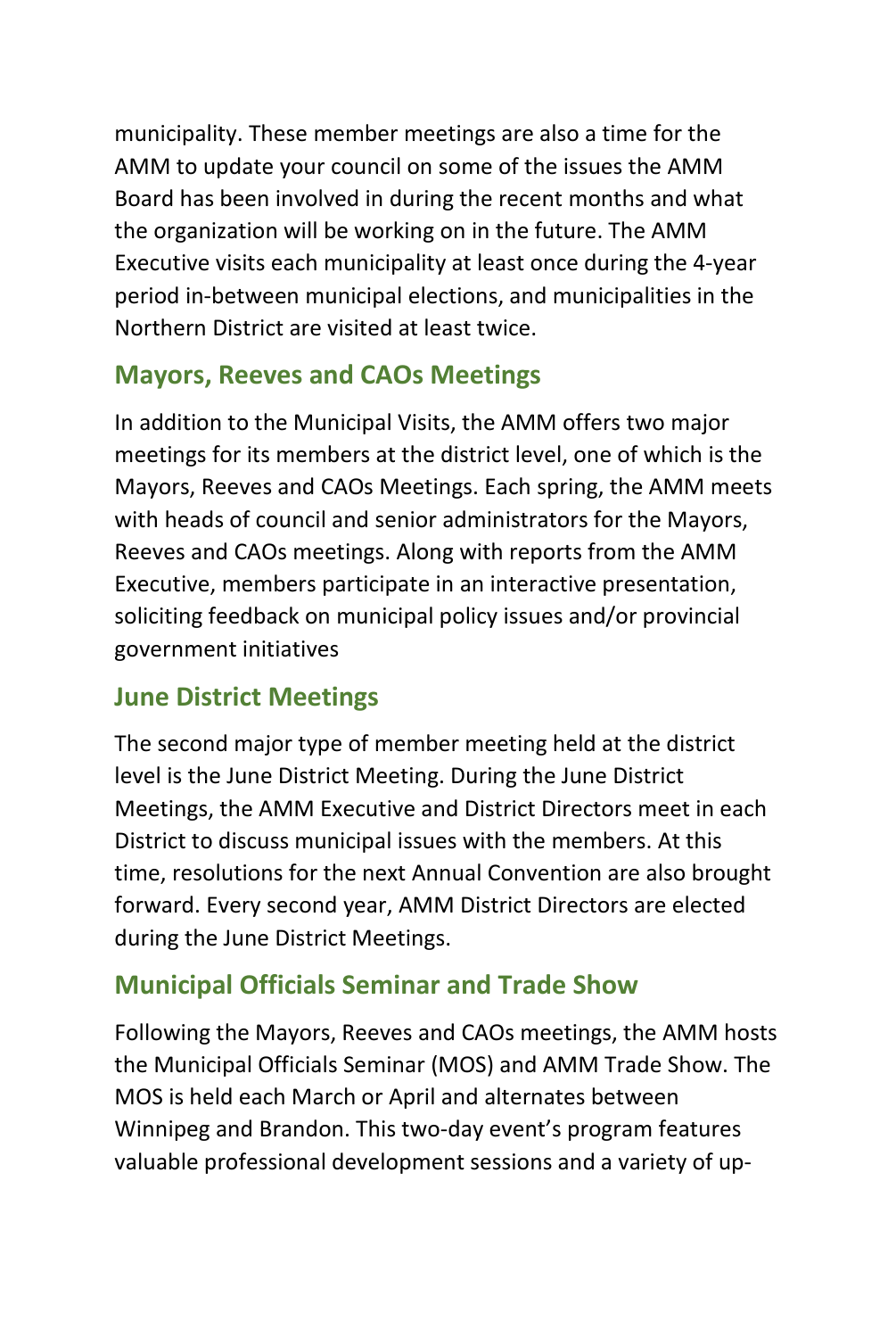to-the-minute municipal policy issues. Manitoba's largest Trade Show for municipal business runs on the first day of the MOS.

AMM tradeshows strengthen your ties to Manitoba by connecting Manitoba's municipal decision makers to businesses and companies throughout the province. The AMM holds two major tradeshow events each year; a Display Area during the Annual Convention each November, and the Trade Show in conjunction with the MOS in either March or April.

### **Annual Convention**

The AMM Annual Convention is the annual general meeting of the entire AMM membership. The Annual Convention is held each November and alternates between Winnipeg and Brandon. It is the largest AMM event of the year and brings together approximately 900 delegates.

The AMM's Annual Convention provides elected officials with a vast amount of learning opportunities, including; sessions on the latest program and developments for local government, Trading Company Show vendors with their innovative products and services, the highly anticipated Ministerial Forum where the Provincial Cabinet take questions from members, debating and voting on resolutions, hearing from some highly inspirational keynote speakers and most importantly, connecting with your counterparts from around the Province.

### **Education Program**

The AMM offers productive and progressive training to benefit municipal officials throughout your term of service. The AMM Education Program follows the elected municipal officials' term of service. The structured program includes workshops that build upon each year's topics and incorporates the competencies that effective municipal government professionals must demonstrate in their roles. The program topics include; governance, leadership,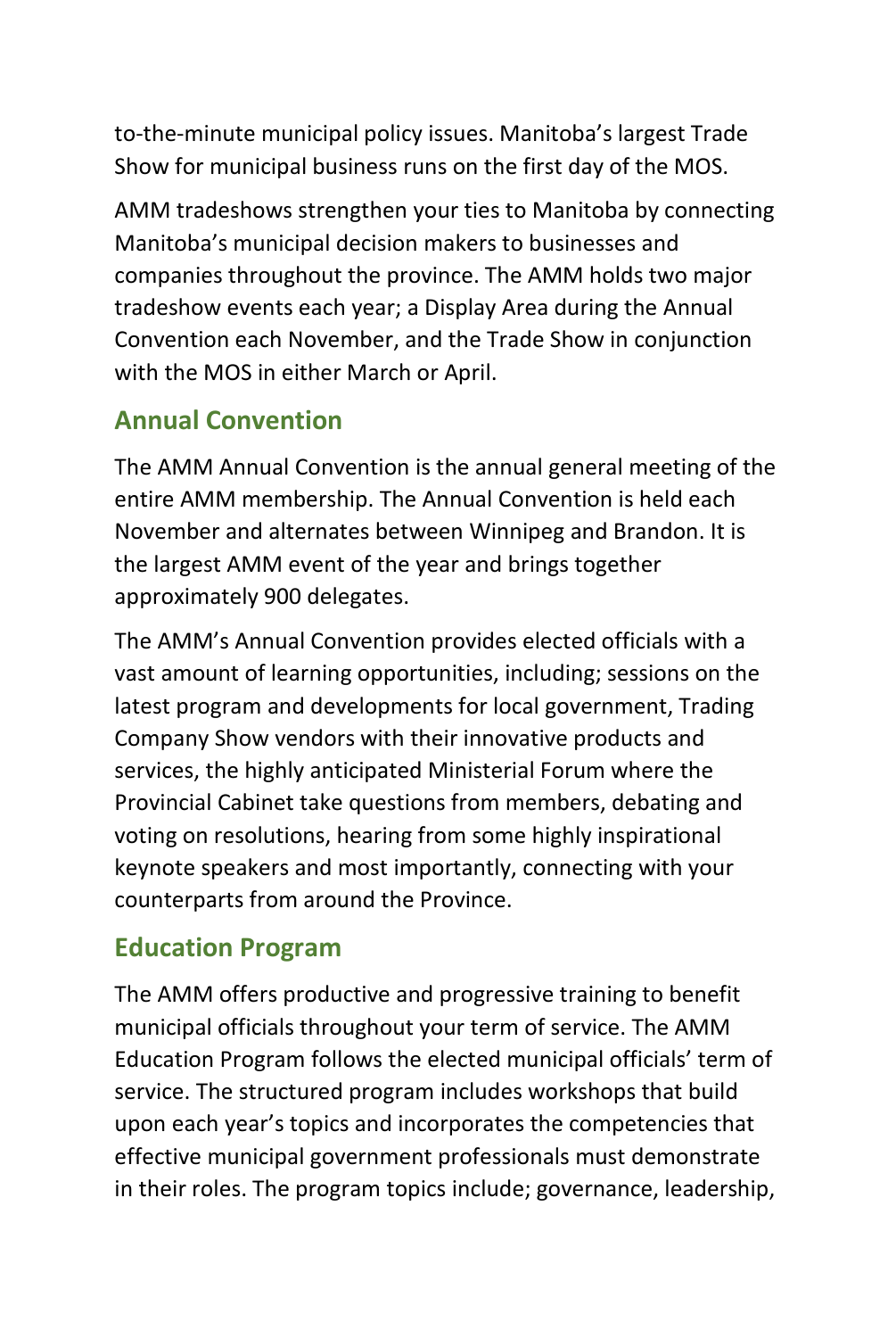communications, finance, legal issues, legislation, media training, strategic planning, personal development, and human resources.

# **BUSINESS SERVICES**

#### **AMM Insurance Program**

For over 40 years, Western Financial Group Insurance Solutions has worked in partnership with the AMM to provide an innovative commercial insurance and employee benefits program to its members. The AMM Insurance Program provides municipalities with an insurance program that not only provides superior coverage, but also offers comprehensive risk management strategies.

Western Financial Group Insurance Solutions is committed to working in partnership with the AMM and its members to provide an insurance program that is responsive to their changing risks and needs. If you have questions regarding the AMM Insurance Program or would like to speak to an Insurance Advisor about your current policy, please contact us at 1-800-665-8990 or visit www.westernfgis.ca/amm.

#### **Commercial Insurance**

The AMM Commercial Insurance Program operates under a "Protected Self-Insurance" structure enabling municipalities to collectively insure under a Self-Insured Retention, while being provided with in-house underwriting, risk management services, and claims services. The program offers municipalities with a sense of ownership of their insurance program and provides risk management advisors and strategies to help municipalities control losses. All AMM member municipalities outside Winnipeg participate in the AMM's property/casualty "protected selfinsurance" program, administered by Western Financial Group Insurance Solutions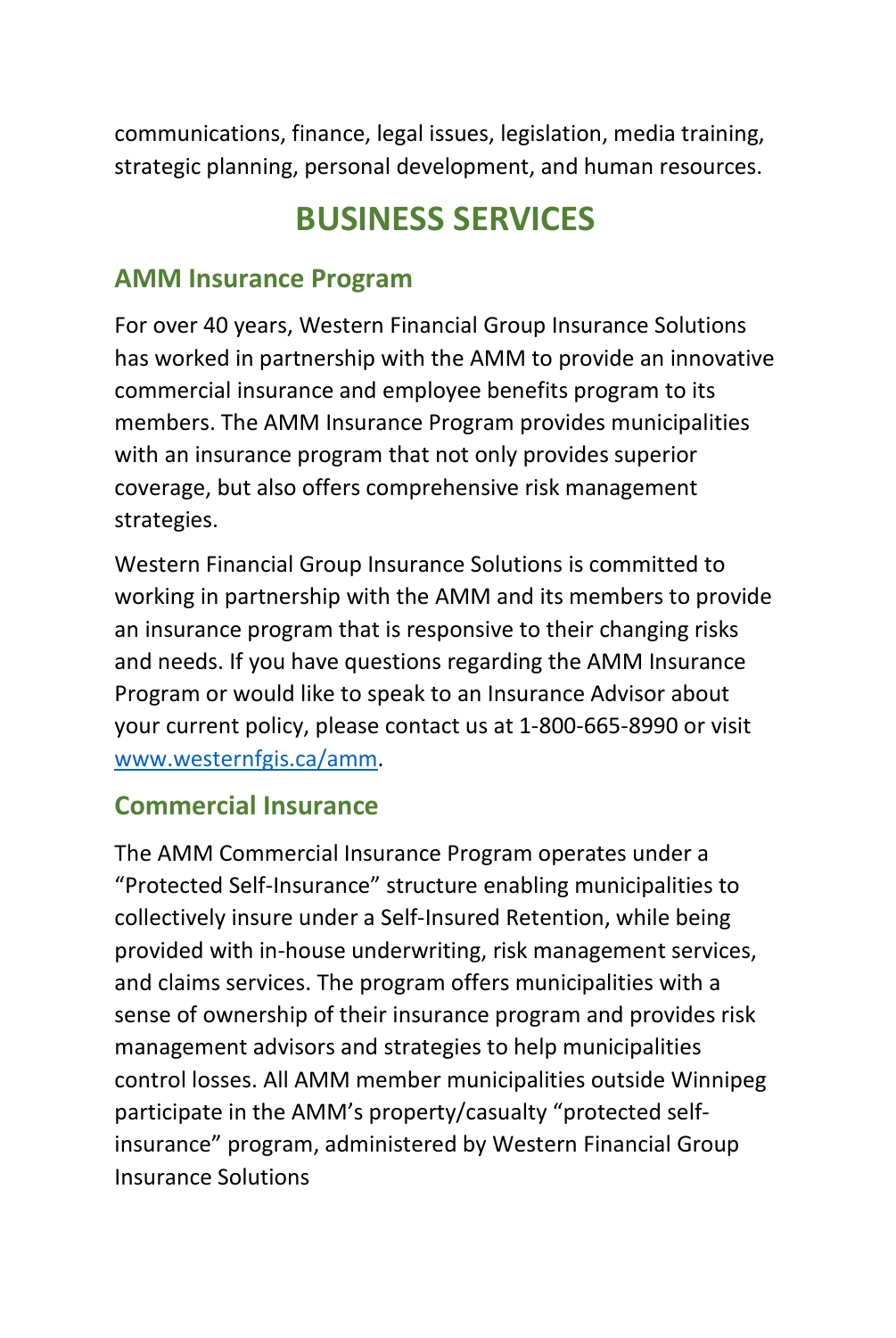The program has provided best-in-class coverages that cannot be attained through the open-market as well as stabilized pricing and affordability. Further to this, due to the unique Self-Insured Retention, the AMM is provided the opportunity to receive returns of premium during surplus years when claims are low.

Coverage options have been tailored to the unique risks faced by municipalities in Manitoba, including:

- General Liability
- Property
- Cyber Liability
- Public Entity Management Liability
- Equipment Breakdown Coverage

# **Employee Benefits**

The AMM Insurance Program currently provides comprehensive benefits coverage to more than 1,500 employees, councillors and volunteers across Manitoba. By operating under a Protected Self-Insurance model, the AMM Employee Benefits Program is able to offer significant rate stability, while still providing comprehensive coverage options and exceptional service. Coverage options are tailored to the needs of municipalities, including:

- Health, Vision, & Dental
- Optional Life & Accidental Death and Dismemberment
- Optional Disability and Critical Illness Coverage
- Health Care Spending Accounts
- Employee Assistance Program (EAP)

\*Eligible members include full-time, part-time, and seasonal employees.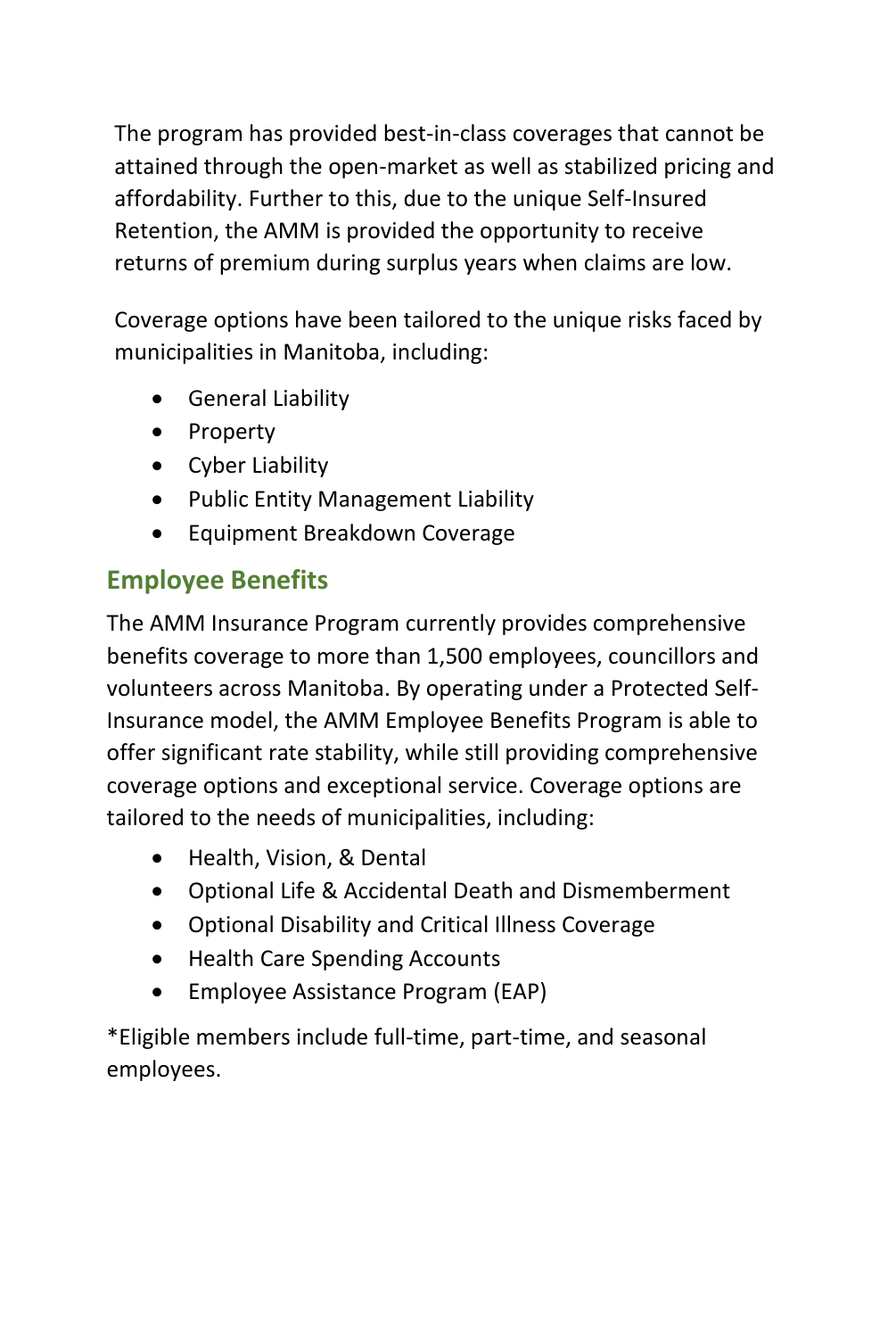### **Trading Company**

The Trading Company is the business arm of the AMM. The Trading Company allows the members of the AMM to purchase products and services at low prices through the power of bulk buying. The Official Suppliers in the program offer hundreds of municipal products and services. Each individual supplier has a contract that ensures the best possible pricing for members.

#### **Human Resources**

The AMM has partnered with People First HR Services to provide '@ Your Service', which offers dedicated on-call access and professional human resource advice to our members. @ Your Service offers members the ability to make faster and more thoughtful people management decisions, at no cost to you.

# **CONTACT THE AMM**

| <b>Address</b> | 1910 Saskatchewan Avenue W, Portage la Prarie,<br>MB, R1N0P1, Canada |
|----------------|----------------------------------------------------------------------|
| Phone          | 204-857-8666                                                         |
| Fax            | 204-856-2370                                                         |
| Email          | amm@amm.mb.ca                                                        |
| Website        | www.amm.mb.ca                                                        |
| Twitter        | @AMMManitoba                                                         |
| Facebook       | Association of Manitoba Municipalities                               |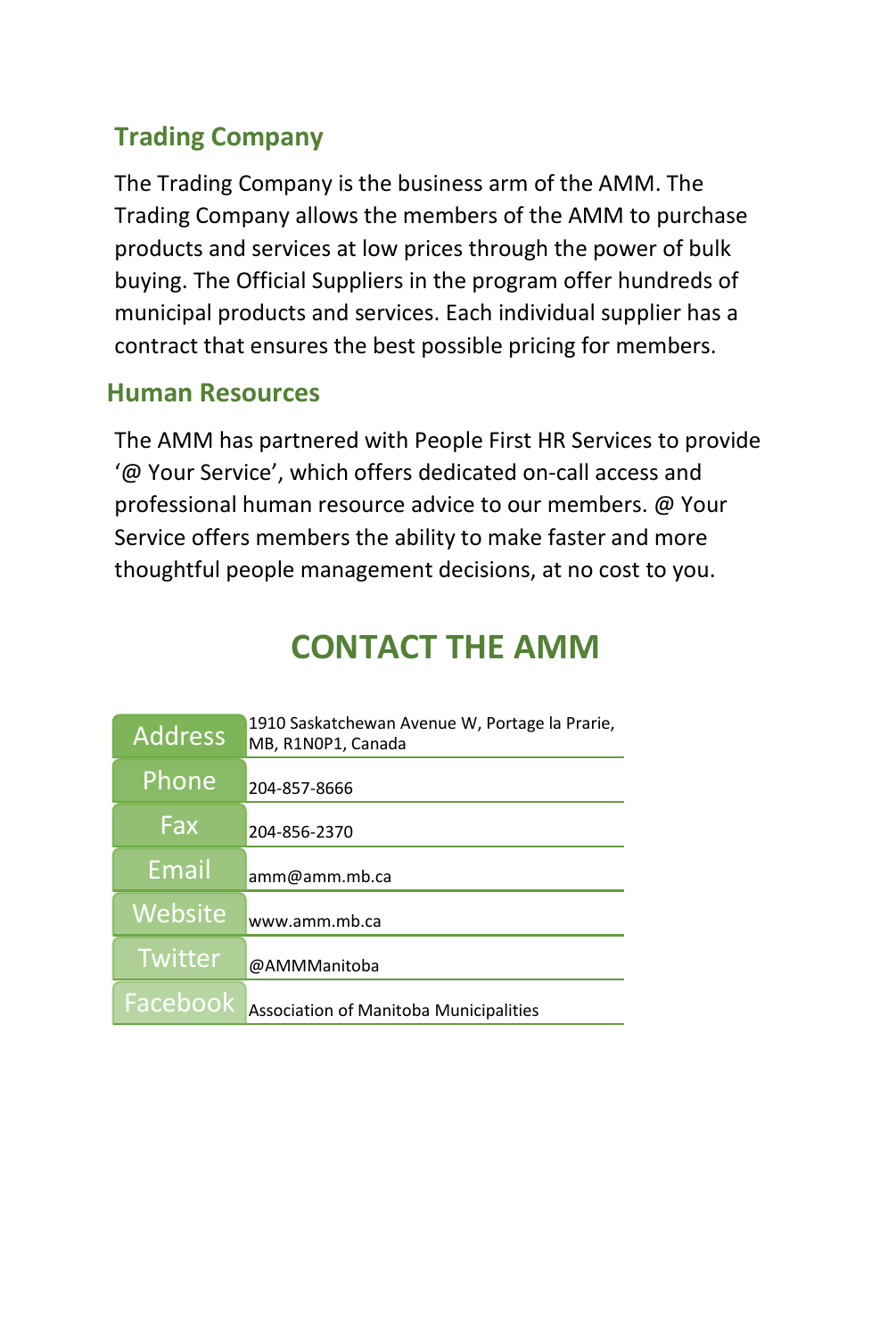# **ROLES & RESPONSIBILITIES OF MUNICIPALITIES**

# **IN THIS SECTION:**

- **Role of Municipalities**
- **Municipal Services**
- **Resources**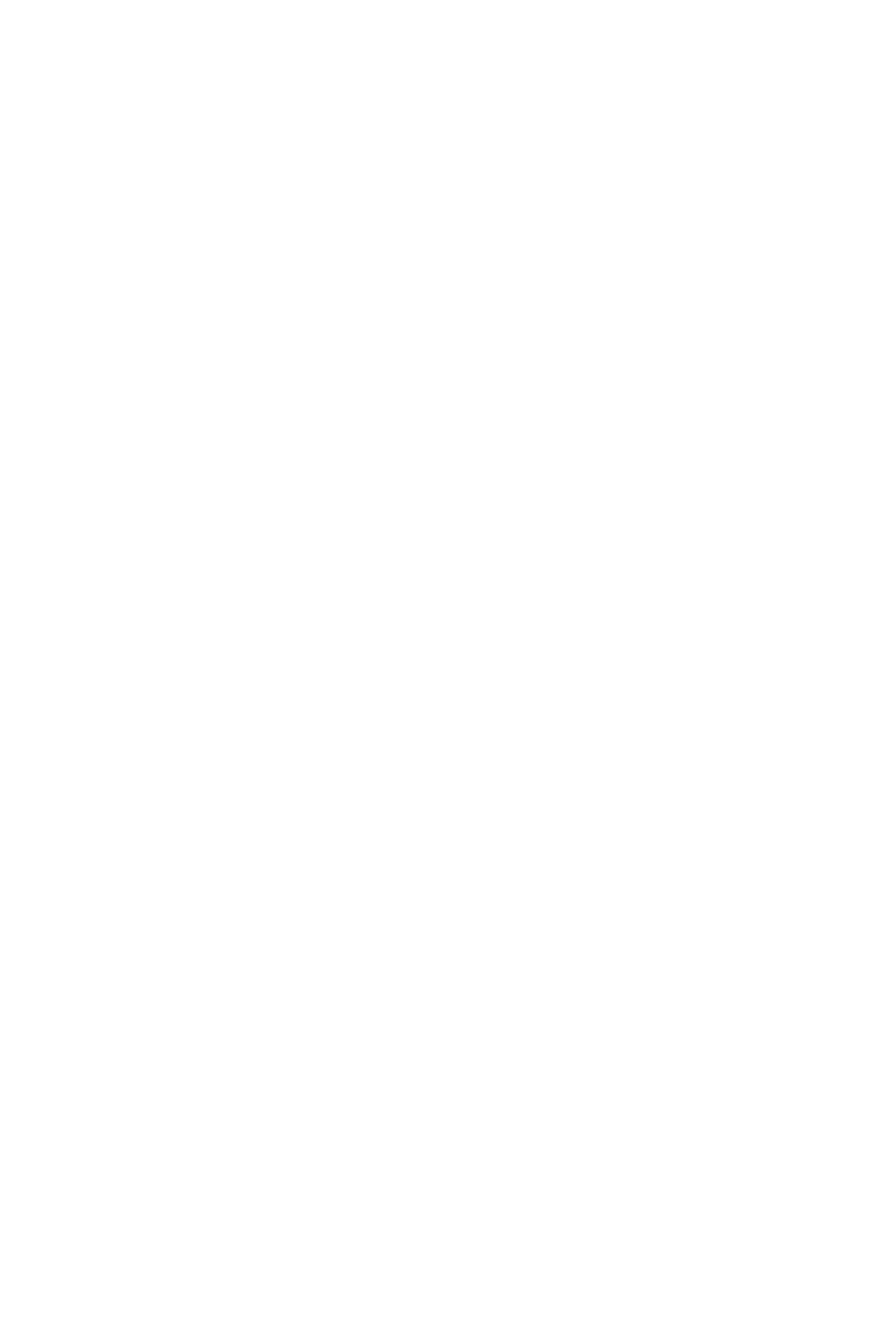# **ROLE OF MUNICIPALITIES**

*Municipalities are mature governments, which are democratically accountable to their citizens and responsible for delivering local public services.*

**Municipalities exist to make important decisions** about the local services, programs, facilities and infrastructure that citizens rely on every day. As a government, citizens also expect municipalities to establish local laws, make decisions about taxes and the community's finances, plan for the future, and to protect the municipality's resources.

**Municipalities must provide certain services** and may choose to deliver many additional services to their citizens. Manitoba's laws affect what services municipalities must provide, and may also affect how services can be delivered.

Municipalities have broad, flexible powers to help them achieve their goals.

#### **Government Powers**

Government powers directly impact people and property. Municipalities may tax properties, sell properties that do not pay their taxes, and expropriate private property for public use. Municipalities may also create and enforce many of their own laws, such as laws for animal control, noise or unsightly property.

#### **Corporate Powers**

Corporate powers allow municipalities to buy land, infrastructure or equipment, hire employees, enter agreements, and determine how the organization is structured.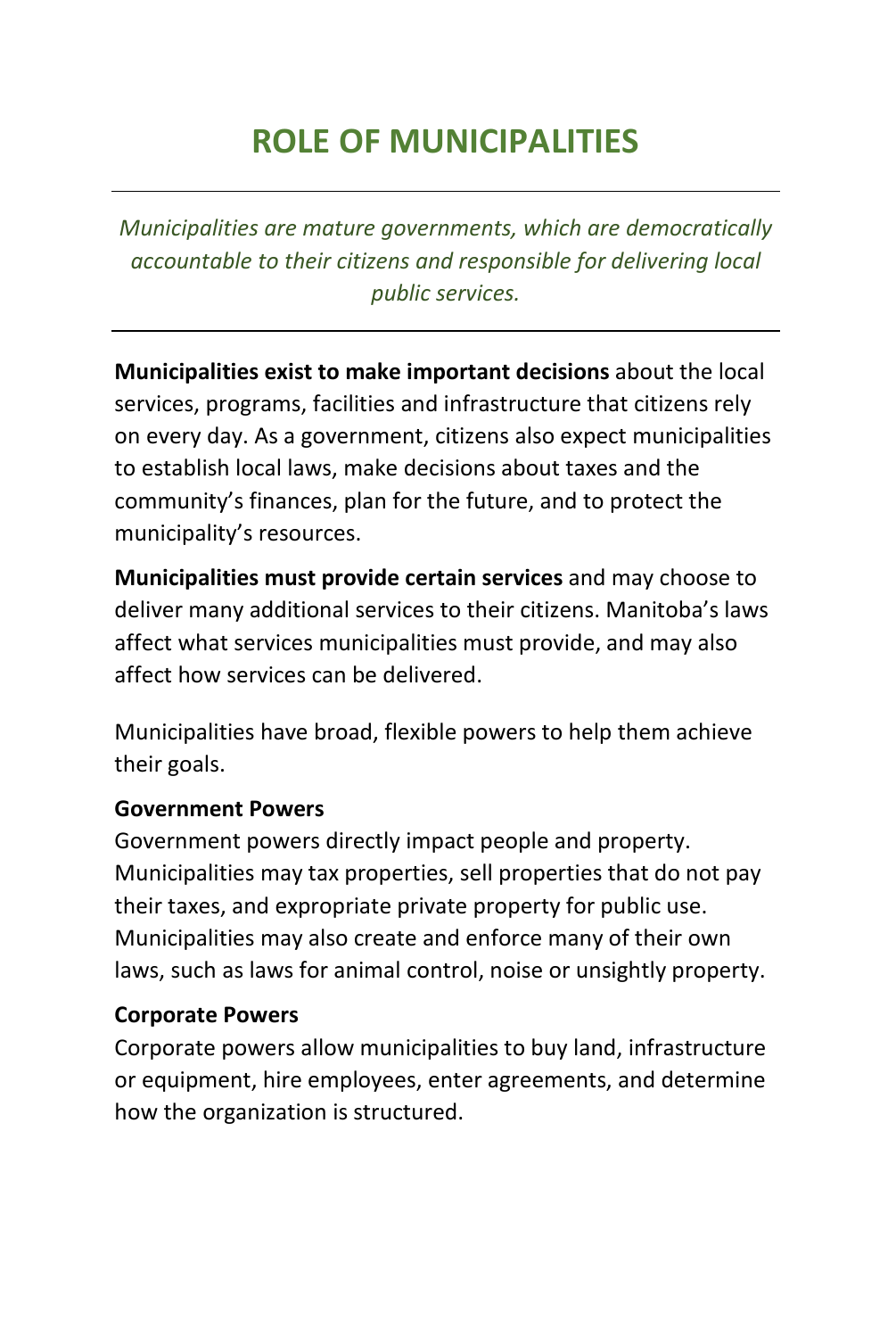# **MUNICIPAL SERVICES**

## Required Services

#### **Road Maintenance:**

Municipal roads must be maintained to meet their expected use.

#### **Waste Management:**

Municipalities must provide services for residents to dispose of garbage and waste (e.g., landfill, recycling centre).

#### **Fire Services:**

Fire protection must be provided  $-$  at a minimum, education programs and inspections for certain types of buildings. Most municipalities also arrange for fire fighter protection.

#### **Police Services:**

Municipalities must have police services. In many municipalities policing is already provided by the Province of Manitoba and RCMP.

## Required Services (continued)

#### **Land Use Planning:**

Municipalities must create and enforce laws about how land can be used, such as zoning, development plans or building by-laws.

#### **Building Inspections:**

Building codes, standards and inspections are a municipal responsibility.

#### **Emergency Management:**

Municipalities have to be prepared for emergencies by putting plans and programs in place and having people ready if something happens.

#### **Weed Control:**

Municipalities must control weeds within their boundaries.

*Your municipality may also be required to provide other services. Check with your CAO if you have questions.*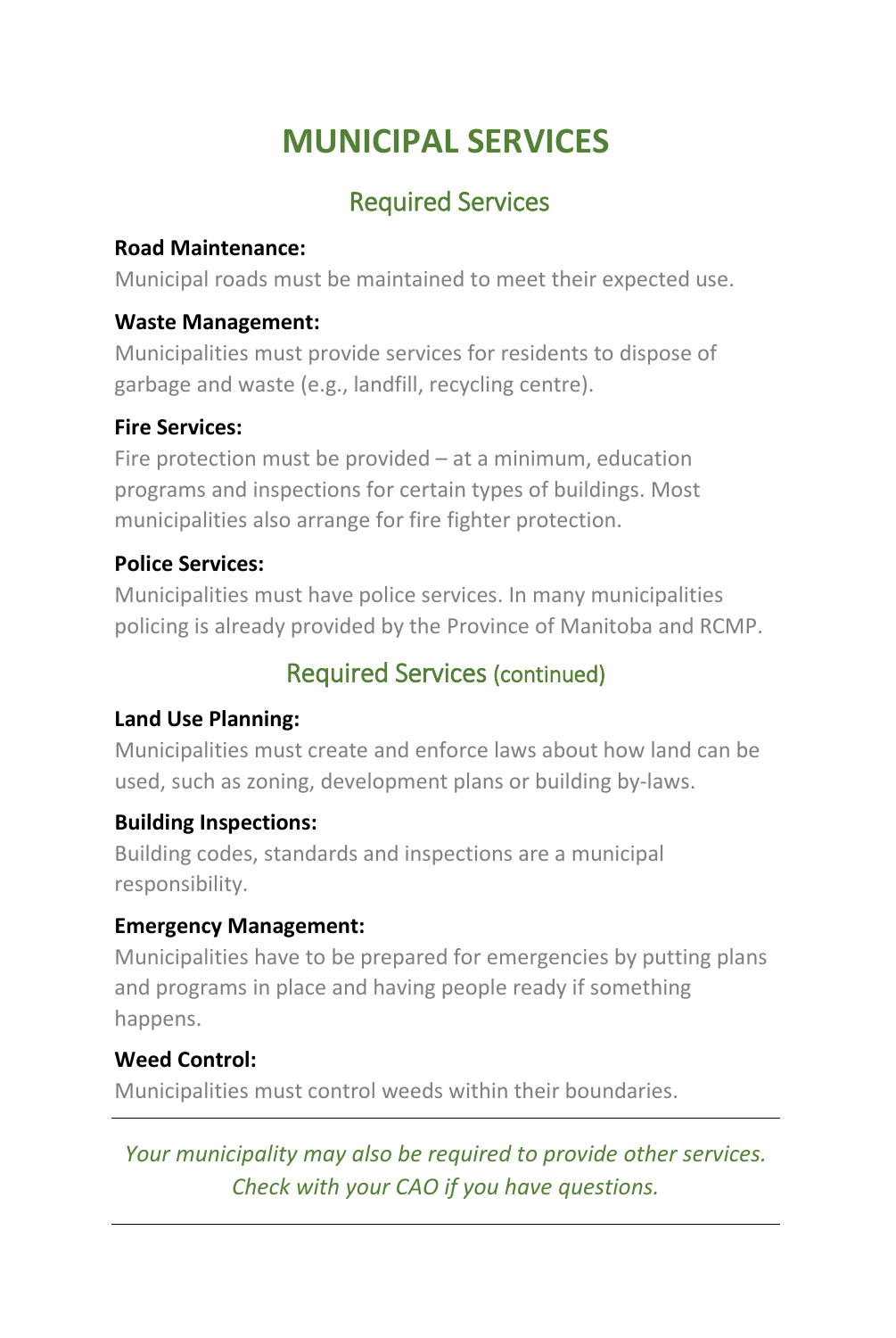### Other Services

*Municipalities may also choose to provide additional municipal services. Ideas for existing or new municipal services should be discussed with the rest of Council and the CAO.* 

#### **Water and Sewer Services**

Many municipalities provide drinking water and sewage disposal services to their citizens.

#### **Recreation**

Parks, museums, swimming pools, hockey arenas, community halls, libraries, greenspaces, children's programs, and much more.

#### **Economic Development**

Programs to attract or keep businesses are another common municipal service, and often neighbouring municipalities work together to keep their region strong.

#### **Animal Control**

Municipalities can make laws and programs to deal with pets, livestock or other animals.

#### **Cemeteries**

Public cemeteries are often run and maintained by municipalities.

#### **Transit**

Many municipalities offer some type of transportation service, such as a Handi-van or public transit.

#### **Insect Management**

Bug control is another service that some municipalities offer.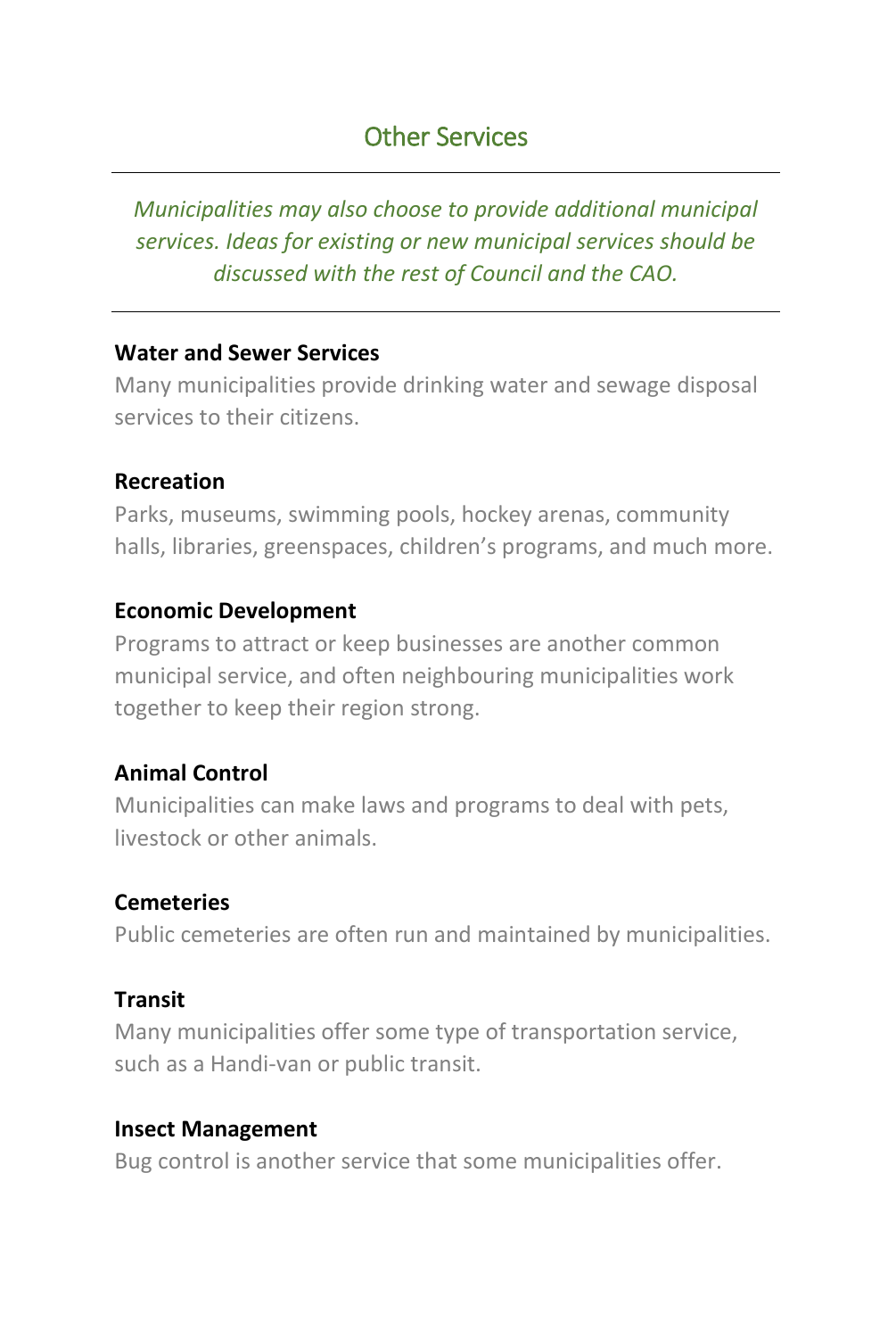## **RESOURCES**

#### **Economic Development**

Manitoba Growth, Enterprise and Trade [www.gov.mb.ca/jec/rned/](http://www.gov.mb.ca/jec/rned/)

#### **Emergency Management**

Manitoba Emergency Measures Organization (EMO) [www.gov.mb.ca/emo/contact/](http://www.gov.mb.ca/emo/contact/)

#### **Fire Services, Building Inspections**

Office of the Fire Commissioner - [www.firecomm.gov.mb.ca](http://www.firecomm.gov.mb.ca/)

#### **Land Use Planning**

Manitoba Planning - [www.gov.mb.ca/mr/land\\_use\\_dev/](http://www.gov.mb.ca/mr/land_use_dev/)

#### **Municipal Finance and Advisory Services**

[www.gov.mb.ca/mr/mfas/](http://www.gov.mb.ca/mr/mfas/)

#### **Police Services**

Royal Canadian Mounted Police - [www.rcmp-grc.gc.ca/mb/](http://www.rcmp-grc.gc.ca/mb/)

Manitoba Justice - [www.gov.mb.ca/justice/](http://www.gov.mb.ca/justice/)

#### **Waste Management**

Manitoba Sustainable Development [www.gov.mb.ca/sd/envprograms/swm/](http://www.gov.mb.ca/sd/envprograms/swm/)

#### **Water and Sewer**

Office of Drinking Water [www.gov.mb.ca/waterstewardship/drinking\\_water/](http://www.gov.mb.ca/waterstewardship/drinking_water/) Manitoba Water Services Board <https://www.gov.mb.ca/mr/mwsb/mwsb.html> Public Utilities Board - [www.pubmanitoba.ca](http://www.pubmanitoba.ca/)

#### **Weed Control**

Manitoba Weed Supervisors Association - [www.mbweeds.ca](http://www.mbweeds.ca/)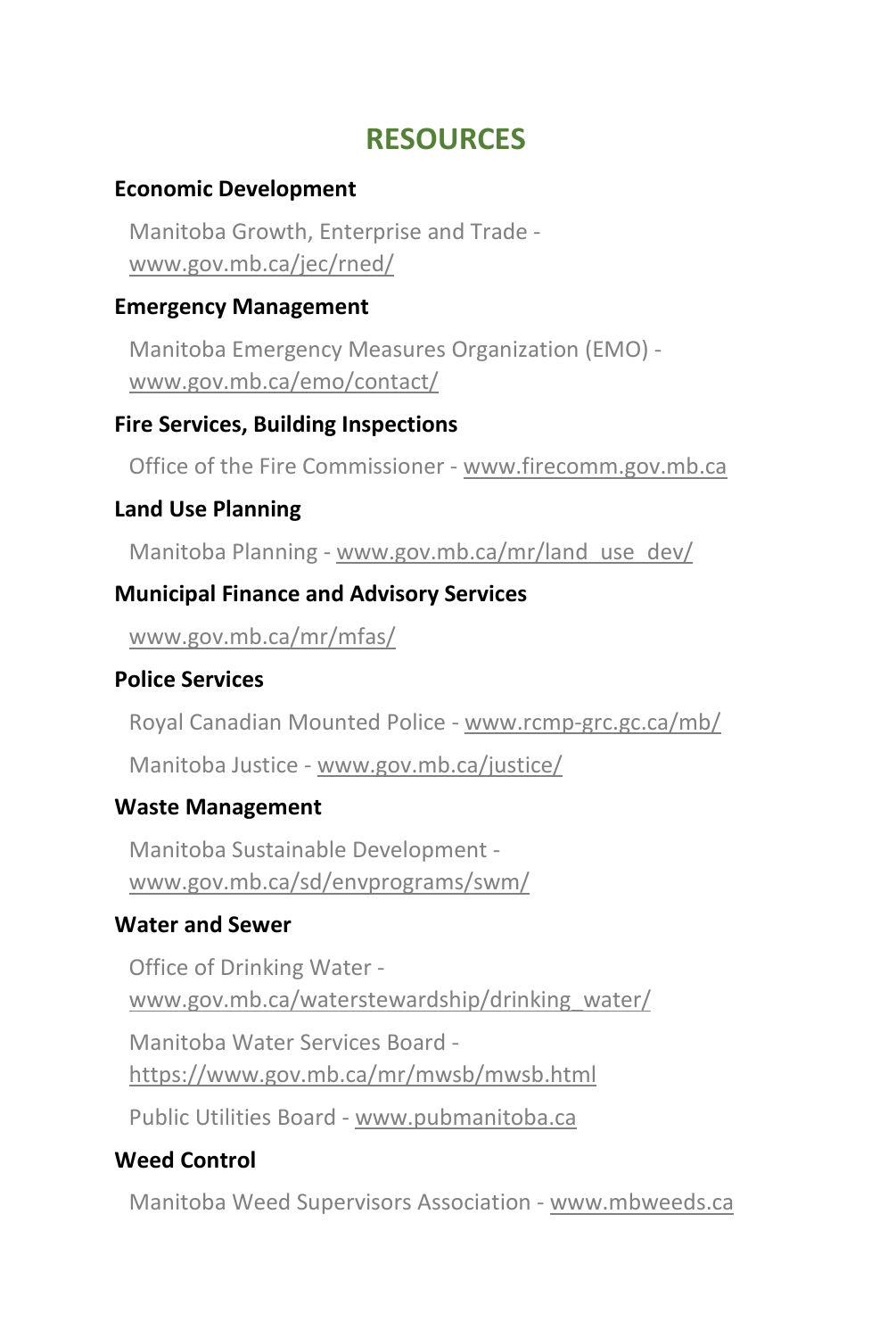# **ROLE OF COUNCIL**

# **IN THIS SECTION:**

- **Role and Duties of Council**
- **Duties of Council Members**
- **Duties of the Head of Council**
- **Council Compensation**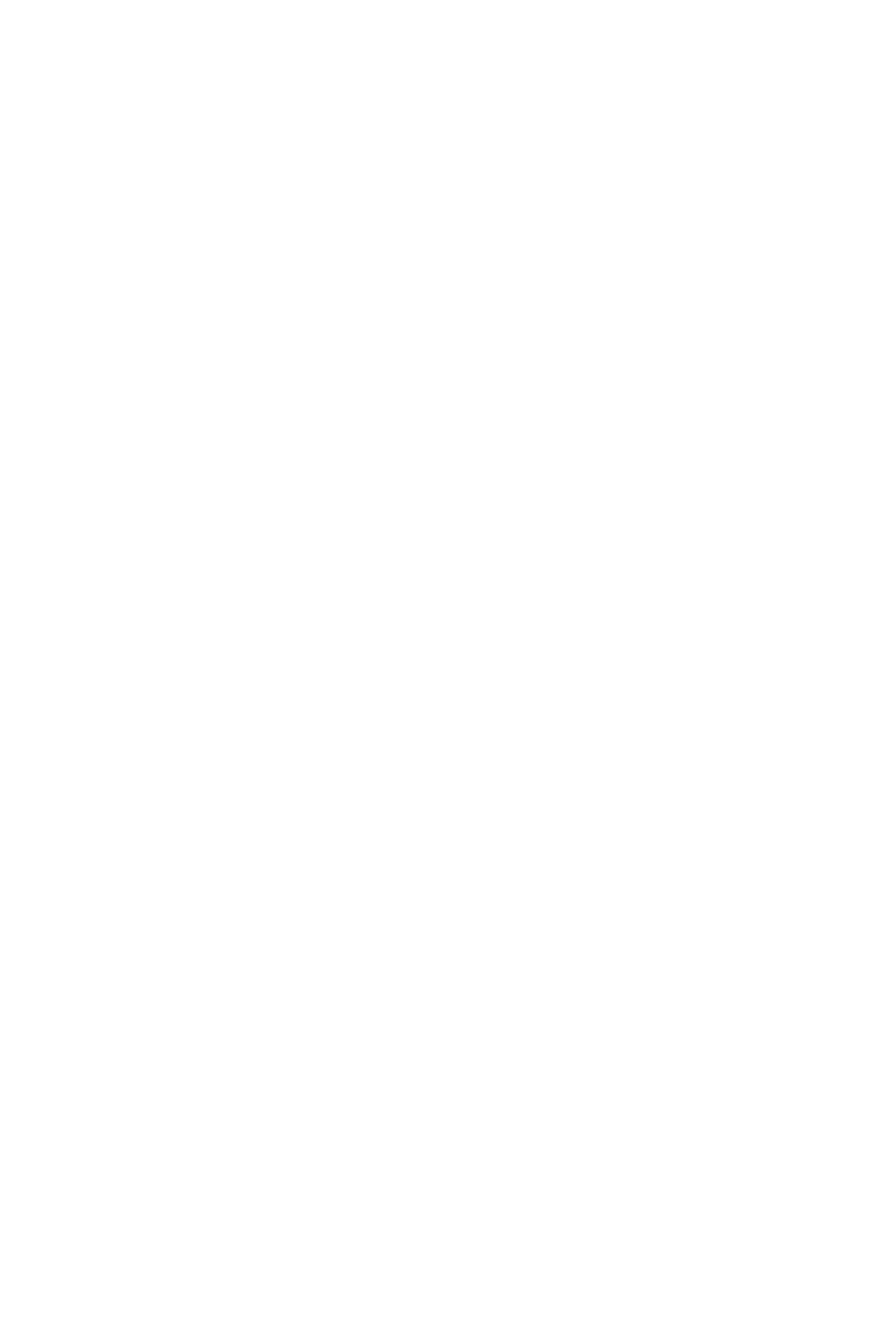# **ROLE AND DUTIES OF COUNCIL**

### **Roles of Council**

Council is the group of elected representatives who make decisions for the municipality. Council has four major roles:

- **Decision-making** Council is responsible for making fair and transparent decisions based on relevant information, discussion and a majority vote.
- **Governance** Council is responsible for passing the local bylaws that govern people and their municipality on a wide range of topics, from animal control to zoning.
- **Representation** Council is democratically elected. As representatives of the community, council members are responsible to listen to and engage with the public, and consider the best interests of the whole municipality.
- **Stewardship** Council is responsible for the supervision and care of the municipality's resources. This means making sure that infrastructure, money and staff are used properly and effectively. This also means planning strategically for the challenges and opportunities of the future.

*Only council as a whole can make decisions for the municipality, and all council members must respect the decision even when they did not vote in favour.*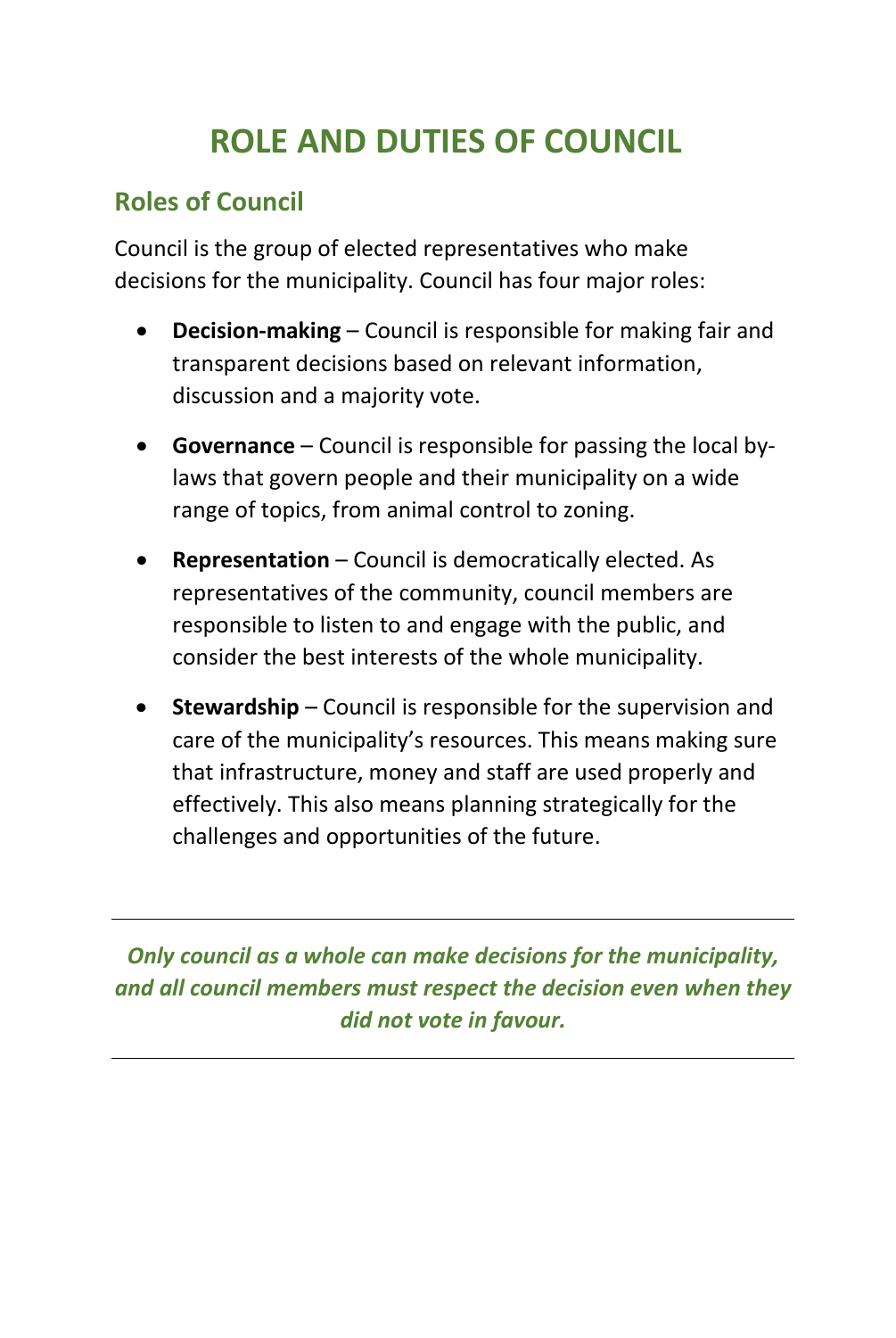### **Duties of Council**

Council as a whole must:

**Develop and evaluate the policies and programs of the municipality.** Council decides the type and level of services that will be delivered, and should make sure these services are meeting council's objectives.

Council is also responsible for the municipality's policies, which keep decisions clear and consistent for the public, administration and council.

**Ensure that the powers, duties and functions of the municipality are appropriately carried out.** Council is accountable to the public for its decisions and how the municipality operates.

**Carry out the powers, duties and functions given to Council by legislation.** Council is responsible to ensure that the municipality acts within the law, and meets any legislated requirements. A municipality can be taken to court by any person if it acts outside its legal authority.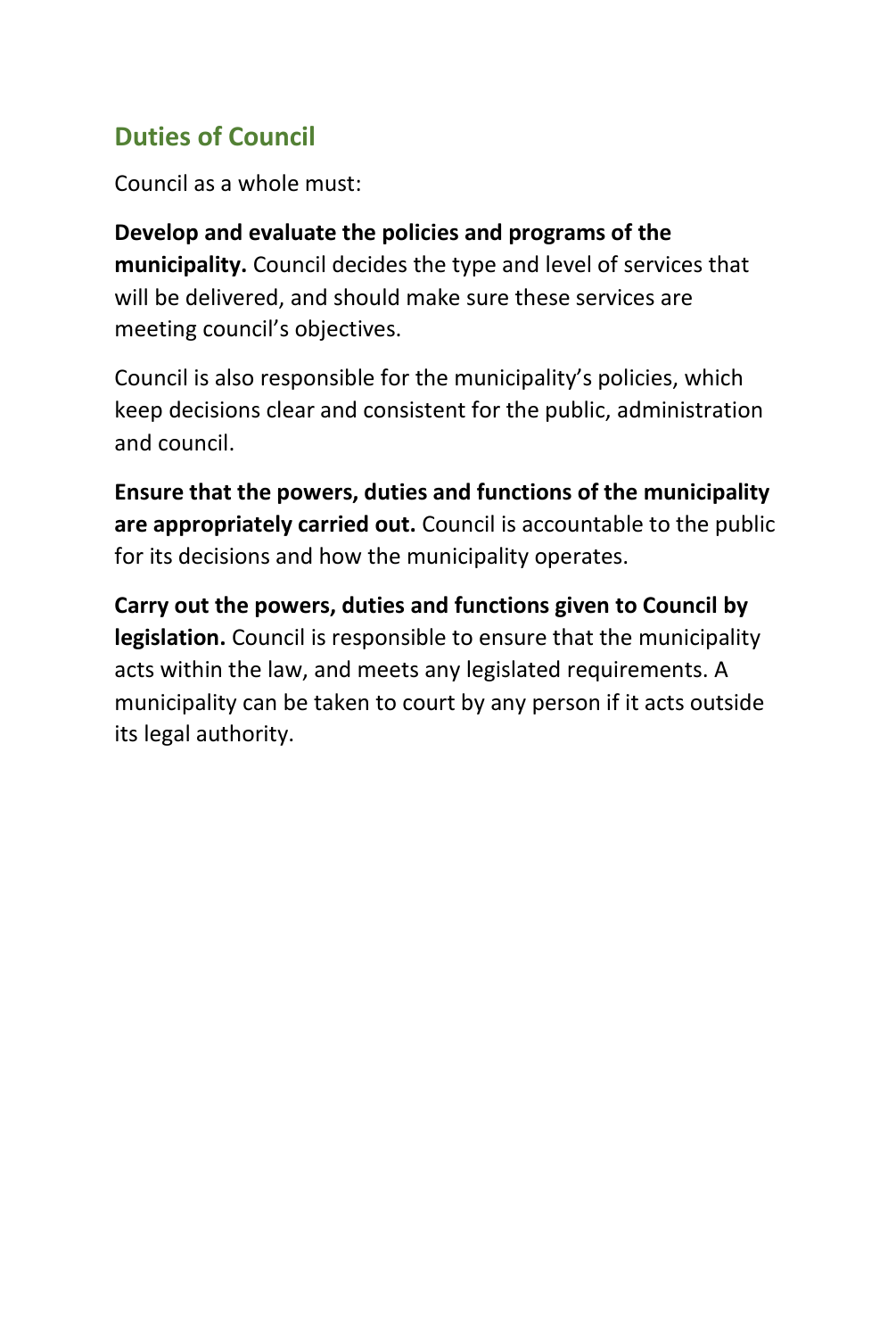# **DUTIES OF COUNCIL MEMBERS**

Council members have an equal voice at the council table – every council member has one vote and must consider the needs of the entire municipality.

*Individual council members cannot make decisions on behalf of the municipality, and may be held legally or financially liable if they do.*

All council members must:

- **consider the interests of the municipality as a whole.** All council members, even if elected by ward, have a responsibility to the whole of the municipality.
- **participate in developing and evaluating the municipality's programs and policies.**
- **participate in Council meetings**, and on other bodies that you are appointed to. Council members are expected to attend and be actively involved.
- **keep municipal matters confidential** if they are discussed at a closed meeting. The consequence for breaching confidentiality is disqualification from council.
- **comply with the Council Code of Conduct.** Councils must have a code of conduct for members to follow.
- **declare assets and avoid conflicts of interest.** You will need to fill out a statement of your assets and keep it up to date. If something comes before council where you may have a conflict of interest, get advice before getting involved.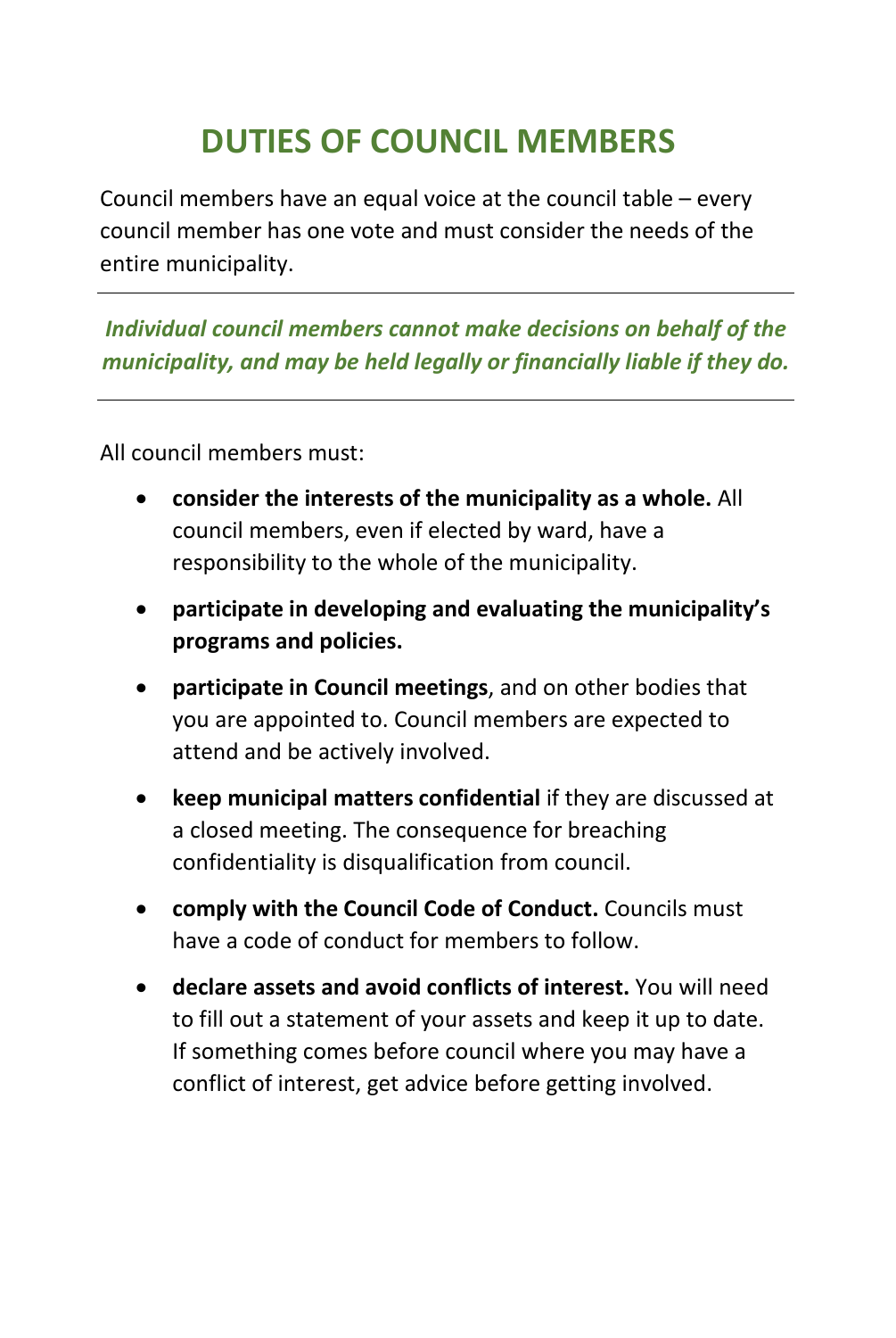# **DUTIES OF THE HEAD OF COUNCIL**

All Councils have a Head of Council, who is often the main spokesperson for the municipality when expressing the municipality's position to the media or the public, and when attending community events. The Head of Council has some additional responsibilities beyond that of other council members.

The Head of Council must also:

- **provide leadership and direction to council.**
- **preside over all Council meetings and committee meetings when in attendance**, unless the municipality's procedures by-law says otherwise.
- **act as a signing authority** for the municipality.
- **call a special council meeting** If requested in writing by two other council members.
- **make sure that any FIPPA requests for information are dealt with appropriately** (The Freedom of Information and Protection of Privacy Act).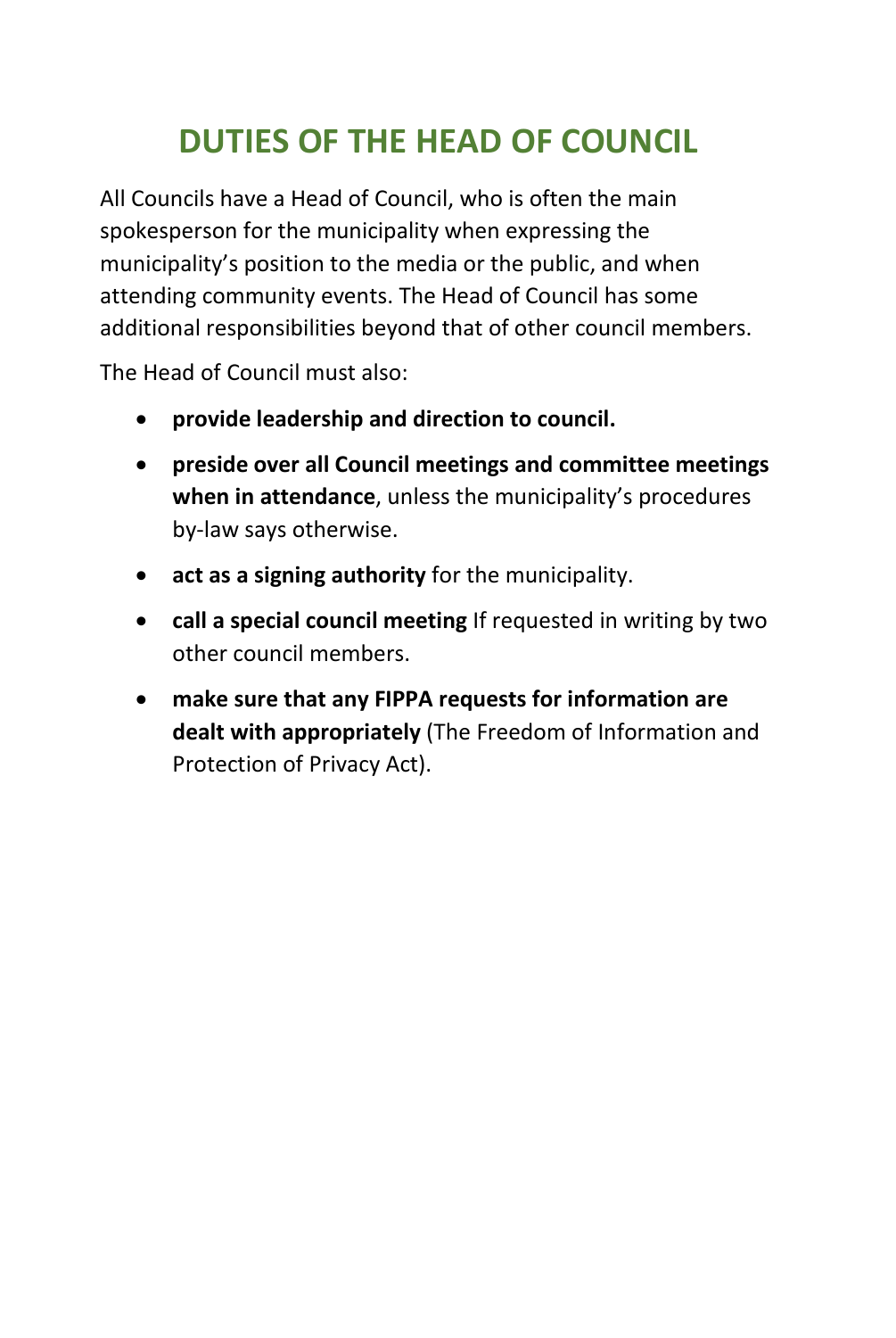# **COUNCIL COMPENSATION**

Council has the responsibility to set its own compensation. Council compensation is almost always a sensitive topic, and municipalities may avoid negative criticism about payments made to members of council by making sound rules for compensation and reimbursement of expenses.

Council can also make rules about repaying council members for expenses they have while on municipal business (e.g. mileage, meals).

The amount that council members are paid for compensation and expenses is public information.

#### **Things to Consider:**

- What similar municipalities do?
- What your ratepayers can afford?
- How much time council members spend on municipal business?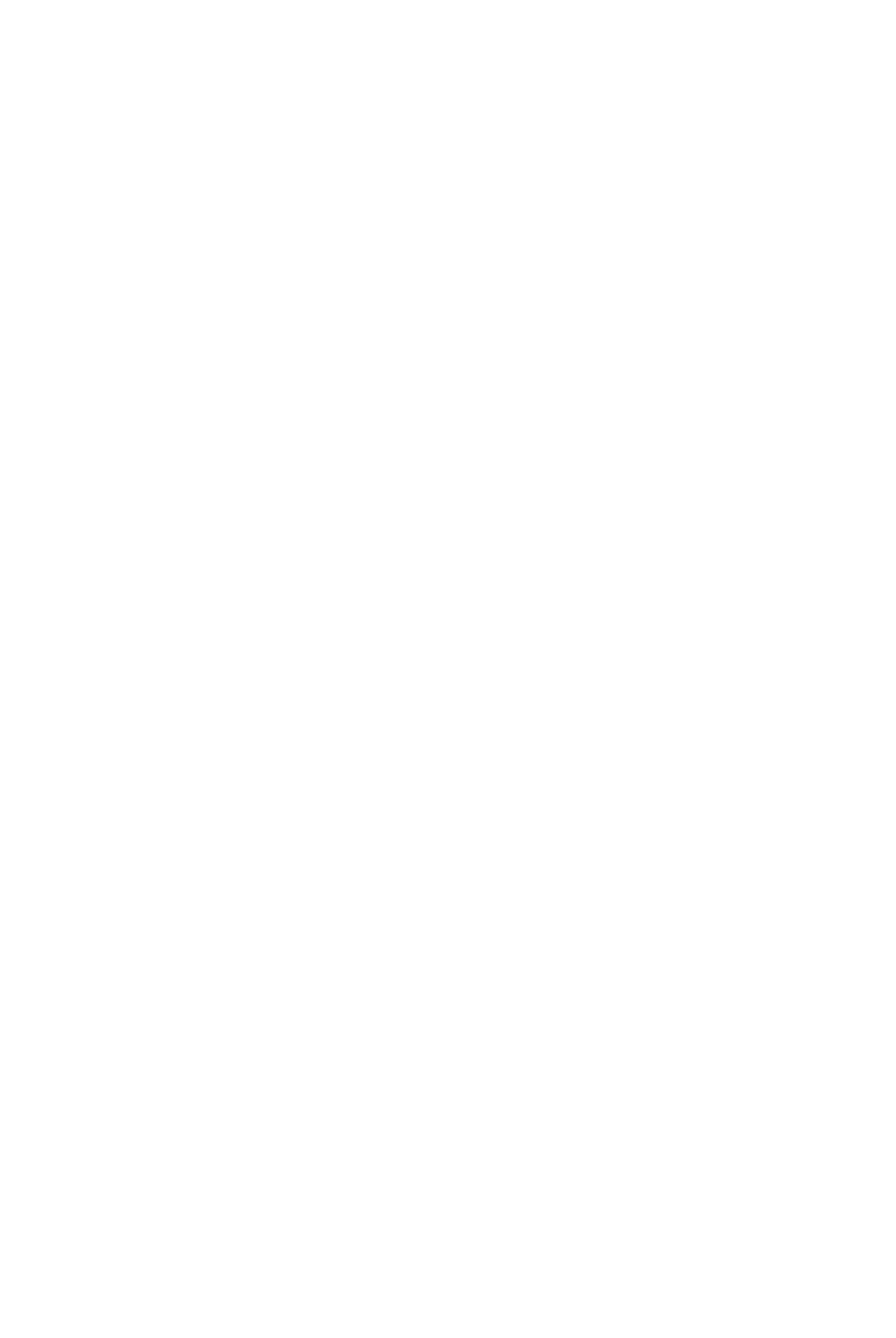# **COUNCIL BEHAVIOUR & CONDUCT**

## **IN THIS SECTION:**

- **Council Code of Conduct**
- **Conflict of Interest**
- **Public Interest Disclosure (Whistleblower Protection) Act**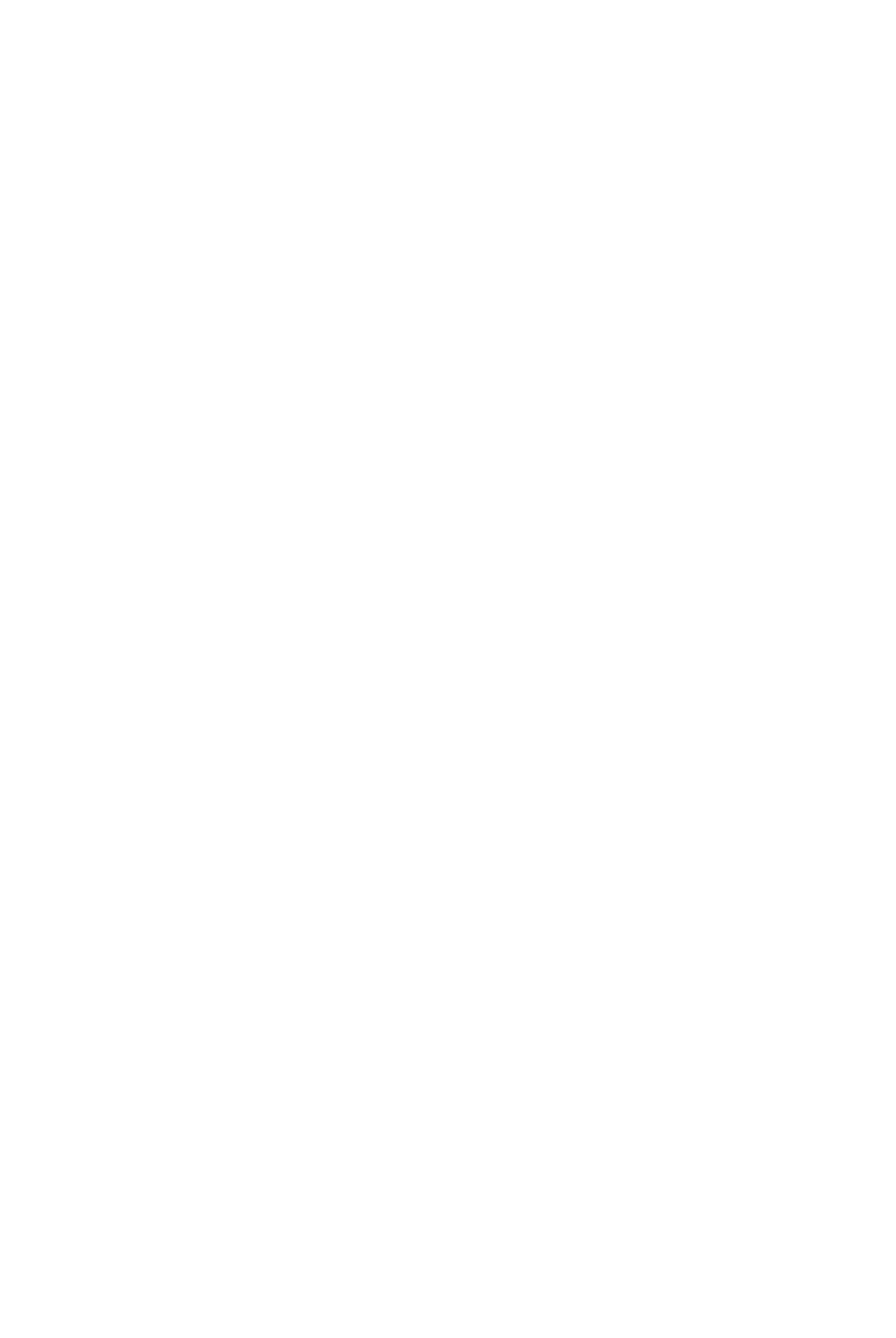# **COUNCIL CODE OF CONDUCT**

Citizens expect that as a member of council, you will fulfill your duties with honesty and integrity. The Municipal Act requires municipalities to establish a Council Code of Conduct. As a member of council, you have a duty to comply with the code of conduct.

#### *All Manitoba municipalities are required to adopt a code of conduct.*

The Council Code of Conduct establishes the standards and values that you will be expected to meet in carrying out your duties. Codes of conduct should provide clear guidelines on acceptable behaviour for council members in dealing with each other, employees and citizens. Council should annually review your Council Code of Conduct to make sure it meets the needs of your municipality and to consider whether revisions are required. A resolution of Council is required to approve any revisions.

### **Contents of the Council Code of Conduct**

Council codes of conduct typically include specific rules about expectations for the conduct of council members. For example, your code of conduct might include provisions about respectful conduct of council members, respect for the decision-making processes of the municipality, or respect for the role of administration.

Codes of conduct should not duplicate things that are already covered by other laws, such as conflicts of interest (The Municipal Council Conflict of Interest Act) or criminal acts (The Criminal Code of Canada). These laws have their own processes and penalties to deal with violations that are beyond council's authority.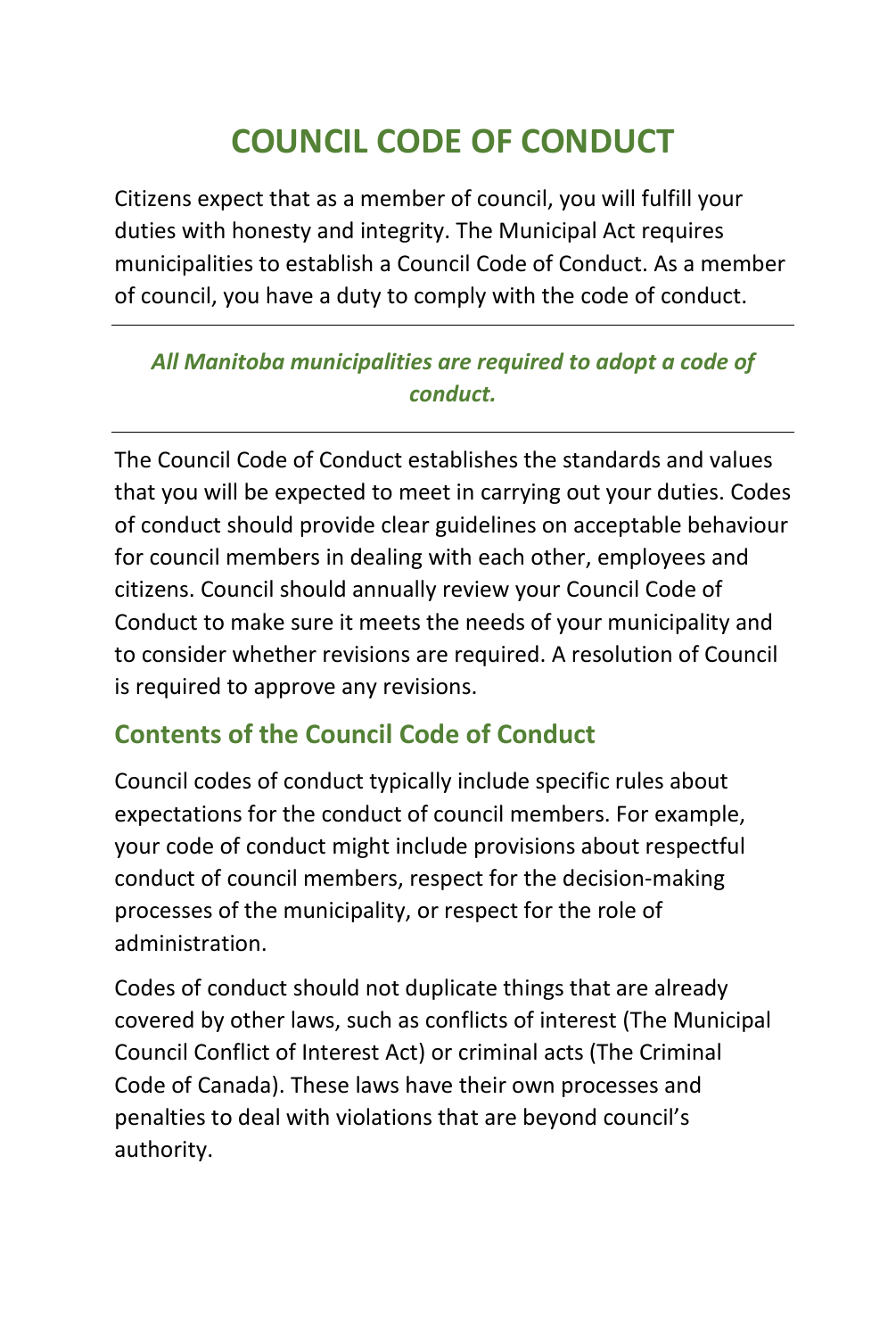Codes of conduct should be made publically available. Council may also consider posting the Code of Conduct electronically on the municipality's website.

A sample code of conduct may be found in The Municipal Act Procedures Manual, which your CAO can provide.

### **Code of Conduct Sanctions and Penalties**

Council as a whole has the authority to censure a member who breaches the code of conduct. A censure is a public reprimand which shows that council disapproves of the council member's conduct. To censure a member of council, approval of a majority of all council members plus one is required. The Municipal Act Procedures Manual, distributed to all municipalities by Manitoba Municipal Relations, sets out the steps Council can follow in considering a decision to censure a member.

Other sanctions and penalties currently available to municipalities include:

- Removal of a council member from a meeting;
- Removal of a council member from membership of a committee or local board;
- Removal as Chair of a committee; and
- Reduction or suspension of remuneration.

# **What if I am being harassed or threatened by a member of the public?**

In the event that you or any other member of council is being harassed or threatened by a member of the public, you may:

- Have the individual removed from the council meeting; or
- Contact your local law enforcement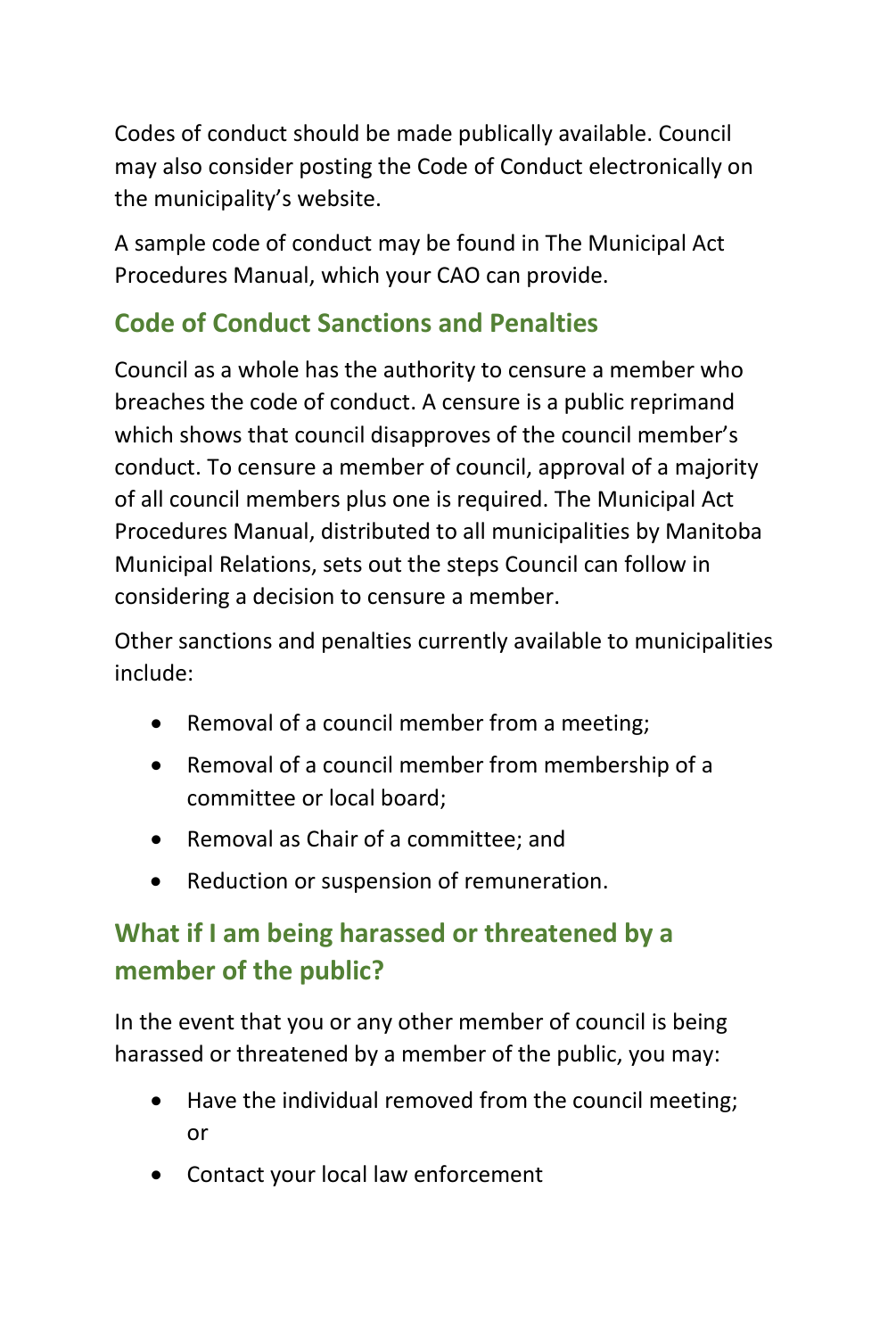# **CONFLICT OF INTEREST**

As a member of council, you are in a position of trust. The public expects you to act in the best interests of the municipality.

A conflict of interest is when a person in public life is in a position where a personal interest may, or may appear to, conflict with their role as a municipal councillor. The Municipal Council Conflict of Interest Act generally defines a conflict of interest as a financial interest.

The Municipal Council Conflict of Interest Act ensures that municipal councils make decisions objectively and without influence from a member of council who may have a personal interest in, and may benefit from, the outcome of council decision. The Act defines situations when an individual council member's personal interest or the interest of their immediate family (spouse or dependent child) conflict with the broader municipal interest. It also imposes penalties on council members when they put their personal interests first.

Understanding the rules of the Act allows you to perform your duties without fear of unintentionally becoming involved in a conflict of interest situation.

Only the Court of Queen's Bench can determine if a council member has a conflict of interest. A voter or a council can apply to the court if they believe that a council member has violated The Municipal Council Conflict of Interest Act. The court will hear the evidence and will make a decision. If the court decides that the member of council violated the Act the member could be disqualified from council and ordered to pay back anything gained from the conflict of interest.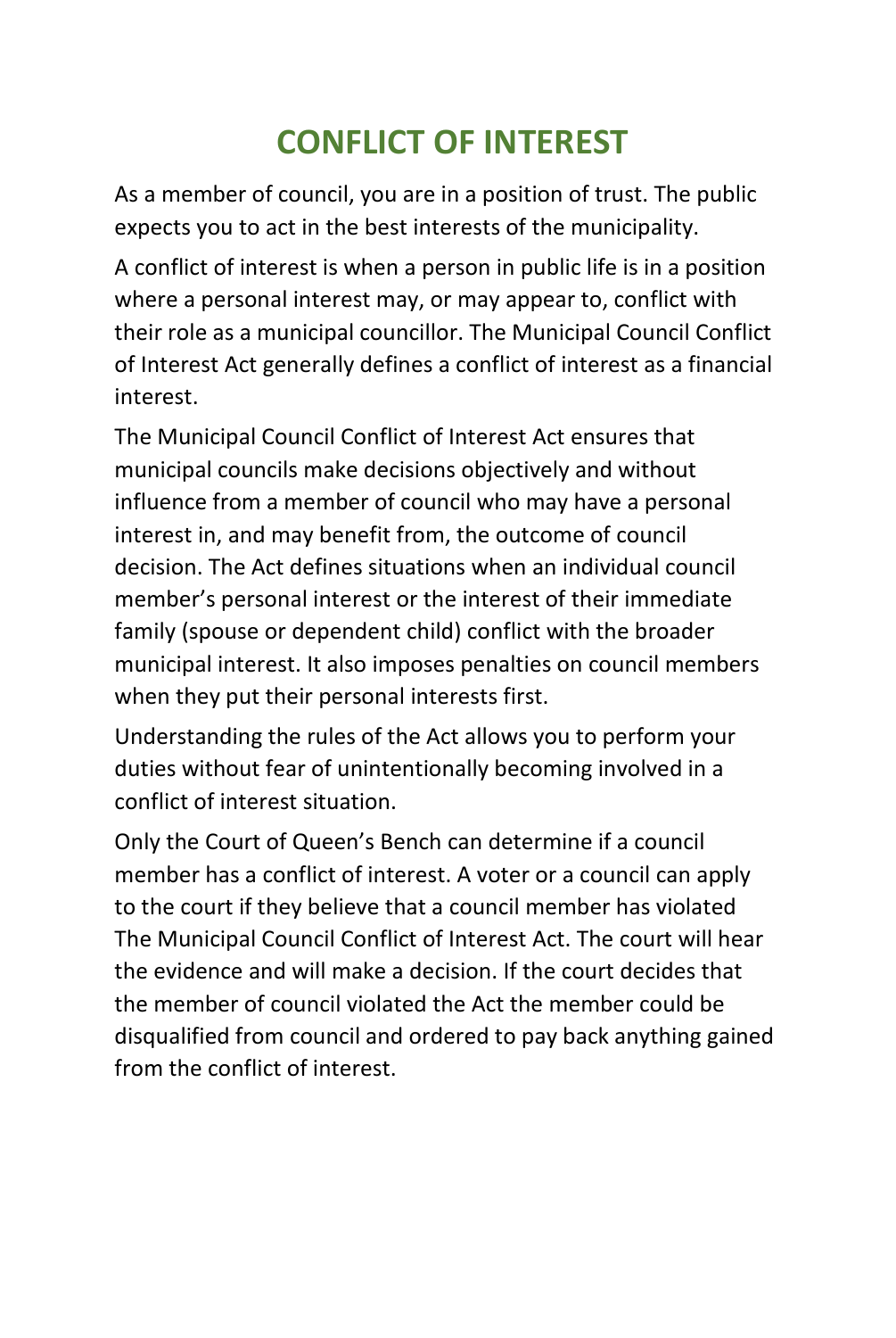#### **Important**

- Council members must make decisions in the best interest of the municipality.
- Only you can determine when you have a financial interest in a matter. Your Council or Chief Administrative Officer (CAO) cannot determine that for you.
- If you are in doubt as to whether you have a financial interest, contact your lawyer.

## **Statement of Assets and Interests**

All Council members must annually file a Statement of Assets and Interests with their CAO, no later than **November 30** each year. The Statement of Assets and Interests lists your real estate holdings in Manitoba (other than your principal residence) and any personal financial interests that you, or your immediate family member (spouse or dependent child) have. Only the nature of the financial interest must be disclosed, not the details such as the amount of your salary, the value of your holdings, number of shares you own, etc.

The statement is a public document and can be viewed by the public at any time during municipal office hours. A copy of your statement may be provided to individual citizens on request. Public access to the statement enables citizens to assess if they believe a council member may have a conflict of interest.

It is your responsibility to keep your Statement of Assets and Interests up to date. You must file another statement disclosing the new asset or interest with your CAO within 30 days if you acquire or dispose of any assets or interests after filing the original statement.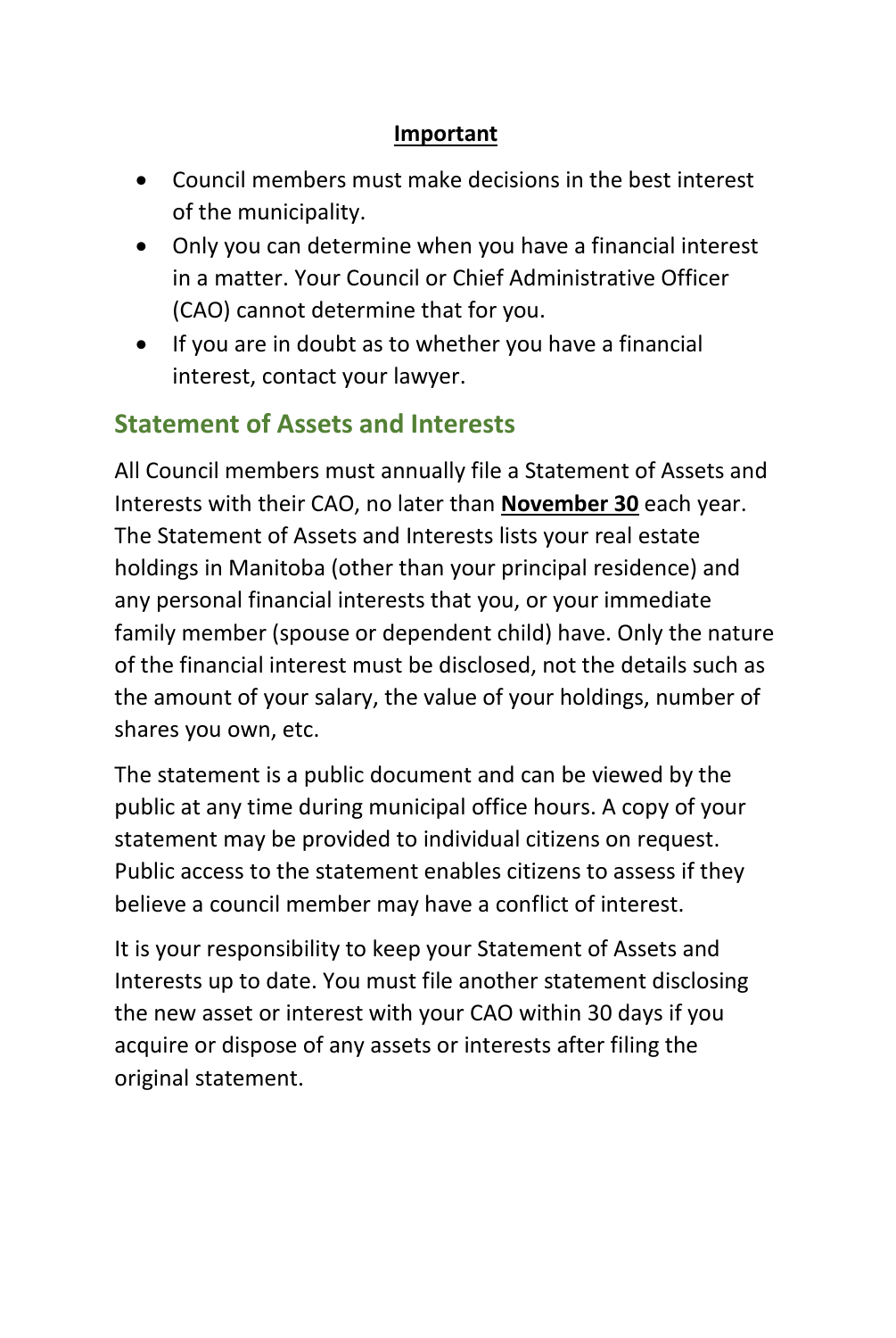#### **Disclosure at Meetings**

The Municipal Act sets out the procedures you must follow if a matter in which you or your immediate family member (spouse or dependent child) have a financial interest comes before any meeting in which you are taking part in your capacity as a member of council, including Council meetings, sittings of a Board of Revision, etc.

Your interest may be direct, for example you are a business owner and Council is making a zoning decision that affects your business, or indirect, for example your spouse is employed by a business that your municipality is considering awarding a contract to.

Sometimes a pecuniary interest is not very clear. The first step is to ask yourself whether you or your spouse or your dependent child stand to gain or lose financially by Council's decision.

If you believe you have a financial interest:

- You must disclose the interest and its general nature before the matter is discussed at the meeting. Disclosures may be oral or given in writing.
- You must immediately withdraw from the meeting without voting or participating in the discussion on the matter. Your withdrawal must be recorded in the meeting minutes. The record of your disclosure and withdrawal is available to the public.
- You must not attempt to influence the decision on the matter. You should leave the room when council debates the matter. When the matter is concluded, you may return to the room and Council table.

#### **Important**

If you are absent from a council meeting at which a matter you have an interest in is discussed, you must disclose your interest at the next council meeting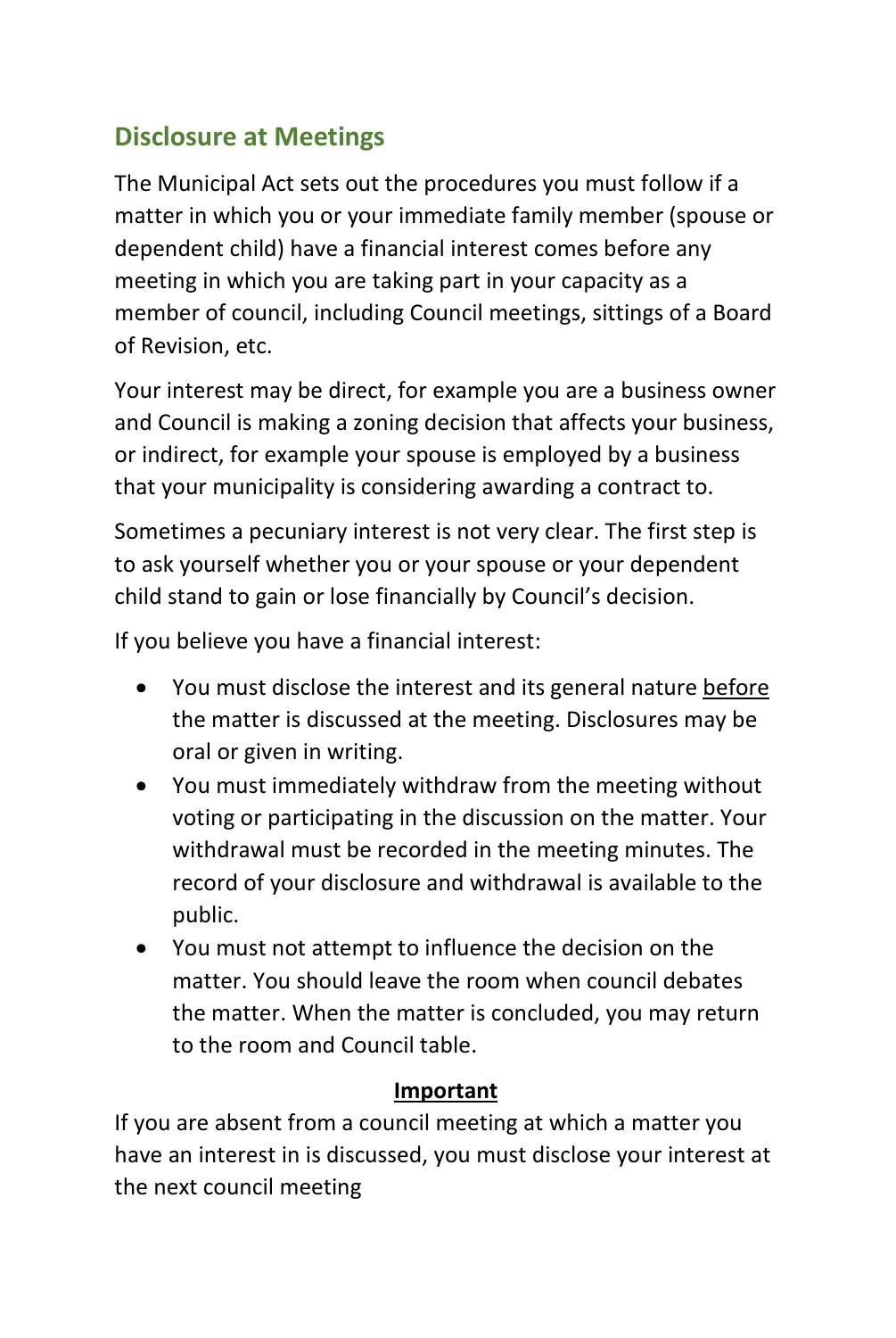### **PUBLIC INTEREST DISCLOSURE (WHISTLEBLOWER PROTECTION) ACT**

The Public Interest Disclosure (Whistleblower Protection) Amendment Act (PIDA) will come into force on December 4, 2018.

The Act facilitates the disclosure and investigation of significant and serious wrongdoing in or relating to public bodies, and protects persons who make disclosures from reprisal. The Act applies to employees of government departments, government bodies and offices such as regional health authorities, child and family services authorities and any government body designated by regulation.

These amendments will allow municipalities and local government districts to opt in to the Act. Employees of municipalities that have chosen to opt in will be able to make a disclosure of wrongdoing and will be afforded the reprisal protections provided under the Act.

More information on whistleblower protection can be found at: [www.gov.mb.ca/csc/whistle/index.html](http://www.gov.mb.ca/csc/whistle/index.html)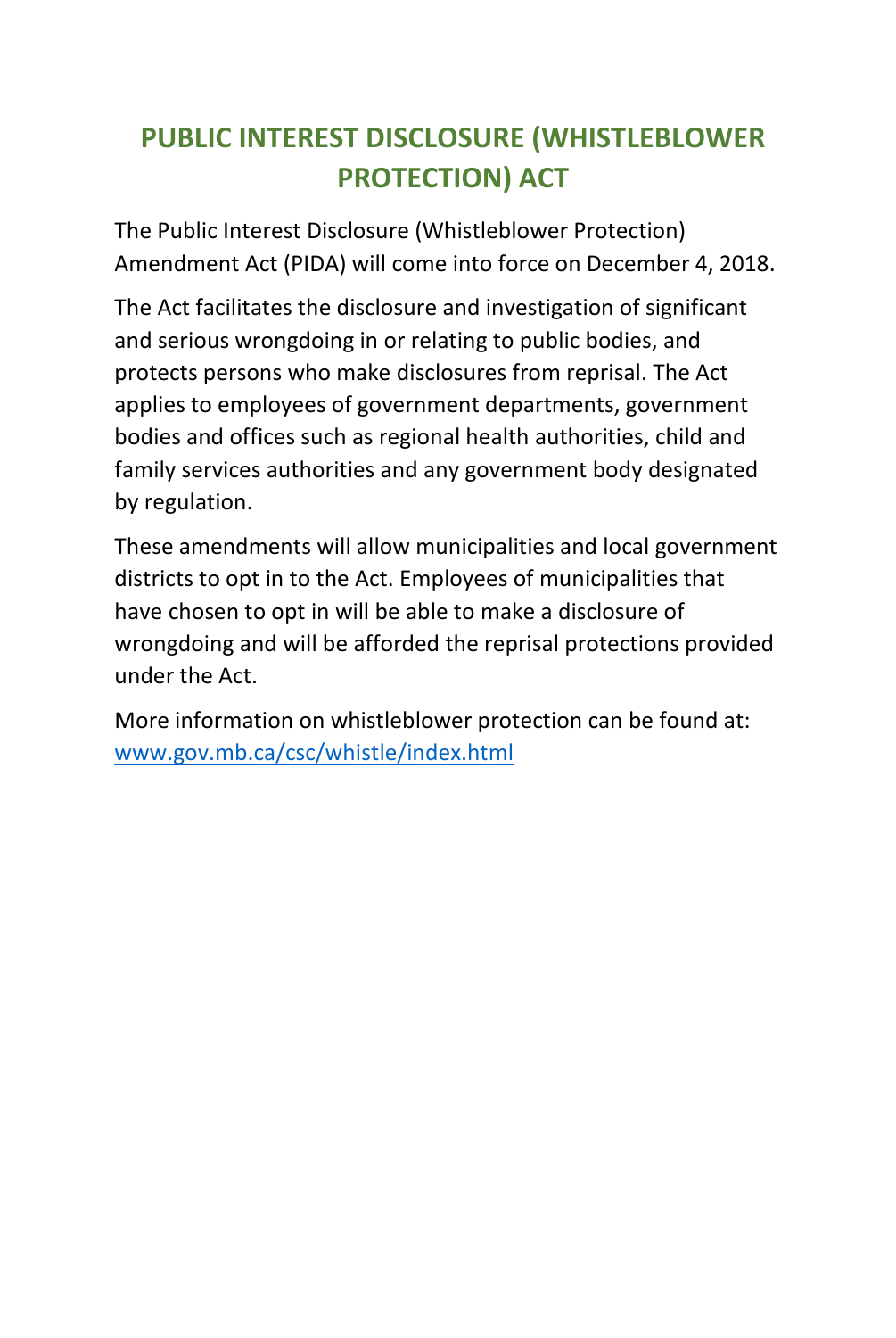# **COUNCIL MEETINGS**

### **IN THIS SECTION:**

- **The First Meetings**
- **Making Decisions**
- **How Meetings Work**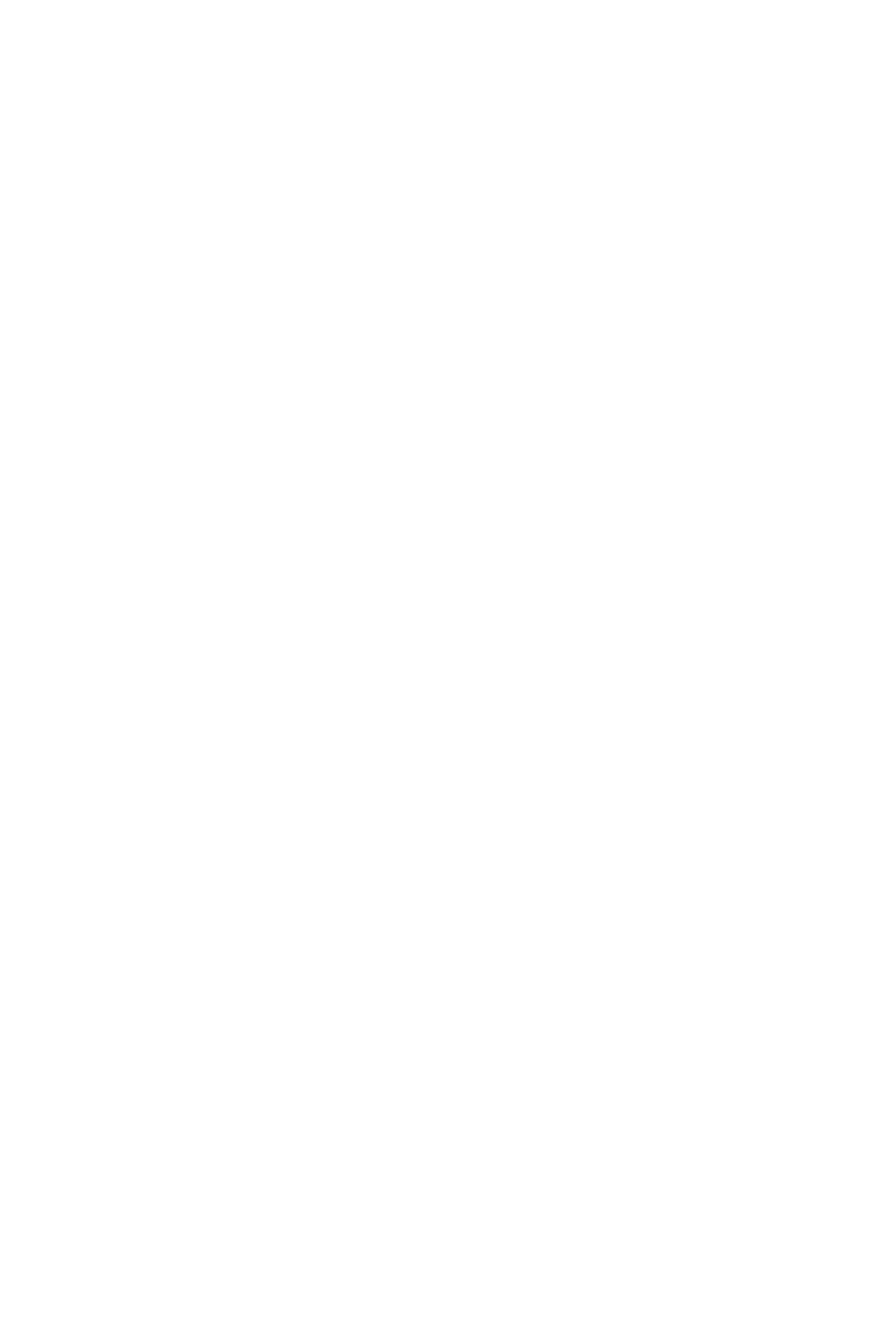#### **THE FIRST MEETINGS**



**Take your Oath of Office**. Before you can sit as a council member, you must take an oath. Talk to your CAO if you have any questions.

**Get to know the people you'll be working with for the next 4 years.** A good working relationship with the rest of Council and your administration will make it easier to get things done.

**Get appointed**. Councils often have their own committees or assign members to represent them with other community groups. Express your interests so that Council knows where you fit.

**Get oriented**. Most municipalities provide council with some orientation materials or sessions. These are a good way to get a handle on how the municipality operates, and what issues will demand your attention soon.

**Review your Organization and Procedure By-Laws**. Council must review these by-laws at least once during their term. These bylaws determine how your organization is structured, and how your Council meetings are run.

It is best to review these by-laws during one of your first meetings so that you are familiar with them. They can also always be changed or amended at a later date.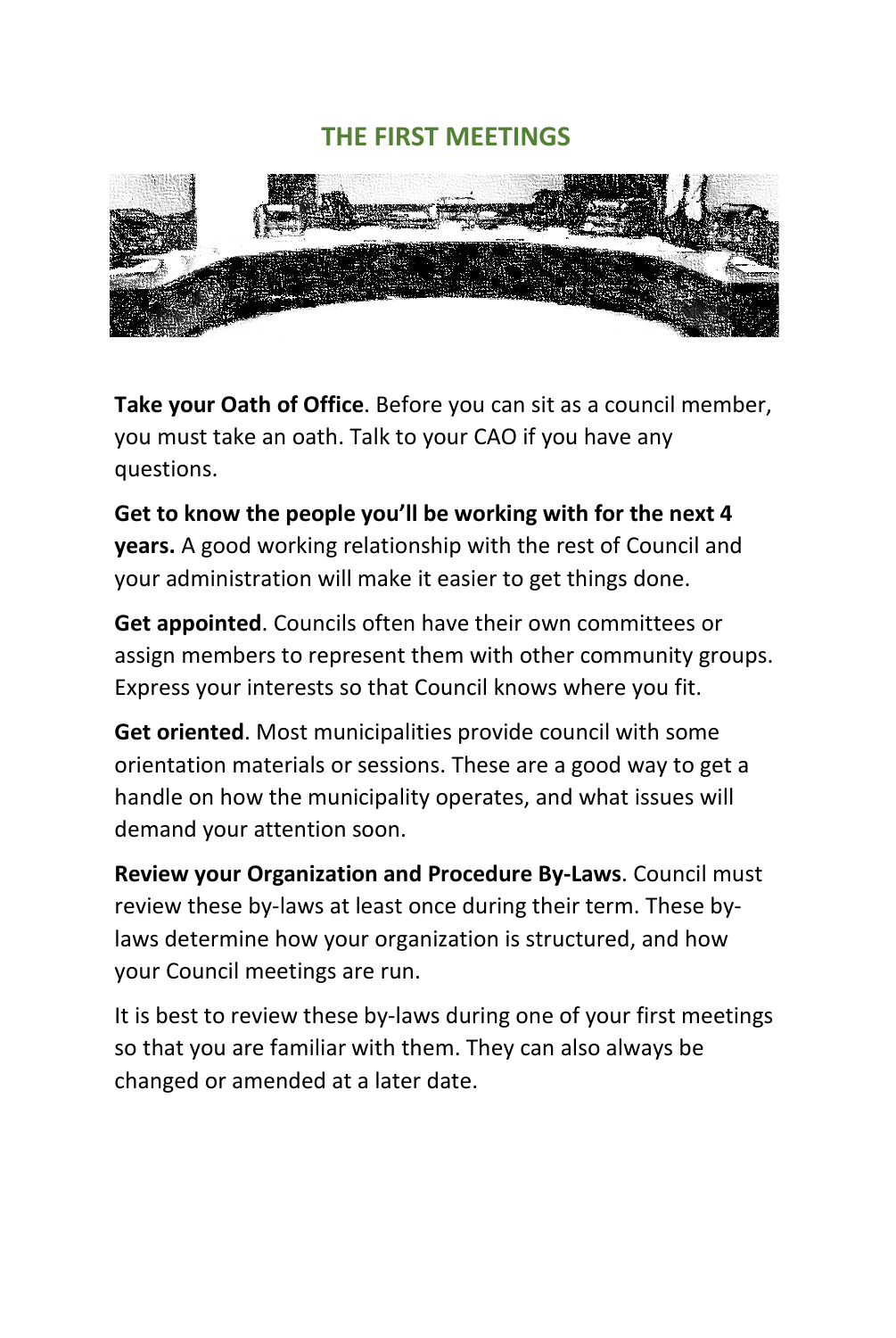#### **MAKING DECISIONS**



#### **You cannot make decisions alone.**

As a single council member, you have no authority to unilaterally make any decisions on behalf of council. Only Council as a group can make decisions for the municipality.

Council may only make decisions during a meeting which is open to the public. There are three methods that Council can use to make decisions: resolutions, by-laws, or policies.

#### **Resolutions**

Resolutions are used for one time or routine decisions, like approving payments, monthly financial statements, or hiring a consultant.

Draft resolutions are normally prepared ahead of time by your CAO. Any council member can "move", or suggest, a resolution.

If another Council member "seconds" the resolution, Council may discuss or amend the resolution before voting on it. If a majority of the Council members who are present vote in favour, the resolution is passed, and Council has made a decision.

Here are a couple examples of what resolutions look like:

- 1. **BE IT RESOLVED THAT** the RM's accounts for June totalling \$47,873 be approved and paid.
- 2. **BE IT RESOLVED THAT** all of Council is authorized to attend the Town golf classic on August 18th; **AND THAT** expenses be paid according to the Town's expense by-law.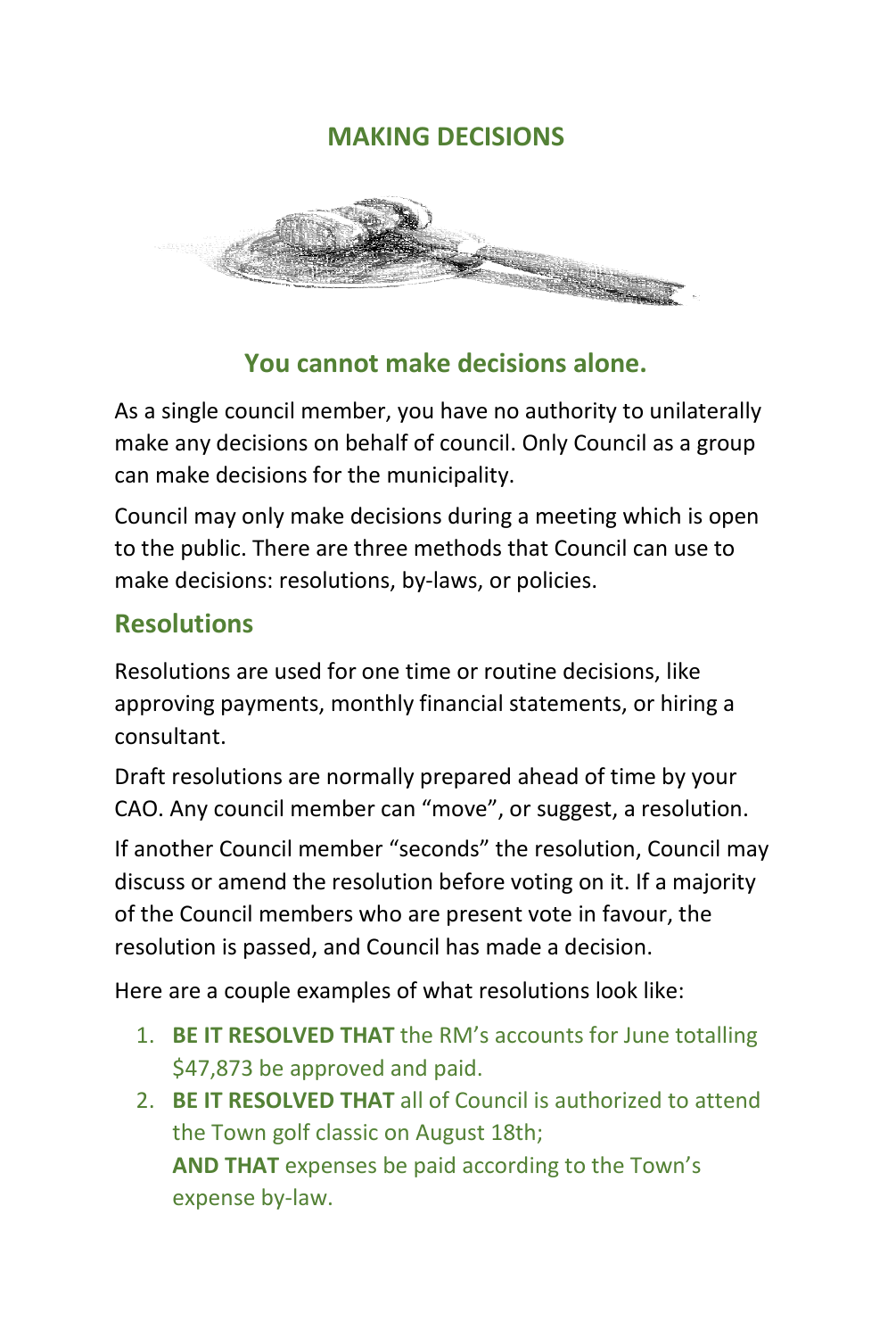#### **By-Laws**

By-Laws are normally used for decisions which will have a longterm impact on the community. Manitoba's laws require you to use a by-law for some types of decisions (such as zoning, borrowing money, or setting tax rates). Your CAO can let you know when a by-law must be used.

#### **Passing a By-Law**

- Each by-law must be voted on three times before it is passed (these are called "readings")
- Council can discuss or change the proposed by-law before each reading
- Only two readings are allowed per meeting, so it takes at least two meetings to pass a by-law
- On the third reading, how each council member votes must be recorded in the minutes

For some by-laws, council must get approval from another organization before the by-law is given third reading, such as the Municipal Board, Public Utilities Board or a provincial department. Your CAO can let you know when extra approval is required.

#### **Policies**

Policies can be thought of as a standing decision, and are normally approved by a resolution.

For example, instead of continually deciding on requests for dust control, Council could approve a policy where each property receives dust control twice a summer.

Policies help promote fairness and free up council time by keeping repetitive decisions off the Council agenda.

Making policies and having them available helps make decisions fair, consistent and understandable for the public.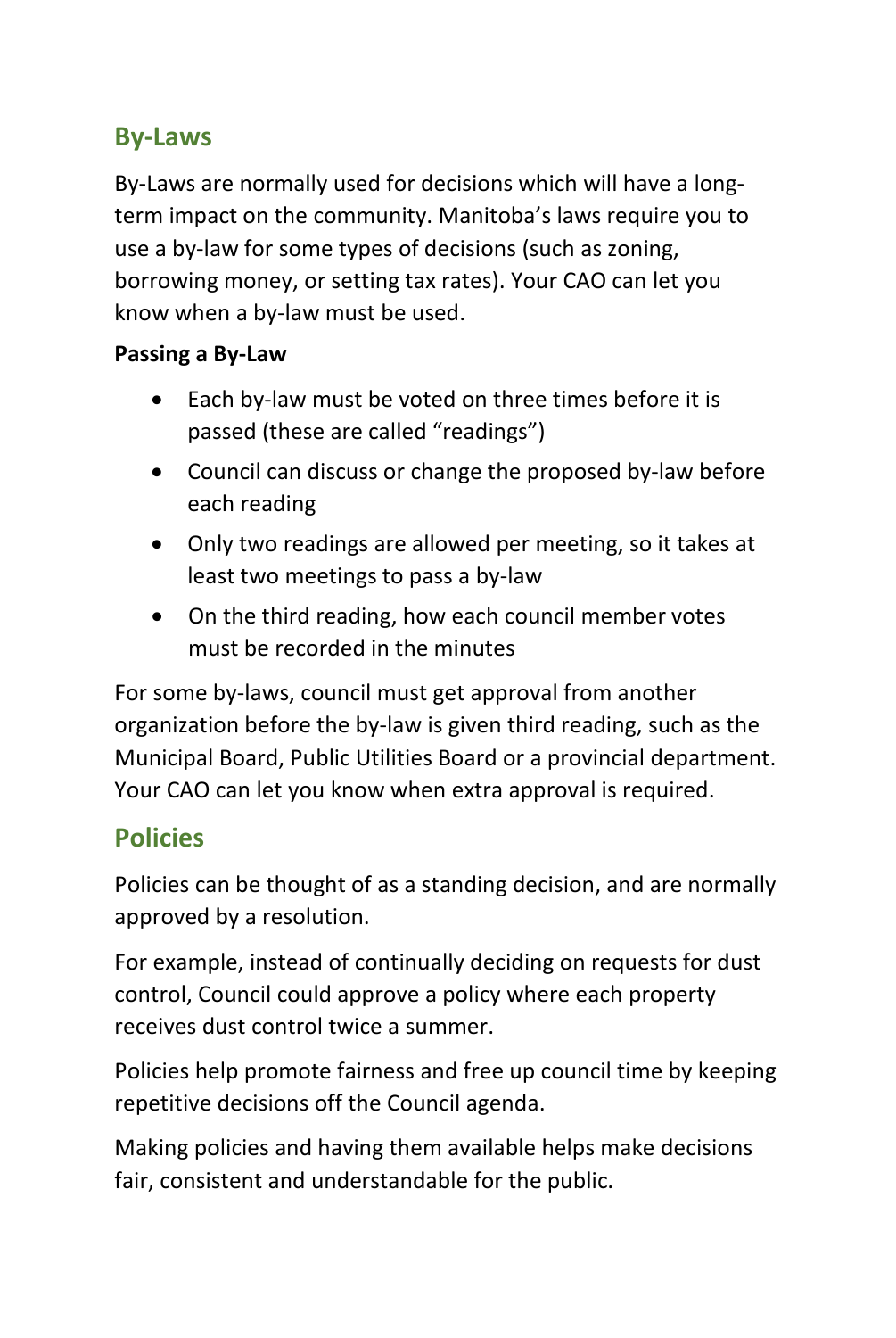Council should work with their CAO to regularly review old policies and make sure they stay up to date. For example, municipalities should make sure their tendering and procurement policies meet the new requirements of the New West Partnership Trade Agreement.

#### **Being an Effective Decision-Maker**

The following are some time-tested advice to ensure that you are an effective member of council:

- **Be ready for meetings.** Read the agenda and any reports ahead of time, and think of any questions or points you want to raise for each issue.
- **Keep it professional.** Decisions are a team effort, and it is important to respect the rest of Council and their views even if you disagree.
- **Get good advice.** Your administration is your best support, and your CAO can provide Council with the information needed to make good decisions, or find an expert who can.
- **Talk and listen.** Be sure to express your views, and seek out the opinions of other council members.

#### **Fair Decisions**

Citizens expect Council to make fair decisions. When you are making decisions that affect the public, you should:

- **Use relevant information.** Do not consider things that are not relevant to the issue.
- **Be consistent.** Citizens expect that people in similar situations will receive similar treatment from council.
- **Be reasonable.** Good decisions should make sense to citizens and not create unnecessary hardships. If it is hard to explain the reasons for a decision or show why it is necessary, then you may want to rethink that decision.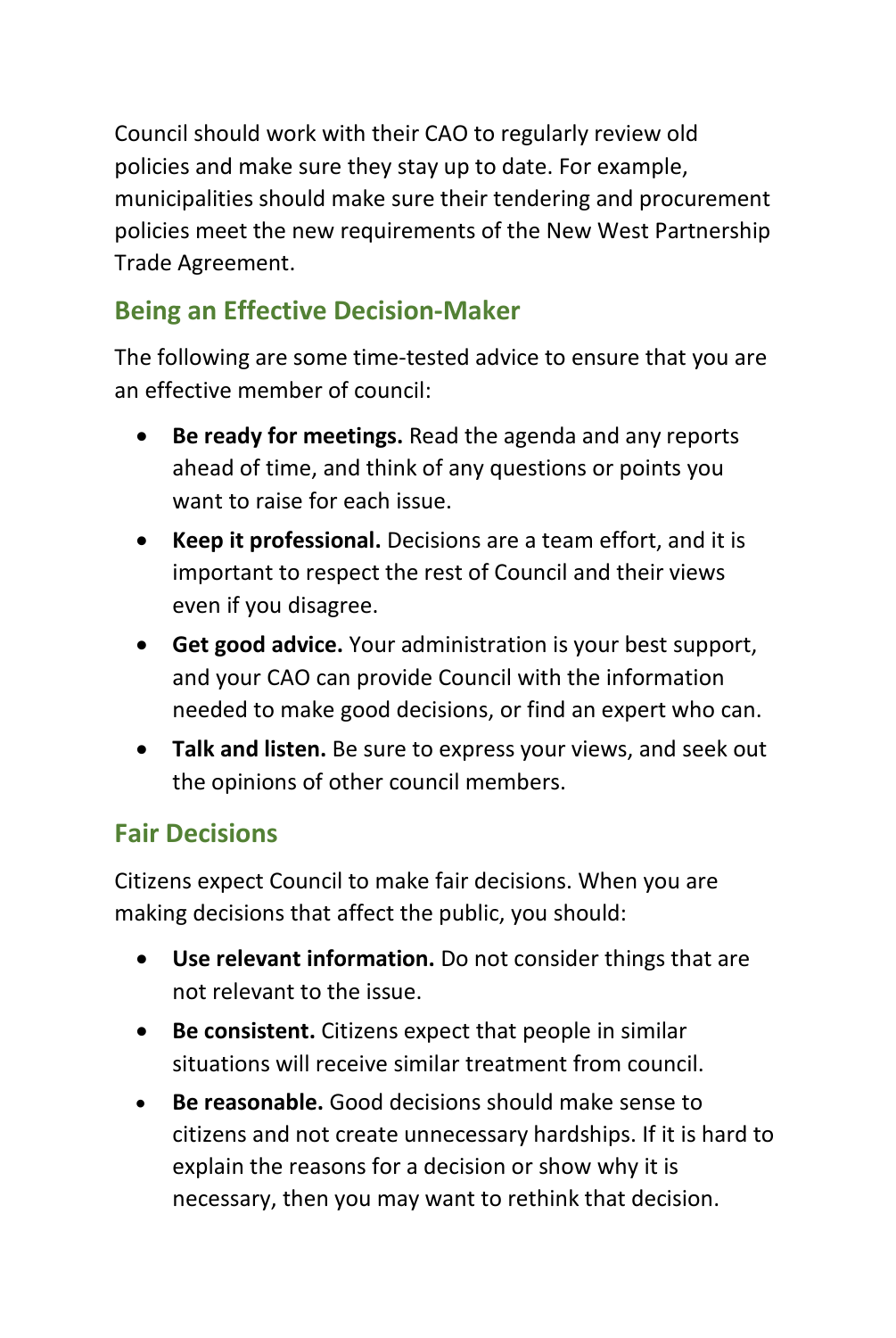# **HOW COUNCIL MEETINGS WORK**

Your municipality must have a Procedures By-Law that sets out the specific requirements and procedures for meetings.

#### **Quorum**

Council meetings require more than half of Council to be present before the meeting starts and during the meeting. A council member who participates electronically is considered to be present. Council cannot make decisions or hold discussions otherwise.

There is an exception to this requirement if a member declares a conflict of interest and withdraws from a meeting (discussed under the Council Behaviour and Conduct section in this Guide).

### **Open Meetings**

Council meetings must be open to the public so citizens can hear Council's debate. The Municipal Act allows councils to meet in a closed or "in camera" meeting only in very specific situations, such as discussing legal or staff issues.

Council cannot pass any resolutions if the meeting has been closed to the public. Any discussions during a closed meeting must be kept confidential, or you may be disqualified from council.

### **Attendance**

Council members have a responsibility to attend Council meetings. If you miss three regular meetings in a row, you may be disqualified from council unless council has approved the absence.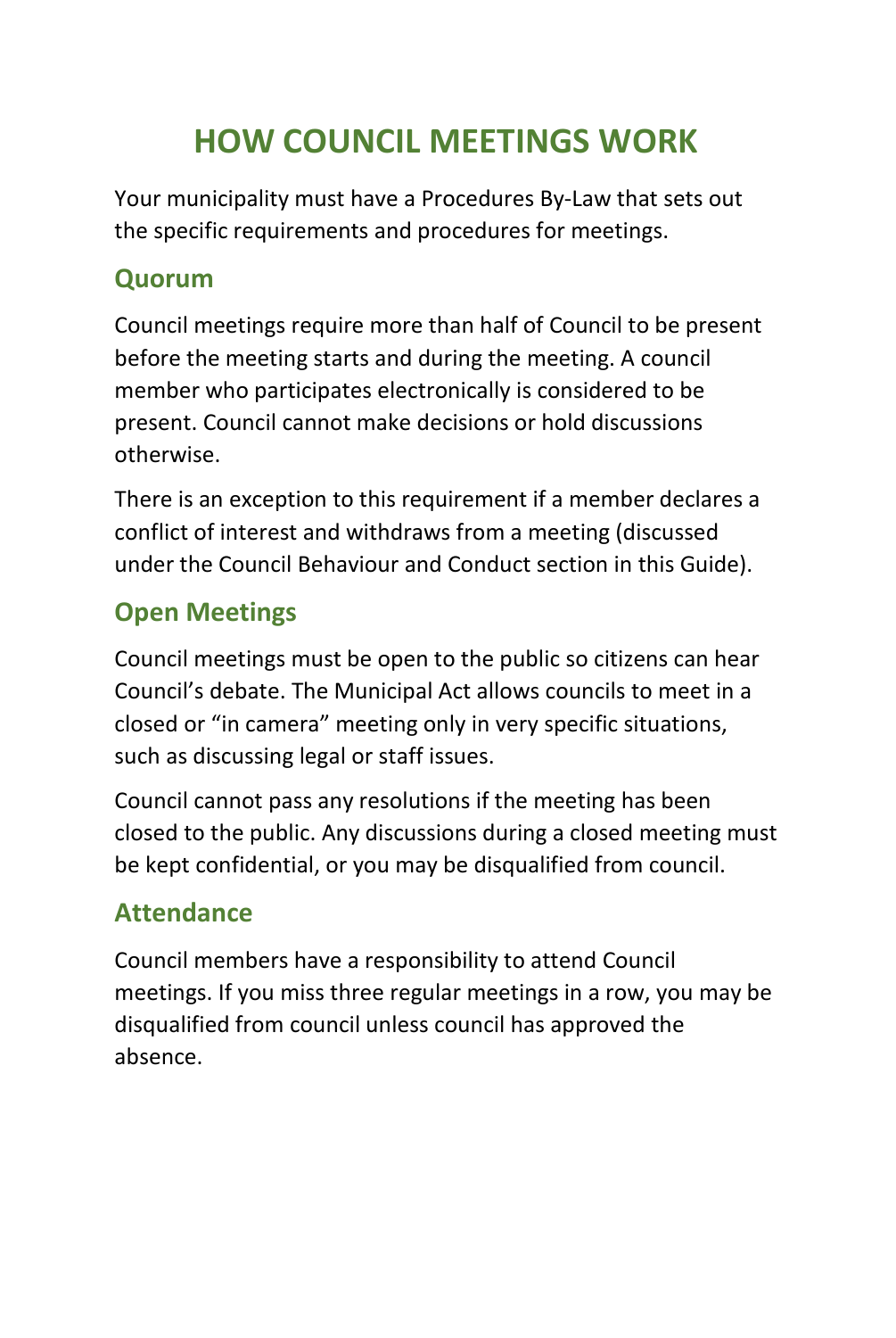#### **Regular and Special Meetings**

Councils are required to hold regular council meetings which are set in the municipality's Procedures By-law. Councils can also hold additional meetings, normally when something important or unexpected happens that cannot wait for the next regular meeting.

### **Agendas**

Meetings are organized through a formal agenda, which helps keep meetings efficient and on track. Your Procedures By-law will provide guidelines for developing agendas.

You should expect the CAO to provide you with the agenda and supporting documents before each Council meeting in a timely fashion, so that you can participate in the debate and be prepared to make informed decisions.

### **Voting**

All council members, including the Head of Council, have one vote unless they have a conflict of interest in the matter. When there is a tie vote, the resolution or by-law is defeated.

Any council member may request that a vote be recorded. The way each council member voted must then be shown in the minutes.

#### **Minutes**

Council meeting minutes are the official public record of Council's decisions, and are normally taken by your CAO. Minutes must be made available to the public in a timely fashion, and are typically posted on municipal websites.

Meeting minutes do not include statements or debate – they are a record of decisions only.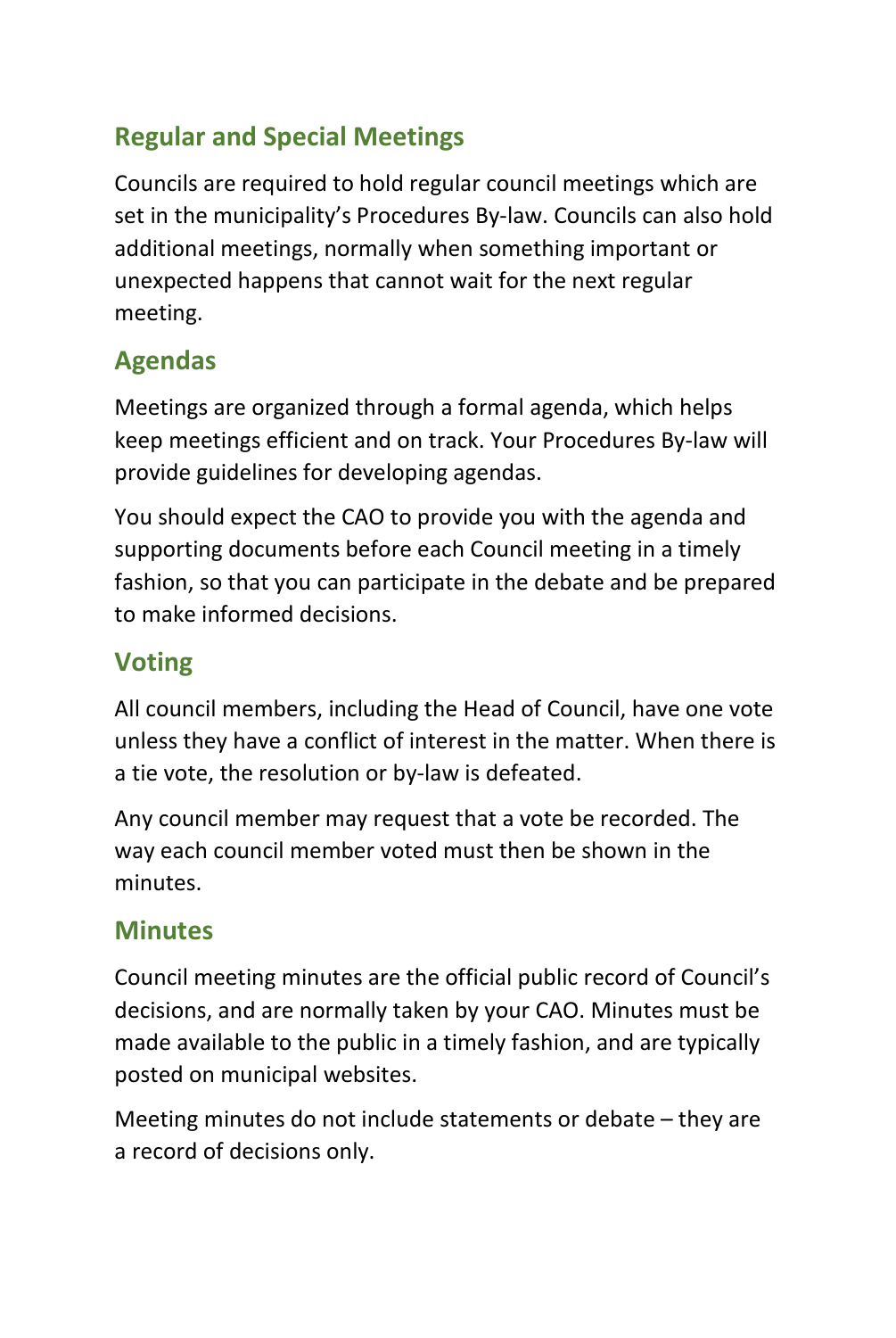# **FINANCIAL MANAGEMENT**

### **IN THIS SECTION:**

- **Council's Role**
- **Budgeting**
- **Taxes**
- **Financial Reporting**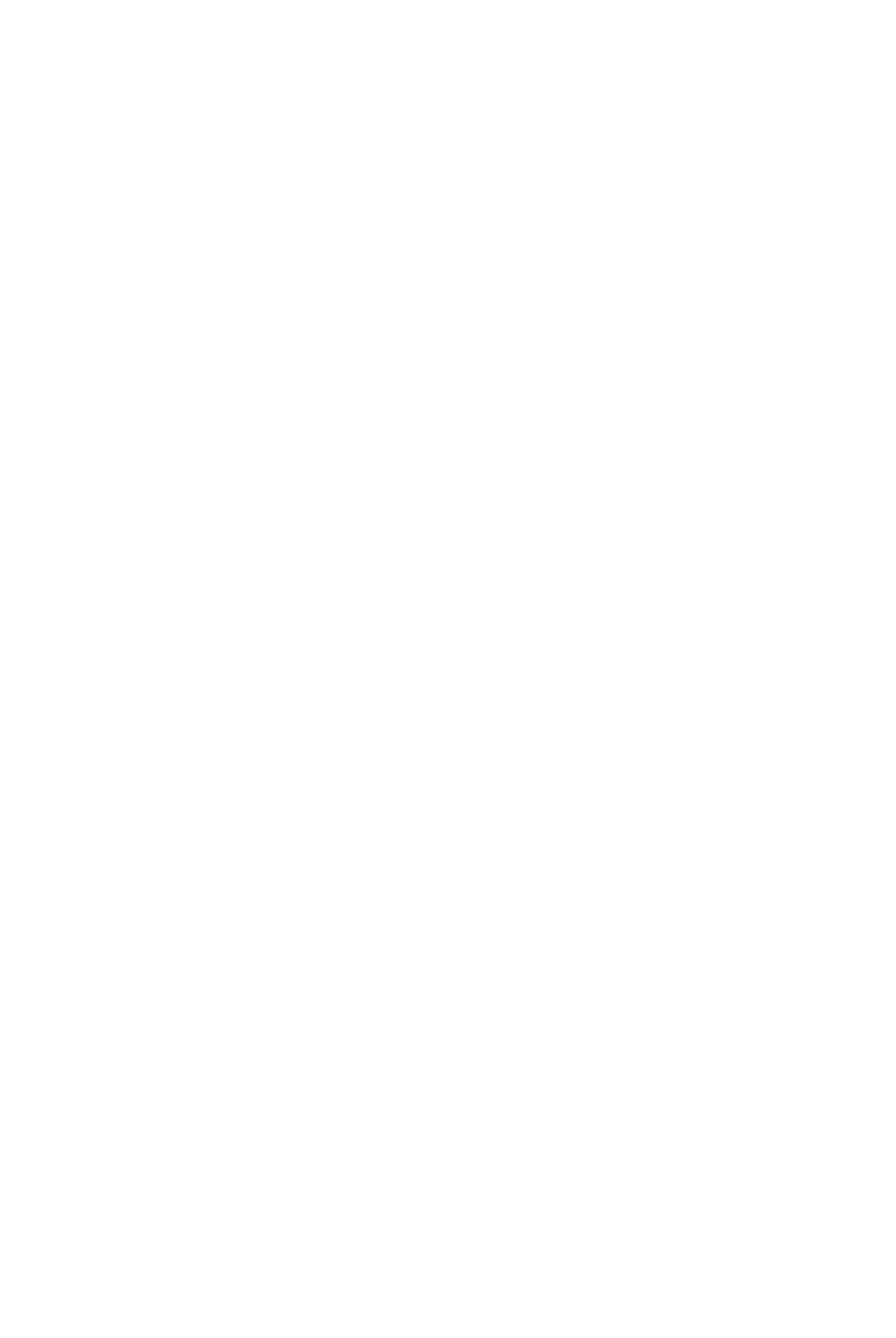# **COUNCIL'S ROLE**

Council is accountable to the public for the municipality's financial position. The public will expect council to keep the municipality financially healthy and sustainable long into the future.

Council sets the municipality's budget each year, monitors the municipality's finances during the year, and reports to the public about how the municipality's finances are doing when the year is over. Council is also involved in planning for future projects in the municipality.

As a council member, you are not expected to be an accountant or an auditor. You should expect your CAO to provide you with the information you need, and in a format that you can understand.

### **Regular Financial Responsibilities**

- **Monthly:** Review your internal financial statements
- **Monthly:** Make sure that all payments are properly authorized
- **Jan:** Adopt a temporary operating budget if the financial plan is not finished
- **Jan - Feb:** Consult the public and finalize the annual budget
- **May – June:** Make sure that you are on track with the audited financial statements
- **June-July:** Make sure you are on track for property tax bills being printed and sent out
- **Oct – Dec:** Determine whether the municipality will have a surplus or a deficit. Deficits require provincial approval.
- **Oct – Dec:** Start making decisions for next year's financial plan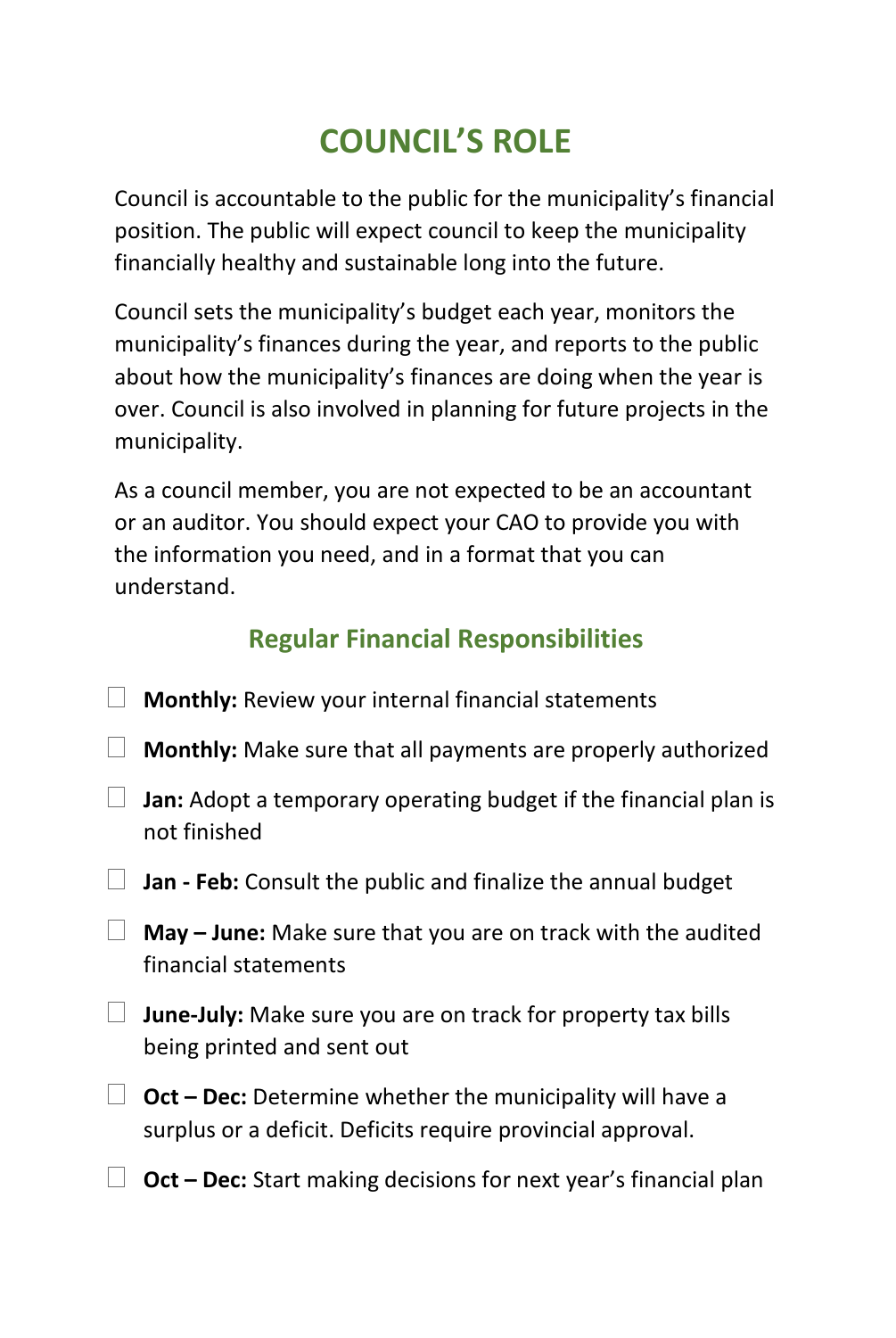## **Key Deadlines**

| <b>March 15:</b> Last day to file the unaudited financial statements<br>with the Province            |
|------------------------------------------------------------------------------------------------------|
| <b>May 15:</b> Last day to file your financial plan with the Province                                |
| <b>June 15:</b> Last day to file the by-law setting your taxes with the<br>Province                  |
| <b>June 30:</b> Audited financial statements are due                                                 |
| <b>August 31:</b> Last day to appoint an auditor for the current year                                |
| <b>December 15: Last day to file your Asset Management Plan</b><br>progress report with the Province |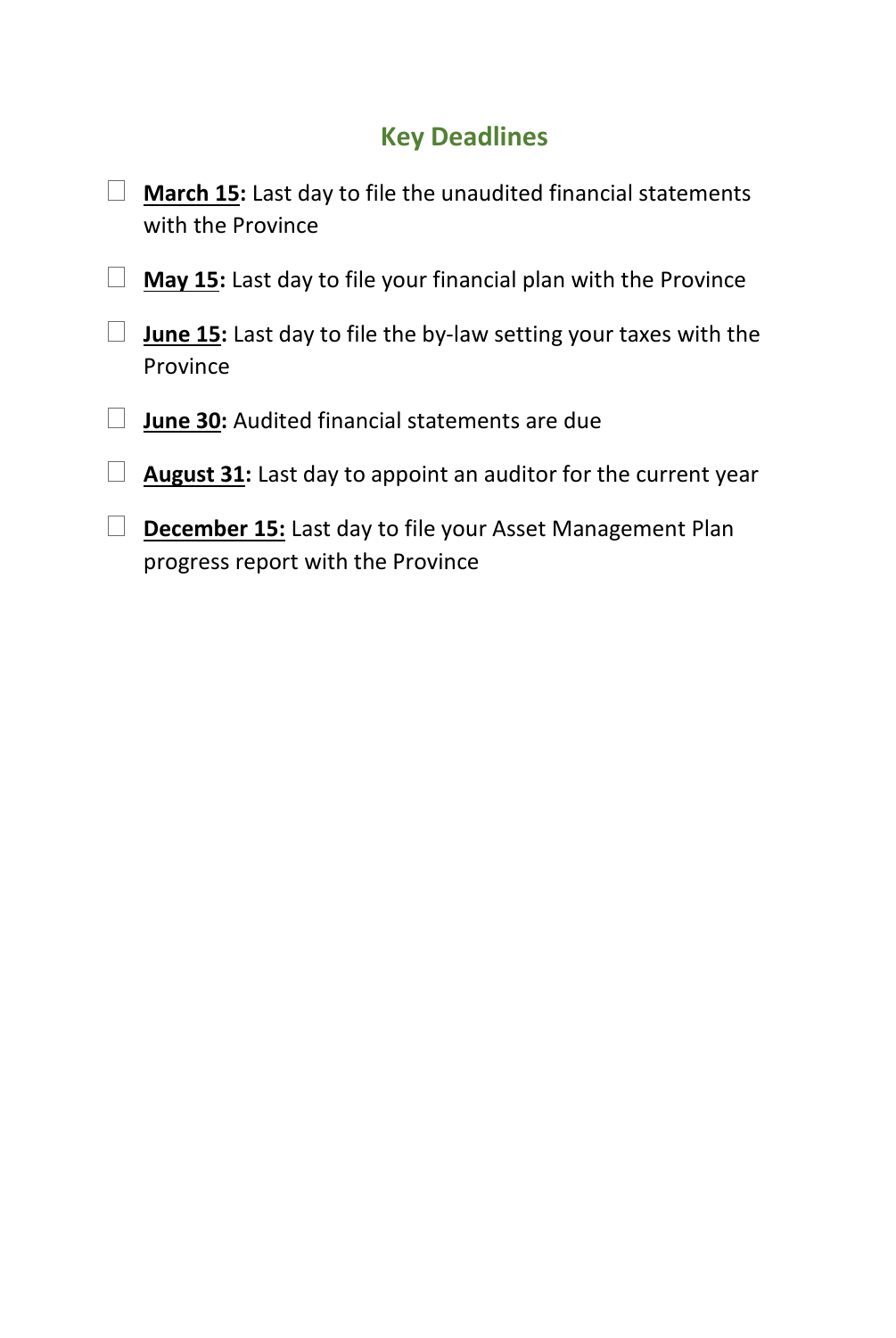## **BUDGETING**



*Each year's budget is where the rubber meets the road.*

The annual budget, or financial plan, is one of Council's most important decisions.

The financial plan will determine:

- What services are provided and their cost
- What resources are available for these services
- Property tax rates and other sources of revenue
- Major purchases buildings, equipment, etc.

Municipal financial plans cannot have a deficit (when the municipality spends more than it receives) without special permission from the Province. Council will need to raise taxes or other revenue to pay for any increased spending.

#### **The Financial Plan**

Your taxpayers and other organizations will rely on this financial plan for information about your municipality. Make sure it is completed fully and accurately. The municipal financial plan has several important parts:

- The **Operating Budget** sets out how much will be spent on services
- The **Capital Budget** sets out how much will be spent on infrastructure or equipment
- The **5-Year Capital Plan** shows the projects that the municipality is planning over the next 5 years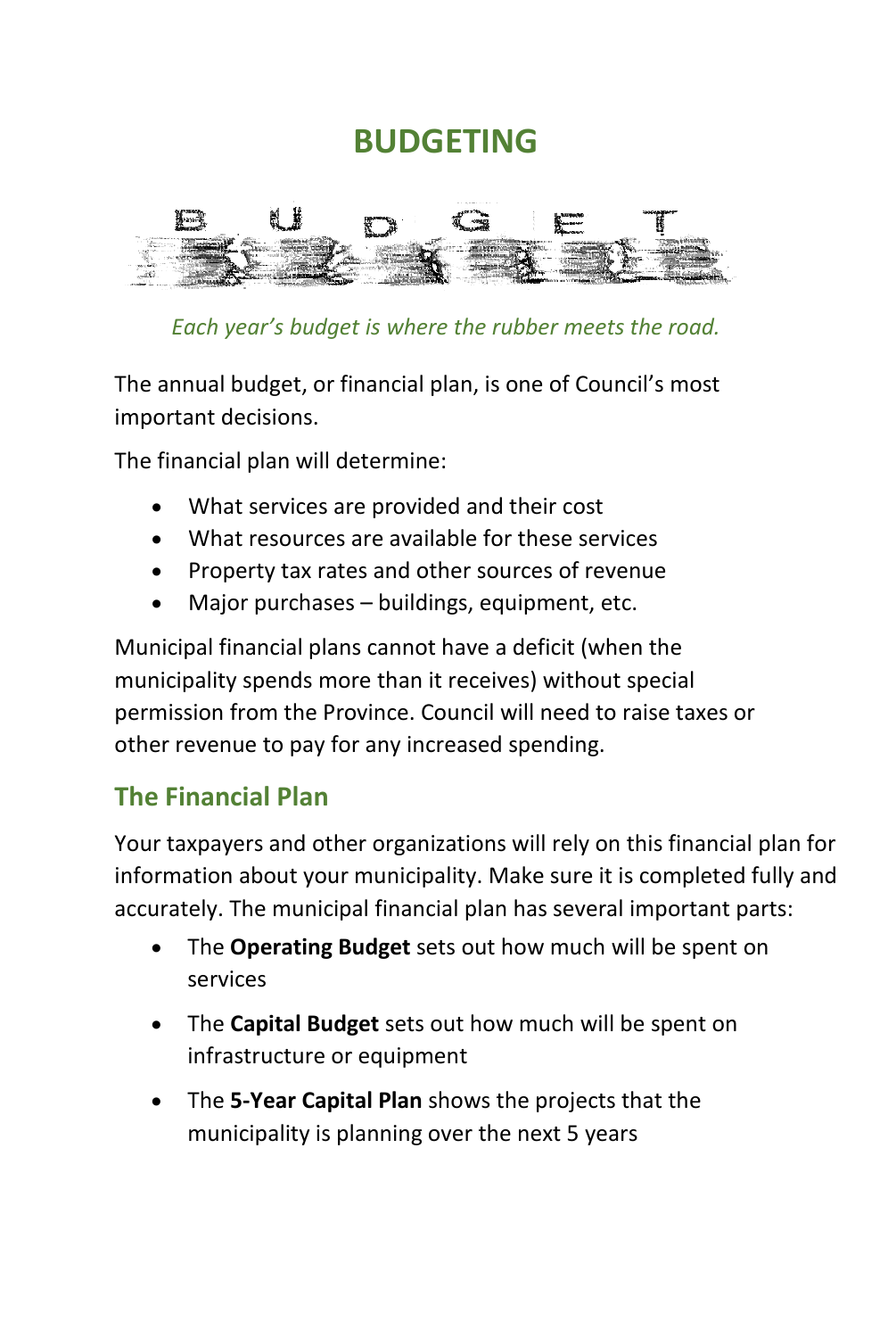Each part of the financial plan must balance, and has to identify where money will come from to pay expenses.

Preparing the financial plan and holding the required public hearing can take lots of time. **Get started early**. If you do not have a financial plan in place by

January 1, you will also need to pass a temporary operating budget until the financial plan is approved. The financial plan is due on **May 15**, and Council must also hold a public hearing before finalizing it.

### **The Budgeting Process**

Making and implementing the financial plan is a team effort:

- **Council** does strategic planning, sets priorities and makes decisions, and monitors results
- **CAO** provides information, analysis and implements the financial plan;
- Public provides feedback.

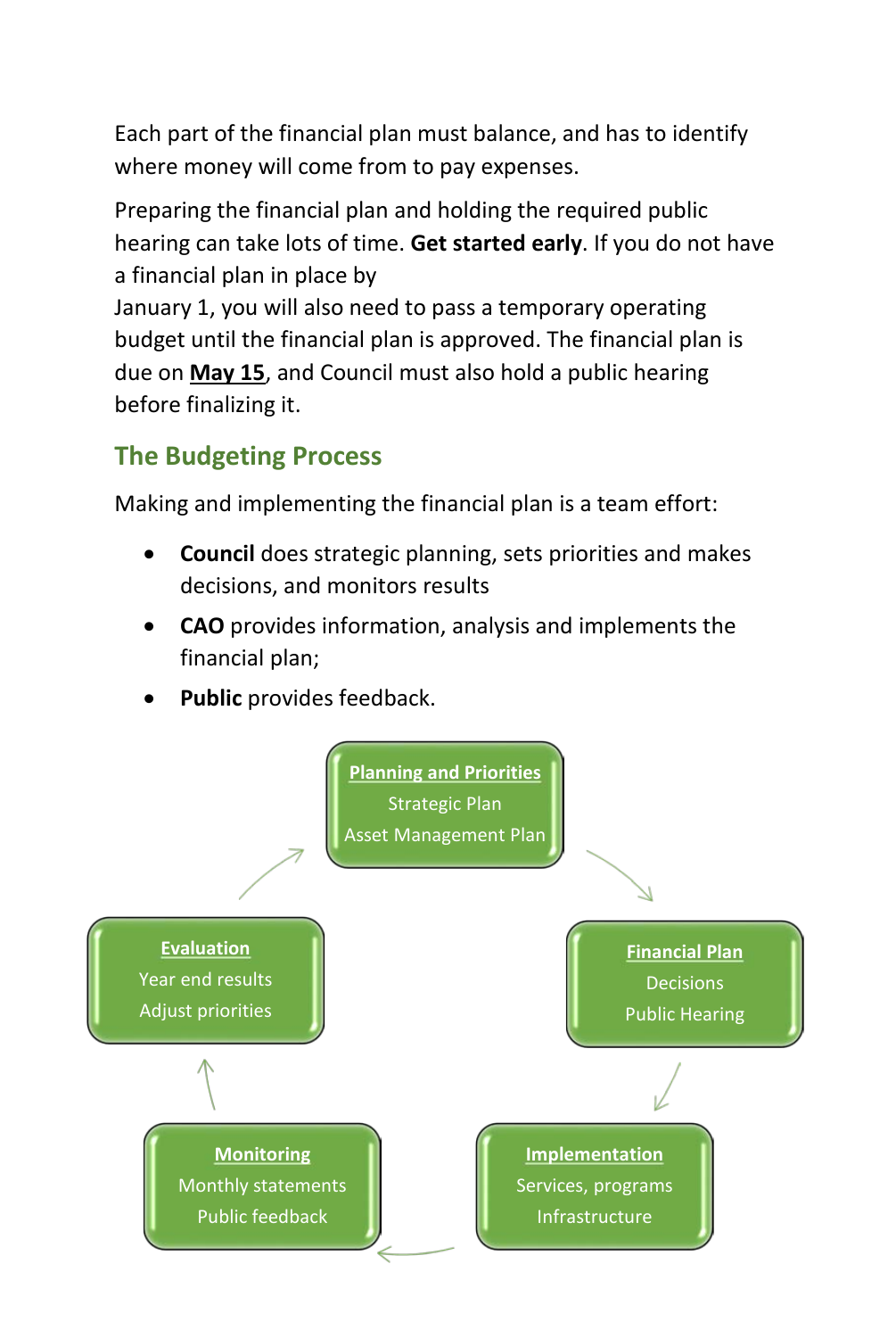### **Food for Thought**

As a member of Council, you are expected to be involved in the budgeting process. When engaged in the budgeting process, here are some good questions to ask yourself, the rest of Council, or the CAO:

| $\Box$ What effect does this budget have on the public? |  |
|---------------------------------------------------------|--|
|---------------------------------------------------------|--|

- $\Box$  Are some people affected differently (cottagers, farmers, businesses, rural or urban residents)? Why?
- $\Box$  Does this budget reflect council's priorities? Has council set priorities?
- $\Box$  Are our services affordable and efficient?
- $\Box$  Are we also planning for the future? Is there enough set aside for a rainy day?
- $\Box$  How do we compare to similar municipalities?
- $\Box$  Are our property taxes reasonable and fair?
- $\Box$  How do our property taxes compare to last year?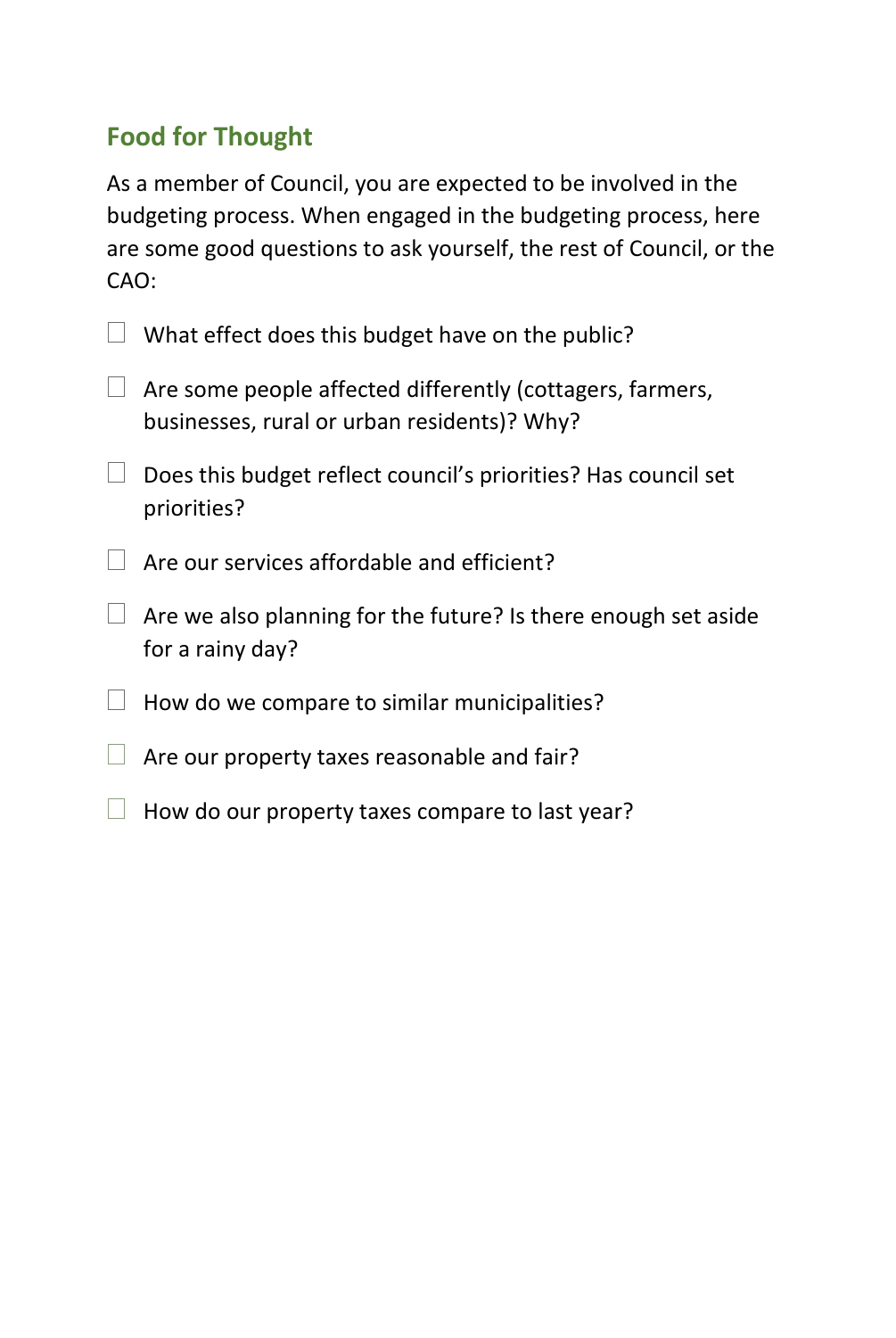# **TAXES**

Property taxes are the main source of revenue for most municipalities.

#### **How Property Taxes Work**



• Manitoba Assessment Services will provide the probable market value of each property in your municipality.

- Municipalities can only tax a portion of a property's market value:
	- o Businesses: 65% of market value
	- o Residences: 45% of market value
	- o Farms: 26% of market value

• As part of your budget, you will set a general tax level for all properties (called a "mill rate"), which is how much tax has to be paid for each \$1,000 of taxable assessment.

• The municipality is responsible for collecting property taxes, and can charge penalties for late payment, or even sell property for back taxes.

**Caution:** Comparing your mill rate with last year is not a good way to find out if you have kept taxes the same, because market values are updated every 2 years. Look at the overall dollar amount of the taxes you will collect instead.

For example, if the market value of every property doubles but the mill rate stays the same, you will collect twice as much tax even though the mill rate is unchanged.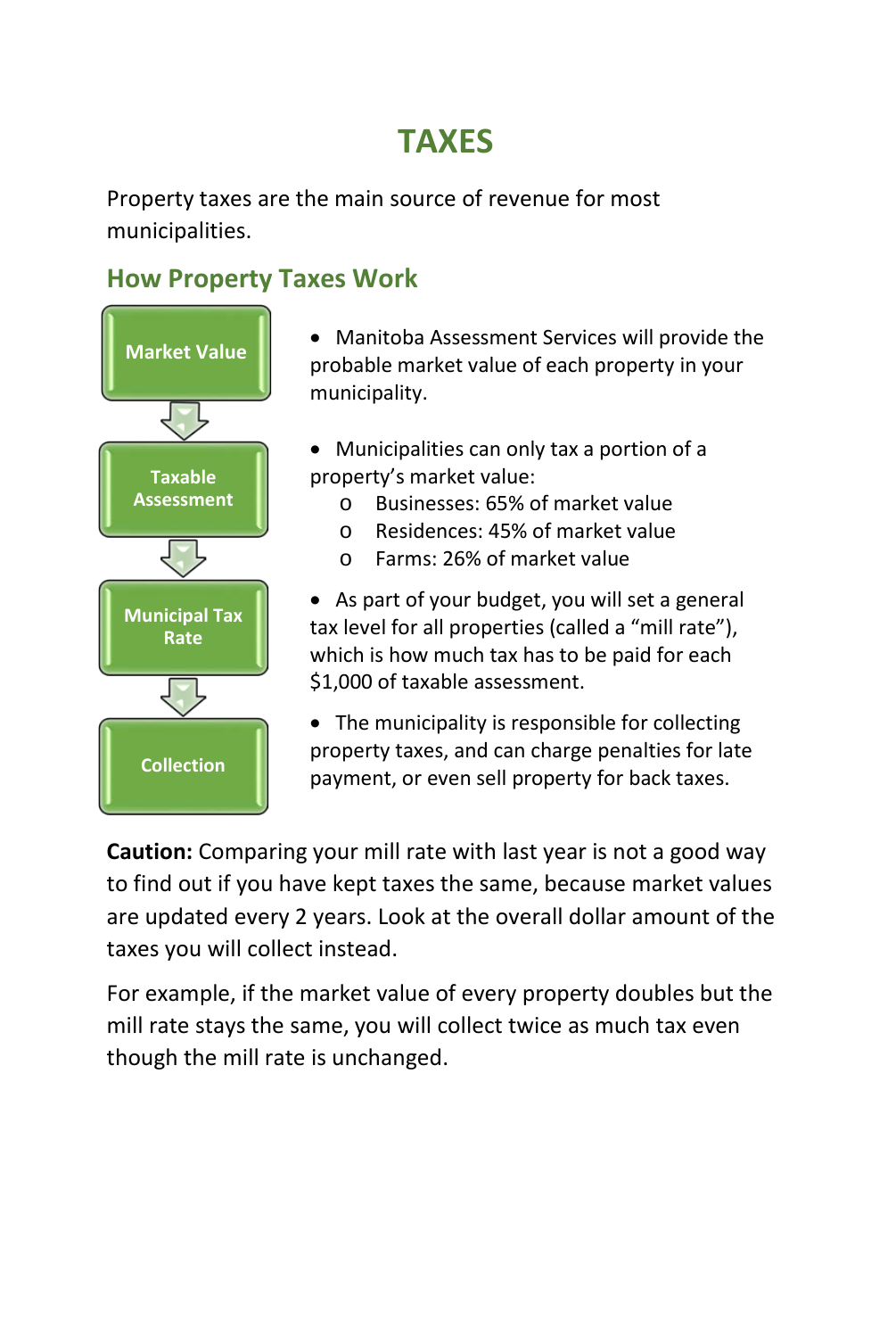#### **Tax Tools**

Municipalities may have many different types of property, and often provide different services in different parts of the municipality. For example, there may be garbage collection for residents in a small urban community, but not for rural residents. A general property tax alone may not fairly distribute all the costs of municipal services.

Municipalities have been provided with special tax tools to help them keep taxes fair for their residents:

- **Special service taxes –** only property owners that receive a specific service pay for the service through these taxes. These taxes can be set in several ways, such as a flat charge per property or based on a property's size. Special service taxes require a public hearing and have to be approved by the Municipal Board.
- **User fees and charges**  users of a specific service or program pay for them directly when using the service. Council can set the services for which it will charge a fee, the amount of the fee, and who is required to pay. Many municipalities have fees for licenses, permits, recreation programs, etc. Fees and charges are established by by-law.
- **Tax credit programs –** municipalities can provide property tax credit programs by by-law. This tool is very flexible, and council has broad authority to design these programs. However, providing a tax credit means that everyone else will have to pay more taxes to make up for the credit.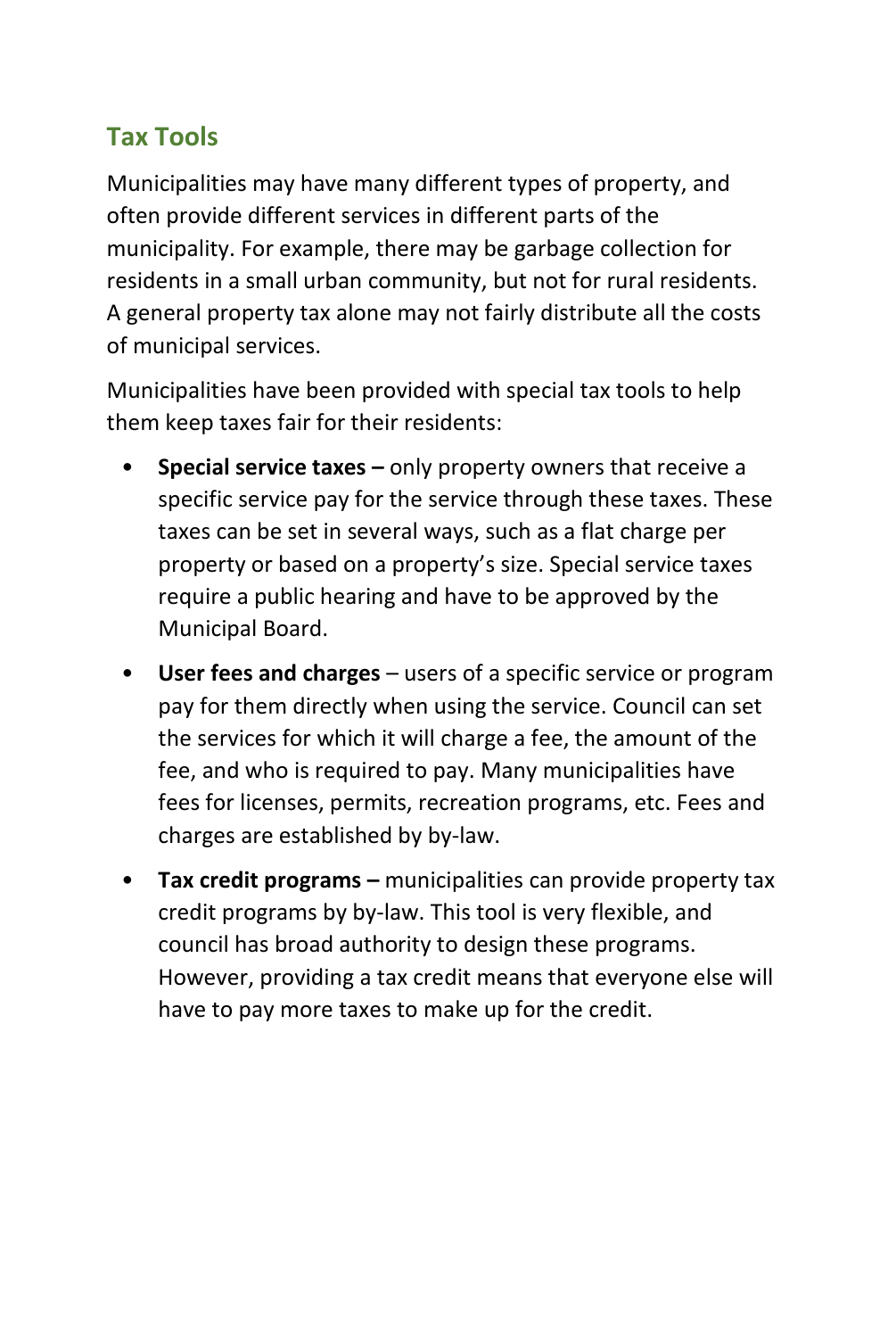# **FINANCIAL REPORTING**

### **The Financial Plan**

The financial plan is not just about the current year  $-$  it must also report last year's plan and the actual results. The public may have questions about last year's results when the current financial plan is presented at the public hearing, so be prepared.

### **The Audited Financial Statement**

The annual audit of the municipality's year-end financial statements is Council's most important tool for reporting on the financial position of the municipality. The audited statements are used by the public and by other organizations to review the municipality's financial position and operations.

Council must appoint an auditor each year. Your auditor must submit the audit to Council by **June 30** of the following year, as well as send a copy to the Province.

The auditor will also prepare an opinion and supplementary report which tells Council about any problems with the municipality's accounting procedures or financial controls, or any other issues they discover. Council may request that the auditor report at a council meeting to discuss the audited statements and the supplementary report.

Municipalities must give public notice when the audited statements are ready, and provide them on request. Many municipalities post their financial statements on their websites so they are easily accessible.

#### **Important**

Make sure your annual audited financial statements are received by **June 30** and made available to the public.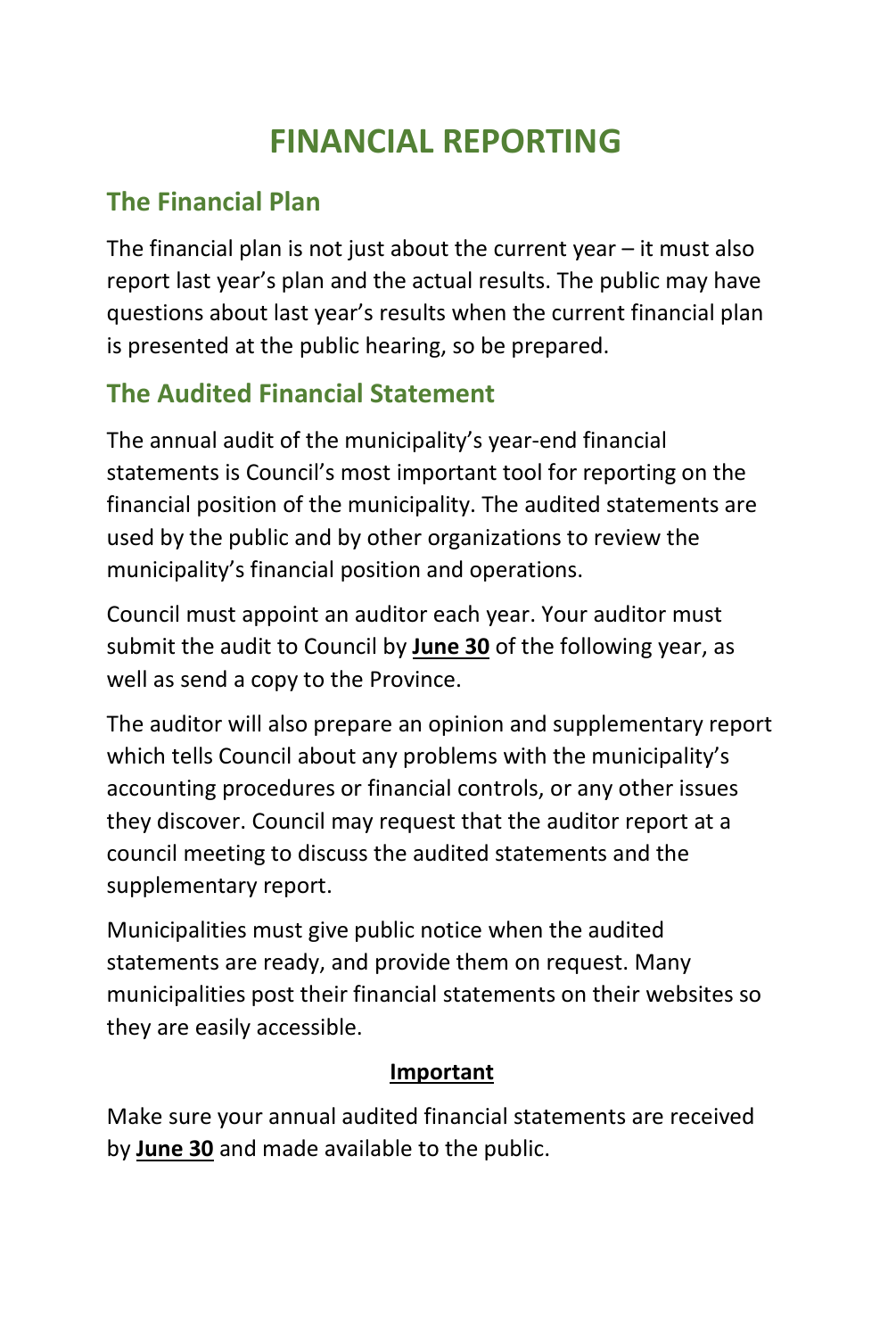#### **The Asset Management Plan**

Asset management is an important tool for elected officials to make decisions on infrastructure investments.

Asset management plans outline how a municipality will manage municipal infrastructure in order to provide services to residents and other users in a way that meets their expectations and is financially sustainable into the future.

As municipalities increase their capacity and make progress in developing and implementing asset management, it is expected that they will re-evaluate their timelines and reset goals to align with their current situation.

Municipalities are required to submit asset management status reports to the Province by **December 15** of each year, until a full municipal asset management plan is complete.

An introductory guide to Asset Management is available at [www.amm.mb.ca.](http://www.amm.mb.ca/)

Fundamental components of asset management include:

- **Asset Management Policy** adopted by Council.
- **Asset Management Strategy** setting out the overall goals and objectives for asset management.
- **Asset Information** inventory or registry of municipal assets, including technical and financial data, condition assessments, and life cycle costs.
- **Risk Assessment and Management** identification of key risk and mitigation measures related to municipal assets.
- **Demand Analysis** analysis of levels of service expected by residents from the use of the asset.
- **Asset Management Plan** overall plan for how assets will be renewed / replaced.
- **Financial Strategy** integration into municipal financial planning and decision making.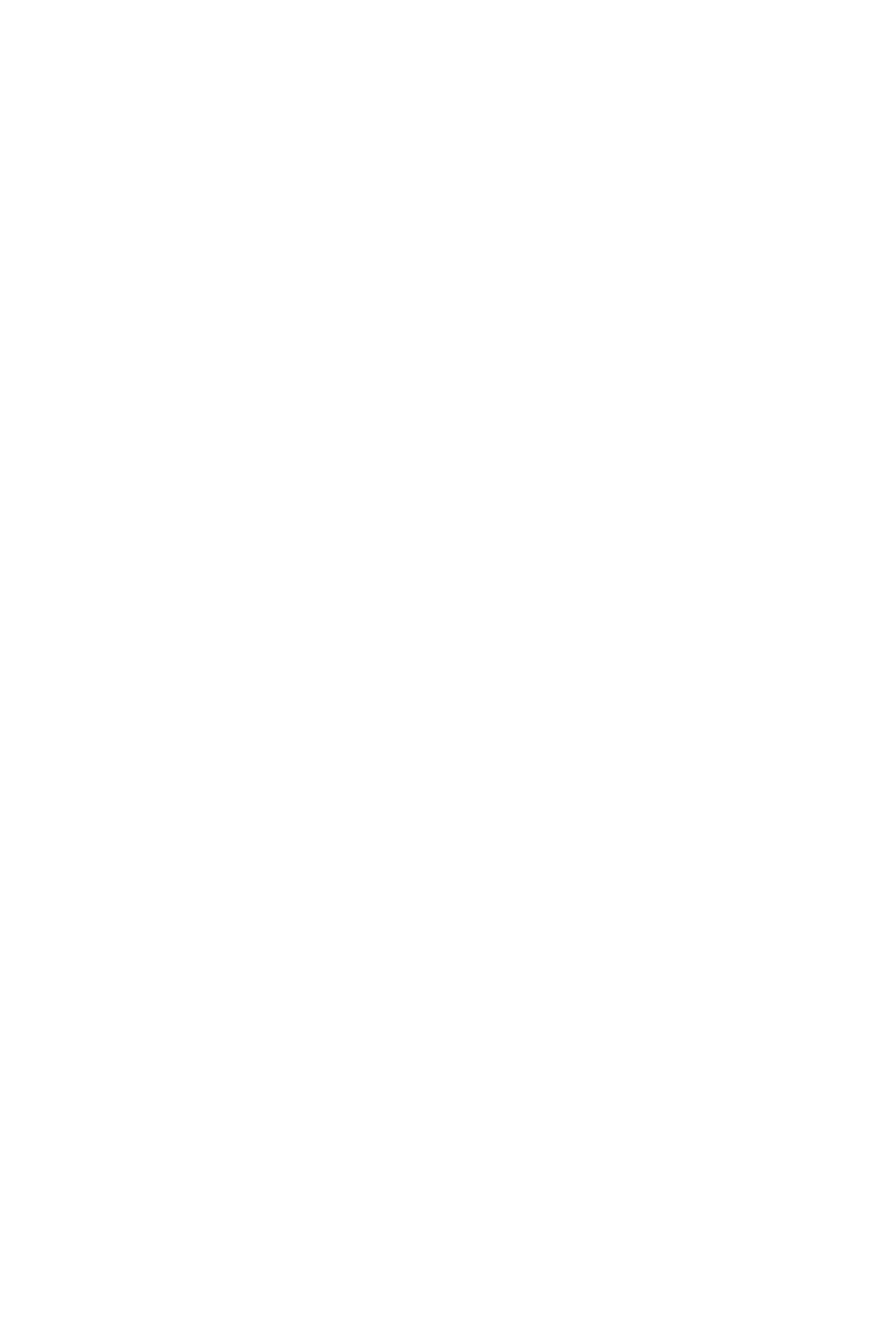# **ROLE OF ADMINISTRATION**

### **IN THIS SECTION:**

- **Role of Administration**
- **Chief Administrative Officer**
- **Designated Officer**
- **Employee Code of Conduct**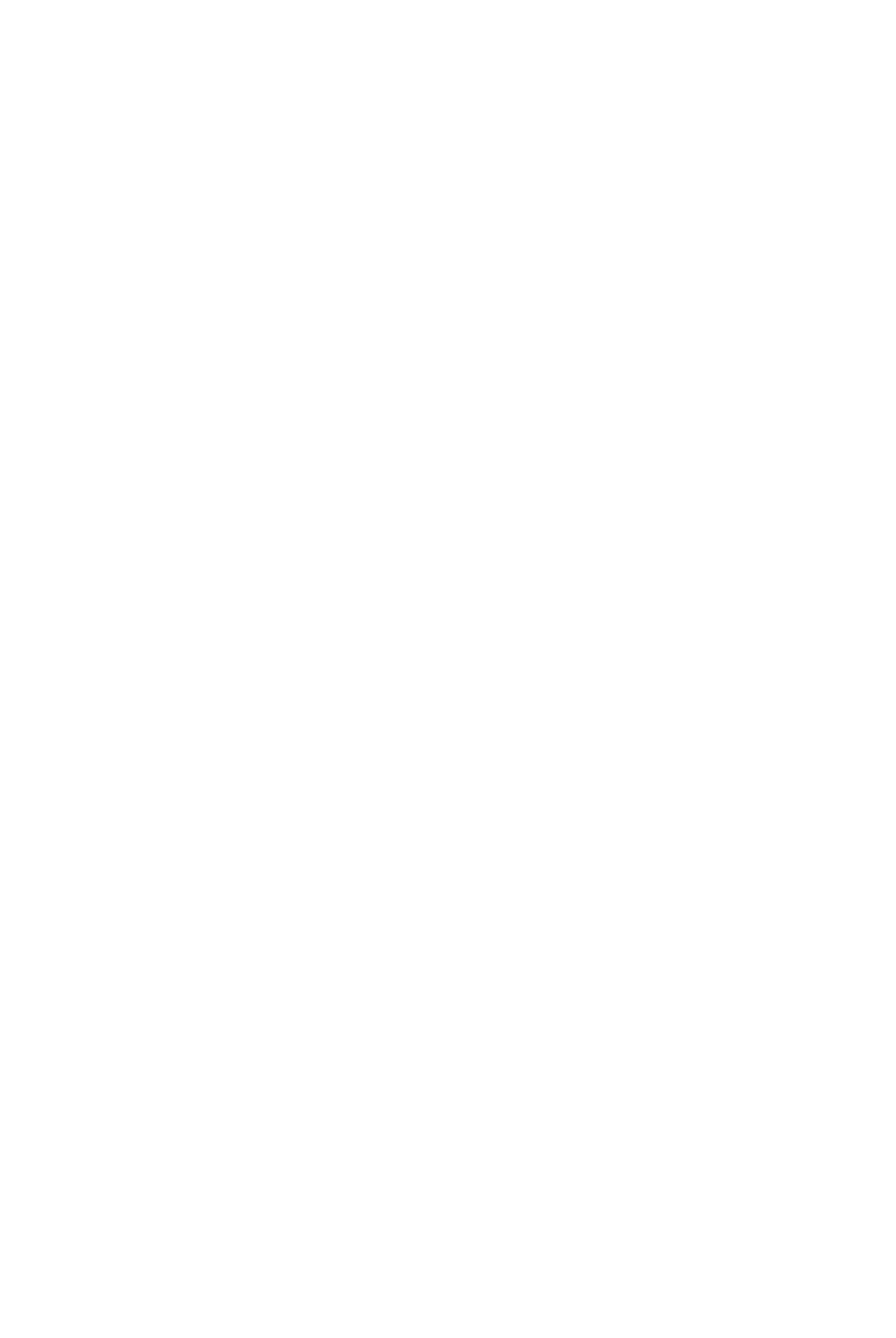# **ROLE OF ADMINISTRATION**

Your administration (CAO and staff) is responsible for providing advice and implementing Council's decisions and policies. The administration takes care of the everyday work of running the municipality – delivering services, interacting with the public, and preparing advice for Council to consider.

#### *Council steers the boat, and administration rows.*

The CAO is the head of the administration and Council's advisor. The CAO is the employee who reports directly to Council, with all other municipal employees reporting to the CAO. Council may, however, request other employees to present to council to share their expertise.

An open, trusting and professional relationship between Council and the CAO and administration is vital to the smooth operation of your municipality.

To work well with administration, council should:

- Be ready for meetings and willing to participate
- Communicate decisions and expectations clearly
- Avoid interfering with day-to-day operations and staff direction from Council should go to the CAO
- Give (and accept) constructive feedback
- Provide the resources staff need to succeed at their tasks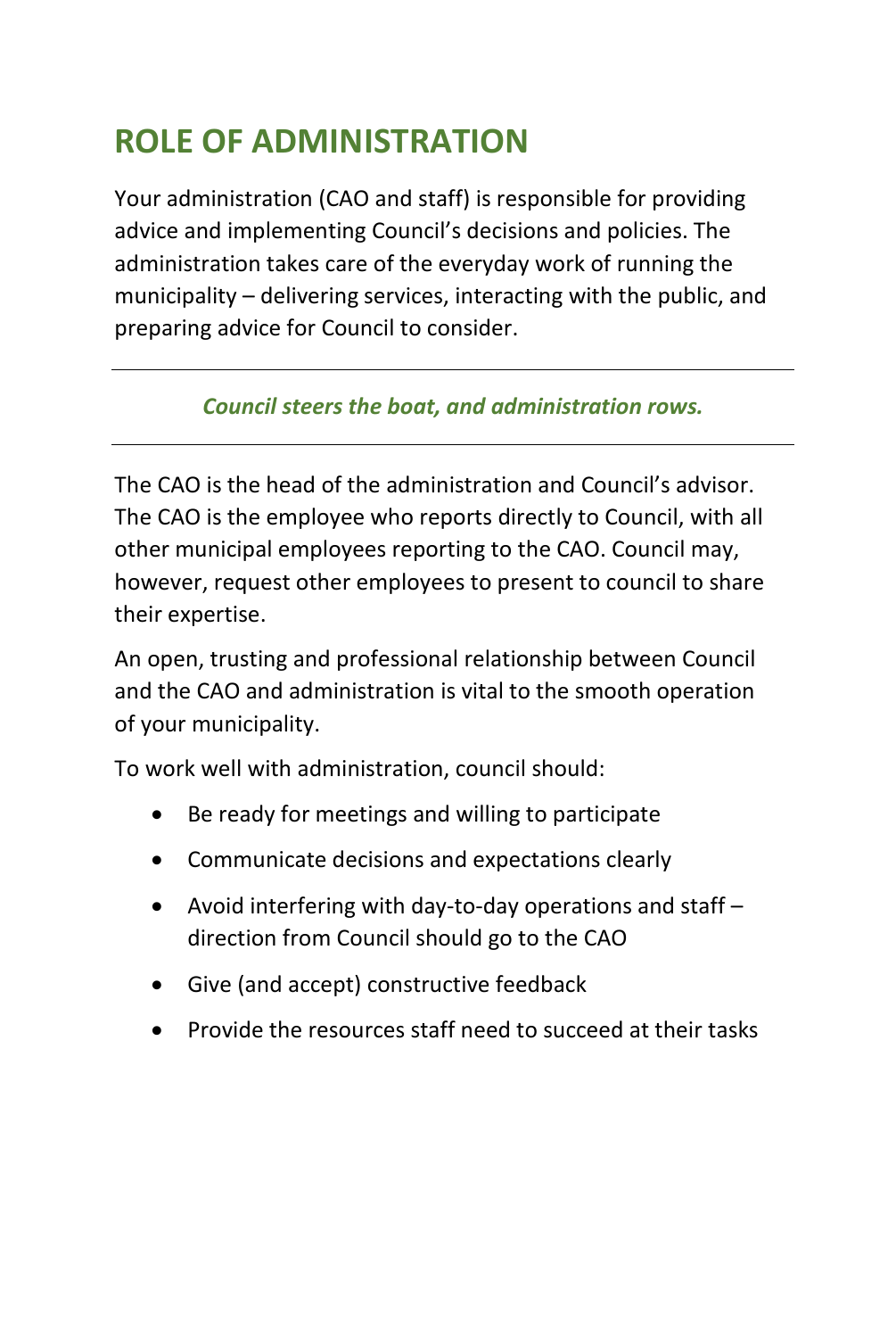# **CHIEF ADMINISTRATIVE OFFICER**

The CAO is responsible for the administration, financial management, and human resources in your municipality. All municipalities must have a CAO, and can choose to share a CAO with a neighbouring municipality.

CAOs have specific duties under The Municipal Act, which they may delegate to other municipal employees. Your CAO must:

- Implement the municipality's policies and programs
- Keep minutes of each council meeting
- Advise and support council
- Keep finances well-managed
- Report on the operations and affairs of the municipality to council
- Manage and lead other employees

### **Council should expect the following from CAOs:**

- Meeting agendas and supporting documents are available to council before a meeting
- Easy-to-understand monthly financial statements so council can understand the municipality's financial health
- Accurate and timely reports for council to consider, with options, recommendations and other relevant information
- Issues that need council's attention are brought forward quickly
- Respect for council's role as the decision-maker
- Council's policies and programs are being implemented
- Citizens are treated respectfully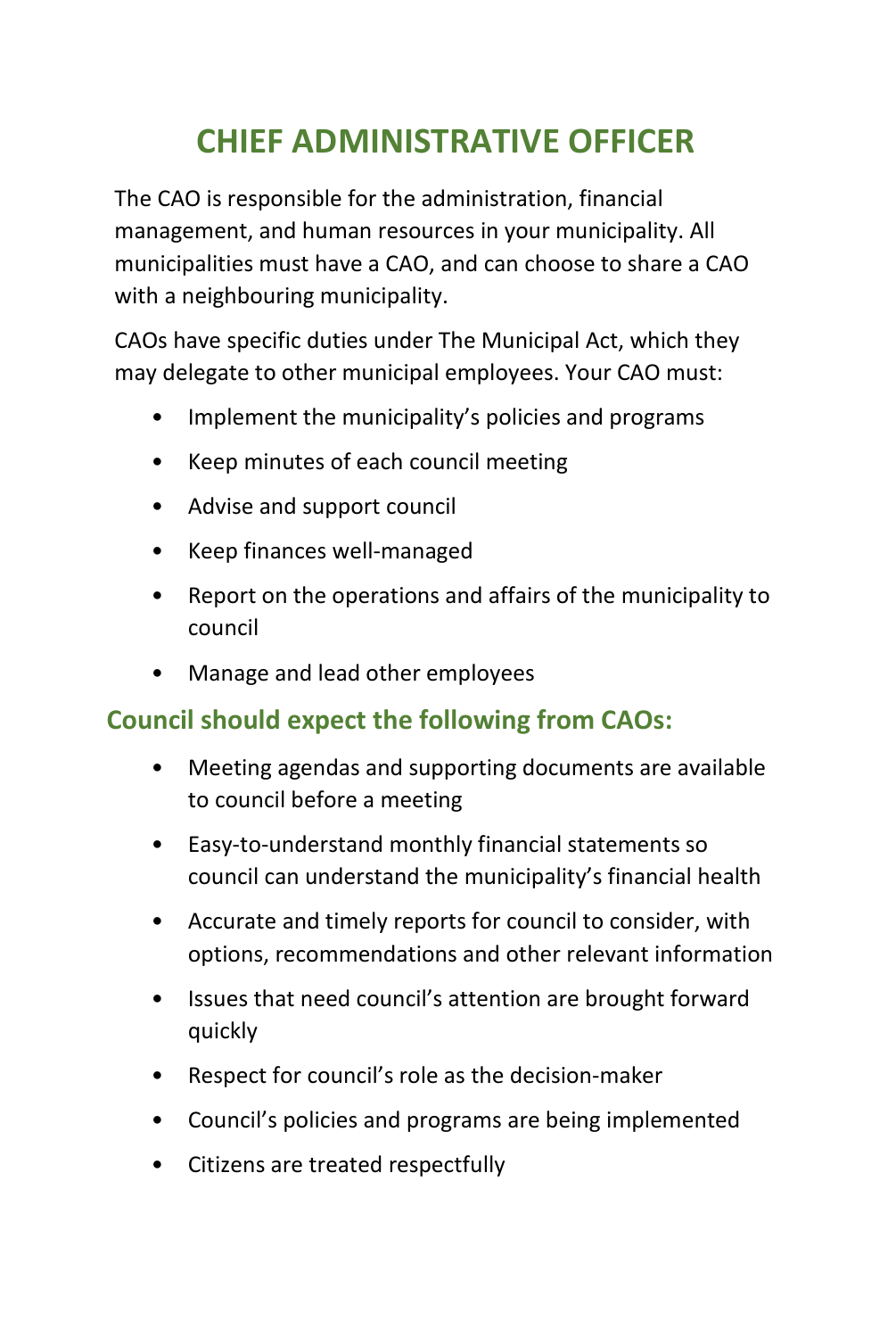Council should also have a process to regularly review the CAO's performance (at least once each year). Performance reviews are an opportunity for council to provide feedback to the CAO on their strengths and on areas requiring improvement.

Every municipality should have a position description that clearly outlines your CAO's duties and responsibilities. An effective position description defines the responsibility of the job, as well as the results that the CAO is expected to deliver. Refer to "A Guide to Hiring Your Chief Administrative Officer", available as part of The Municipal Act Procedures Manual from Manitoba Municipal Relations.

# **DESIGNATED OFFICER**

Council can establish designated officer positions by by-law to carry out certain powers, duties or functions. Certain duties that are established in The Municipal Act, must be performed by a designated officer. This includes signing the municipality's cheques, inspecting properties and enforcing bylaws.

A designated officer may further delegate their powers, duties and functions to another municipal employee.

In most municipalities, the CAO supervises designated officers to ensure that they are appropriately exercising their powers and performing their duties and functions.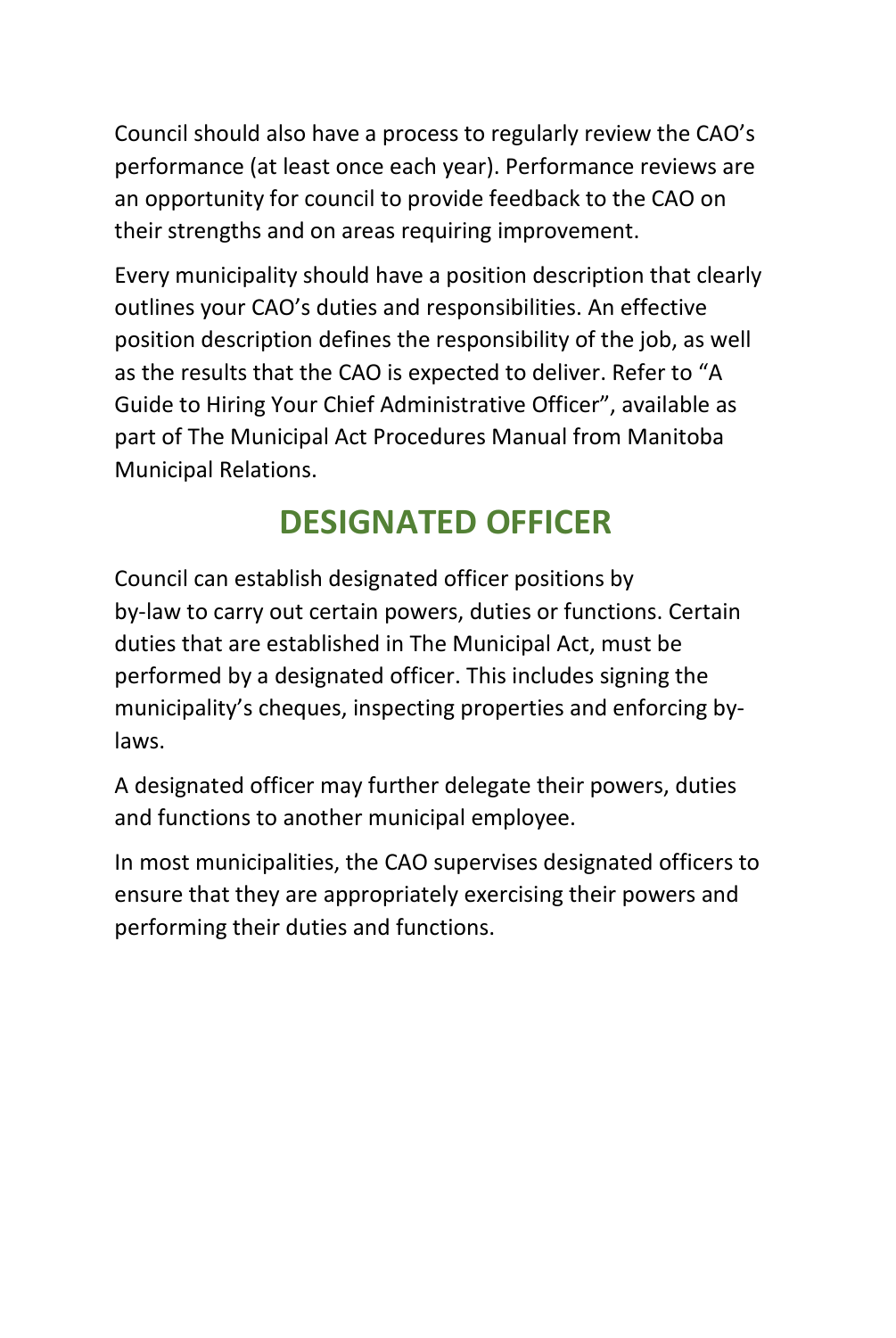# **EMPLOYEE CODE OF CONDUCT**

As a Council, you should expect that all employees of your municipality perform their duties in an objective and fair way.

The Municipal Act requires all municipalities to establish a code of conduct for their employees, which applies to all employees of the municipality, including the CAO, full-time, part-time, contract or casual employees. The municipal employee code of conduct also applies to volunteers, such as volunteer firefighters.

The Municipal Act requires a municipal employee code of conduct to include rules on the types of conduct that are not allowed (at a minimum, conflicts of interest). Council should review the employee code of conduct to make sure it meets the needs of your municipality and to consider whether revisions are required.

It is important that council regularly review its municipal employee Code of Conduct to ensure that it continues to be appropriate. It is recommended that council review the Code of Conduct at least once during their term of office (every four years). However, council may review the Code more frequently, at its discretion.

A sample municipal employee code of conduct is included in the Municipal Act Procedures Manual.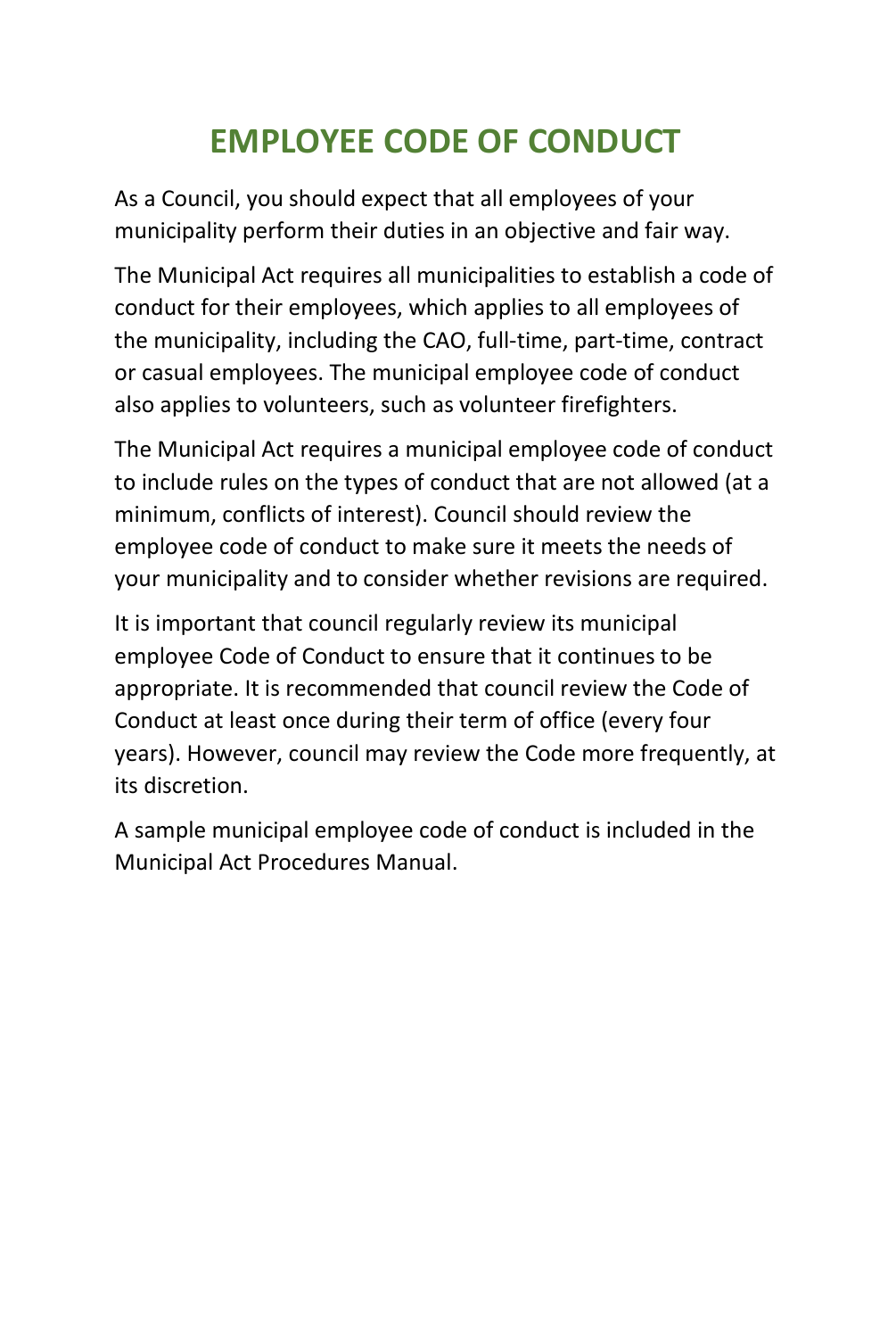# **CITIZEN ENGAGEMENT**

## **IN THIS SECTION:**

- **Public Hearings**
- **Citizen Access to Information**
- **Citizen Complaints**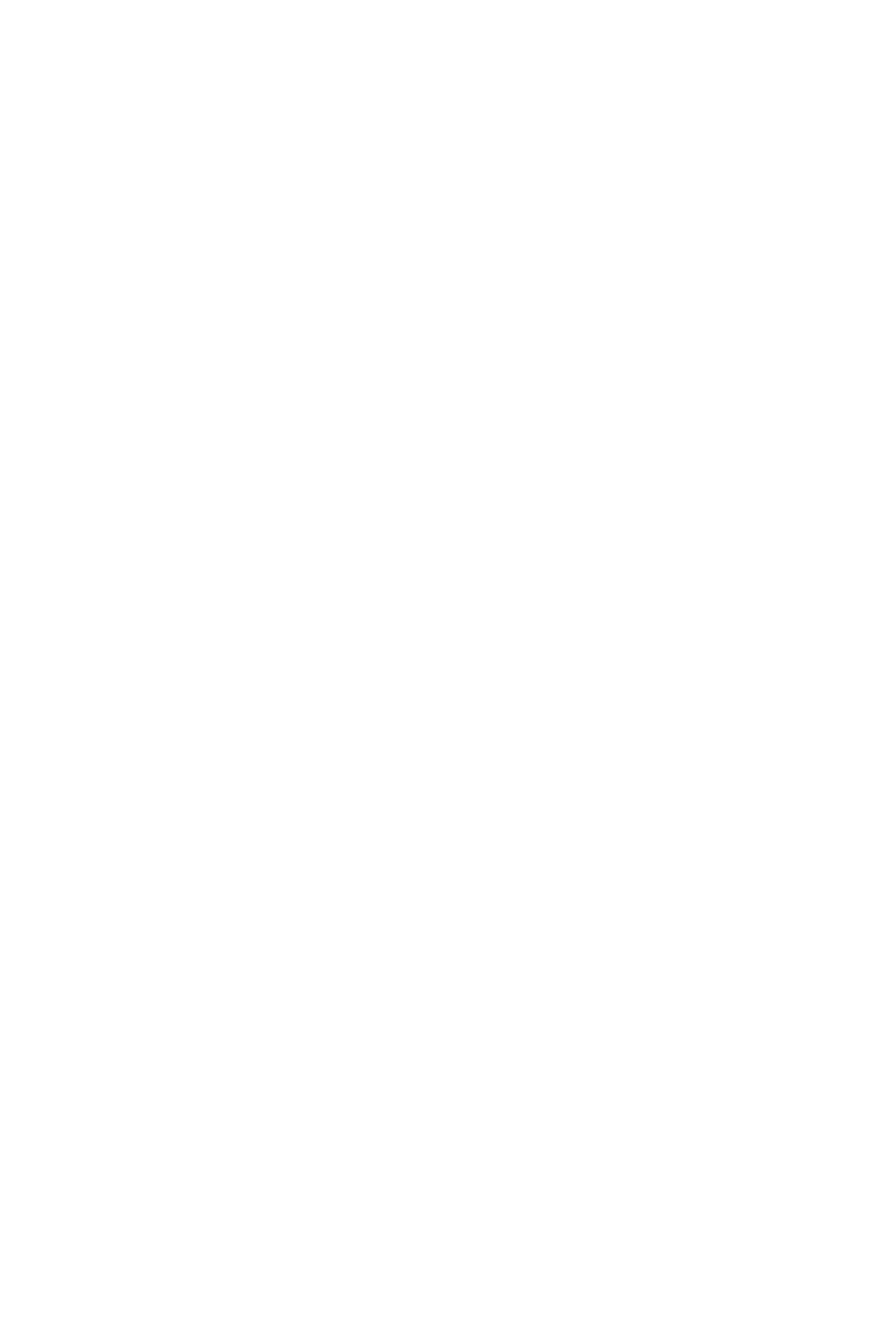# **PUBLIC HEARINGS**

Under The Municipal Act, council must hold a public hearing to obtain public input on matters that have a significant impact to citizens and property owners in the municipality.

Additionally, Council can hold a public hearing or a "town hall" meeting on any other matter it chooses, even where a public hearing is not required by legislation. A public meeting is always a good idea when Council is considering major changes that have a direct impact on citizens This could include for example a new way of delivering a municipal service or to gauge public interest in a new capital project such as a recreation centre.

Requirements for public hearings recognize the important role that the public plays in the decision-making process. Public hearings enable Council to provide comprehensive information on a proposal to citizens and obtain their input on the proposal before making a final decision. Knowing the views of the public will assist Council to make the best possible decision on behalf of all citizens and ratepayers in the municipality.

#### **Your Role at Public Hearings**

All council members are required by The Municipal Act to attend public hearings unless they are excused by council, fall ill, or have declared a conflict of interest in a matter before council. Your attendance at a public hearing will ensure that you understand the public's view on the matter and are able to make informed decisions.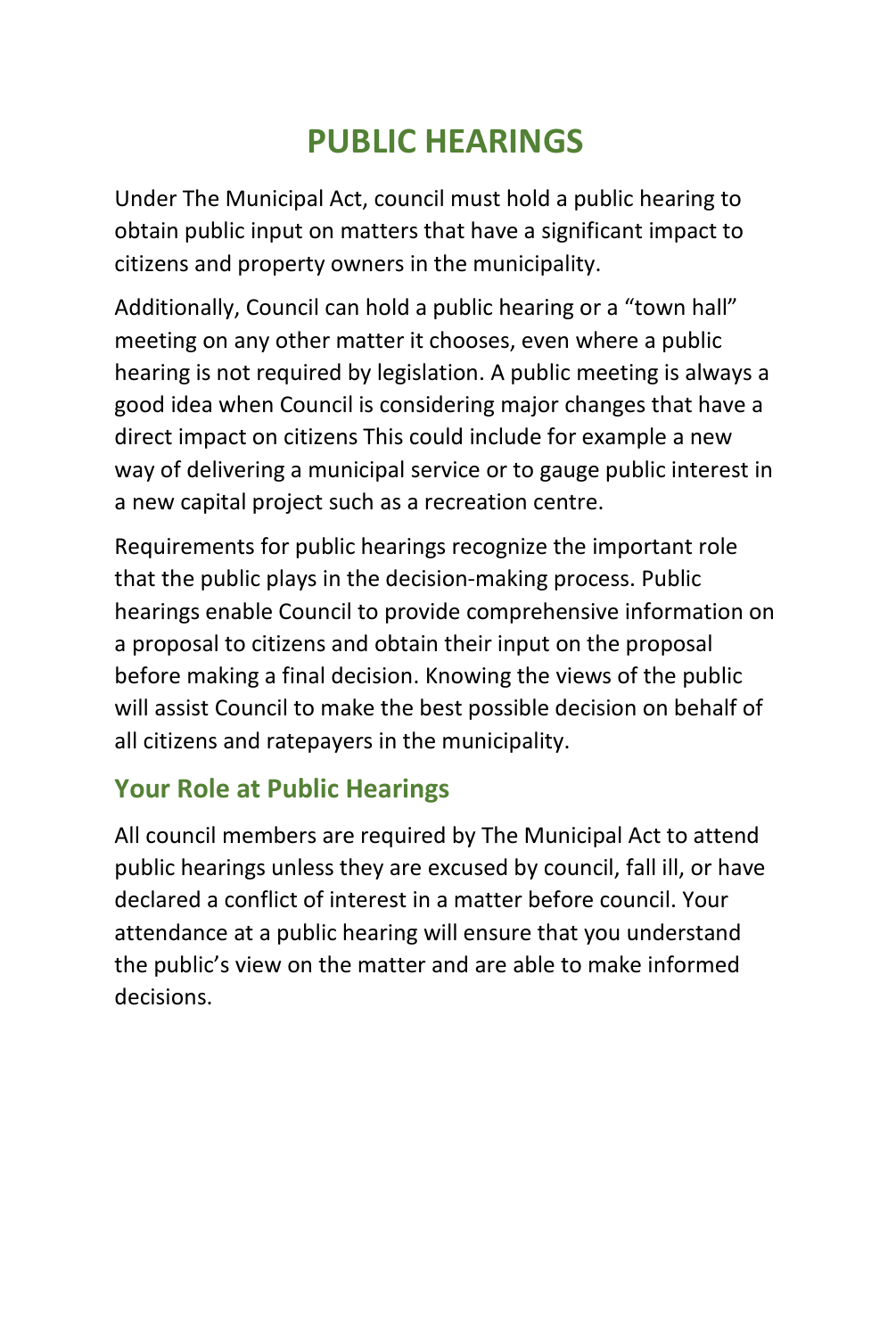To be prepared for a public hearing, Council should:

- Ask the CAO to review information about the proposal with you, as well as any other important information so that you are sure of your knowledge.
- Decide who will present the information and answer questions from the public and media.
- Review the public hearing procedures established in your Procedures By-law, so you are comfortable with how the hearing will unfold.

Council members must be respectful of the views of all presenters, even when they disagree with those views. It is very important to listen to the views of your citizens and avoid making negative comments.

### **Encouraging Citizen Participation**

Council can take steps to encourage citizens' attendance and participation at public hearings. Your CAO is responsible for ensuring that citizens are provided with advance notice as required under The Municipal Act, as well as being aware of the issues to be discussed at public hearings.

Strategies for encouraging attendance at public hearings include:

- 1. **Advertise the public hearing well in advance.** Minimum requirements to advertise a public hearing are set out in legislation, but municipalities can also do additional advertising to increase public awareness and encourage attendance.
- 2. **Clearly state how the public can participate.** For example, citizens can make a presentation to Council.
- 3. **Schedule the public hearing in the evening.** More people are likely to attend. Scheduling a hearing during the day, when many people work, will mean that many cannot attend the hearing.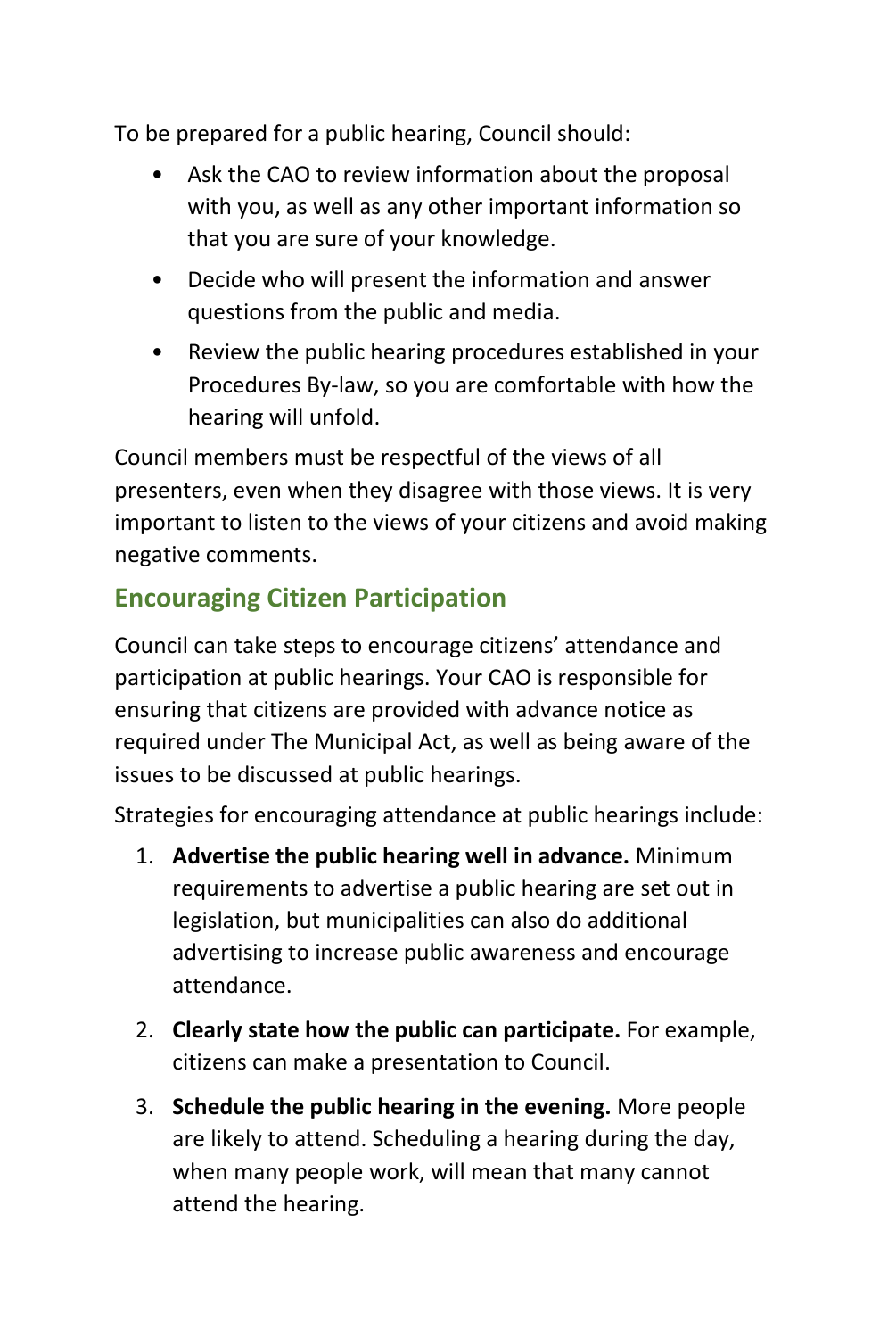- 4. **Hold the public hearing at an appropriate venue.** Make sure that the location will accommodate a large group and is easily accessible, such as a community hall. Remember to make sure that the facility is accessible to persons with disabilities so everyone in your community has the opportunity to participate.
- 5. **Provide detailed information in advance of hearing.** Ensure detailed information is available well in advance so citizens have ample time to review the package before the hearing. At a minimum, include information about the proposal such as the reason, cost, other options that were considered, and any impact on ratepayers.
- 6. **Make the presentation interesting and understandable.** Use visual aids such as graphs, charts and PowerPoint presentations.

## **CITIZEN ACCESS TO INFORMATION**

Citizens need access to information to understand how their municipalities operate; know about the decisions of council; be aware of the services and programs available and how they are delivered; and to understand how they can get answers to their questions.

Most municipal documents should be available to the public as a matter of course. Many municipalities have established access to information policies that list the documents that citizens can immediately obtain if desired.

### **The Freedom of Information and Protection of Privacy Act (FIPPA)**

Citizens can also request that the municipality provide access to municipal documents by filing a request under The Freedom of Information and Protection of Privacy Act (FIPPA). This is a formal process that may not be necessary if Council has a clear and comprehensive access to information policy. The municipality must respond to the request within 30 days.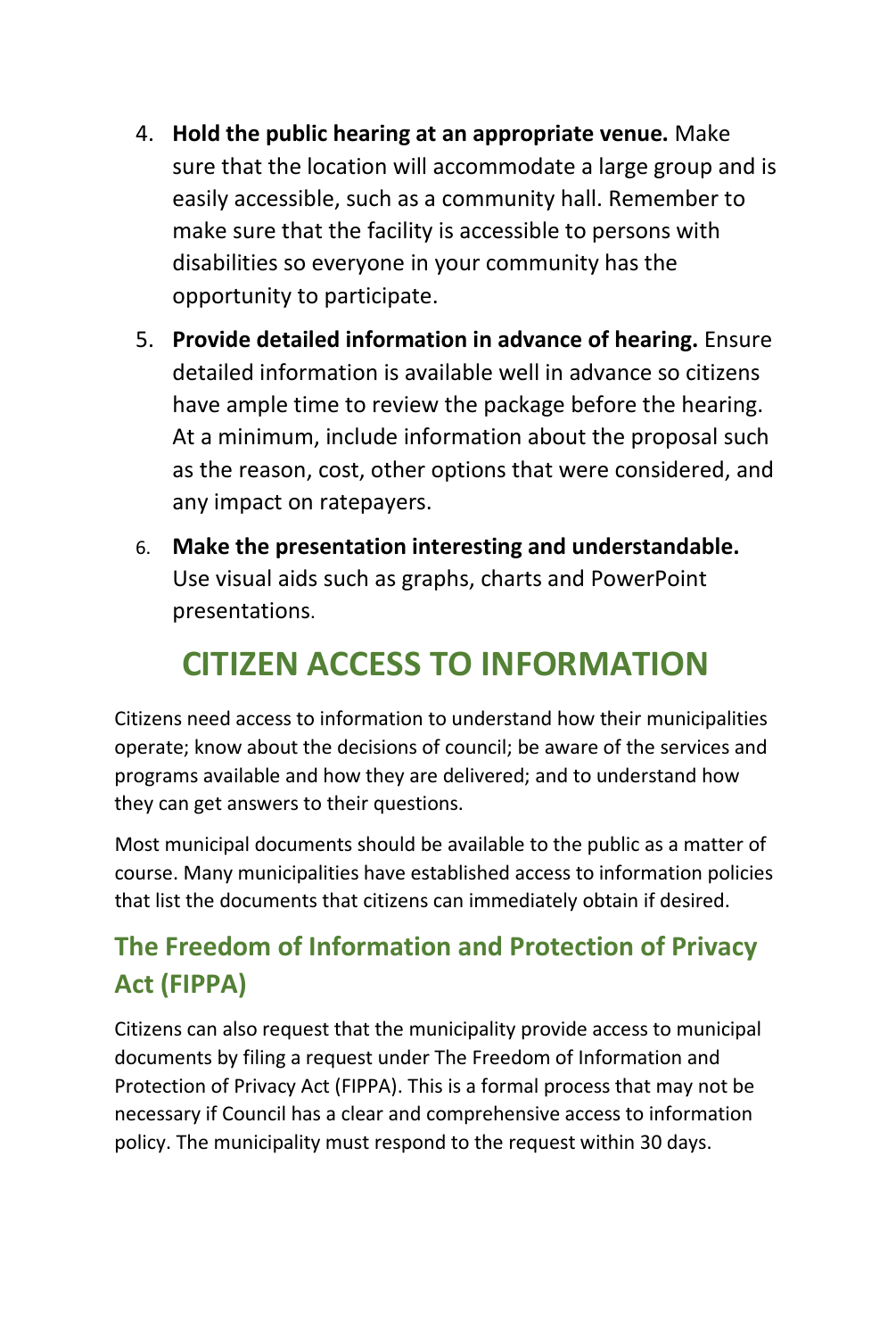Under FIPPA, the municipality is required to provide any citizen access to documents, unless there is a clear reason for keeping them confidential or they contain personal information (e.g., contain information about an ongoing legal matter, personnel records, etc.).

### **Access Rights and Privacy Protections under The Personal Health Information Act (PHIA)**

Municipalities must also protect personal health information that they hold, under PHIA. Municipalities may have personal health information about employees such as information about sick leave or work-related injuries. They may also have information about citizens if they operate an emergency first-responder service or a handi-van service.

Individuals have the right to access their own personal health information that is held by a municipality.

#### **Ombudsman**

Citizens have the right to complain to the Ombudsman if the municipality denies access to a municipal document. The Ombudsman, after an investigation, may recommend that the municipality provide the document. Municipalities are expected to comply with the Ombudsman's recommendations.

If a municipality does not act on a recommendation made by the Ombudsman, the Ombudsman may refer the matter to the Information and Privacy Adjudicator for review. The Adjudicator has the power to make various orders, such as requiring a municipality to give a citizen access to all or part of the requested information, requesting that a municipality reconsider its decision, or confirming a municipality's access decision.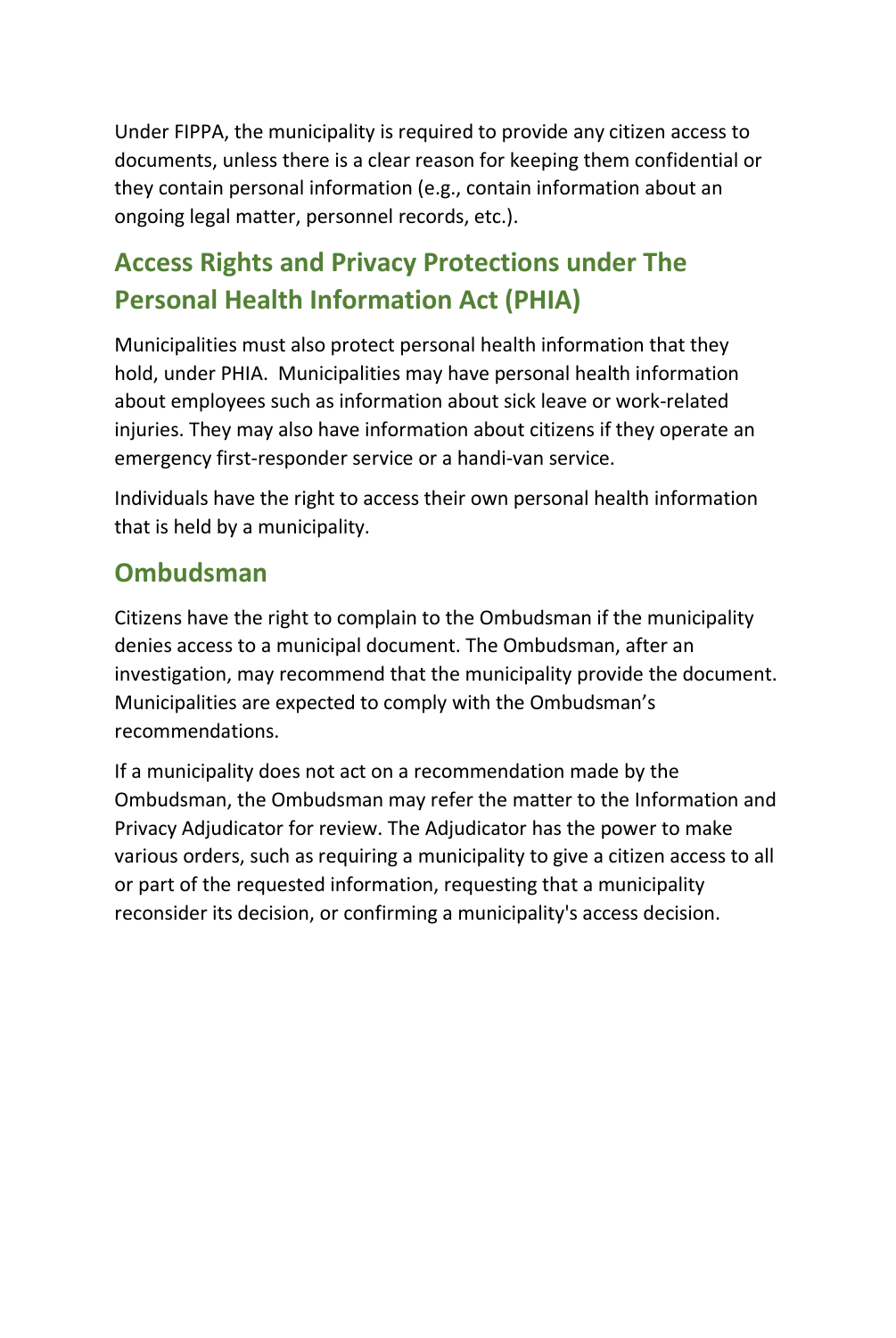#### **Required Access**

Citizens have immediate access to certain documents under municipal legislation:

- Assessment rolls
- Annual financial plan (budgets)
- Financial statements
- Reports of the municipal auditor
- Minutes of council and committee meetings (including Local Urban District meeting minutes), held in public
- By-laws and resolutions of council and resolutions of committees of council (including Local Urban District committee resolutions)
- An Election Finance Statement filed by a registered candidate in an election
- A council member's Statement of Assets and Interests (The Municipal Council Conflict of Interest Act)
- A council member's Record of Disclosure during a meeting (The Municipal Council Conflict of Interest Act)
- A report of the Ombudsman received by council, where required (The Ombudsman Act)

#### **Additional Access**

Council should establish a comprehensive access to information policy to ensure other municipal documents are readily available to citizens. Documents that should be included under the policy and provided to citizens as a matter of course include:

- Council member indemnity and expense claim forms;
- Invoices for accounts payable;
- Tender documents once awarded;
- Development agreements; and
- Conditional use permits and variation orders.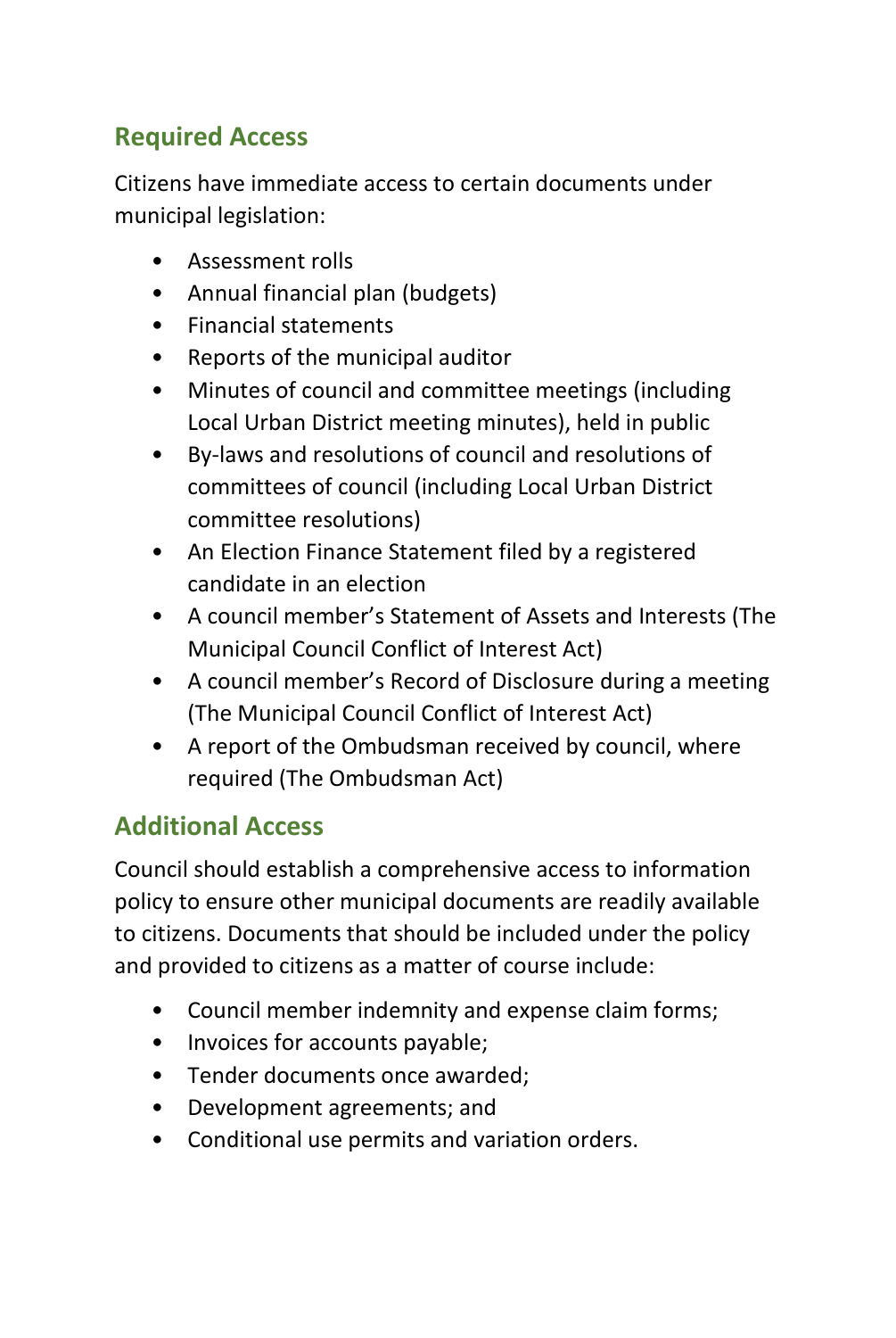Any document that is presented at an open council meeting should be available to the public, as a general rule.

#### **Important**

- Most municipal documents should be publicly available as a matter of course.
- Have key documents readily available in the municipal office, or by posting them on your municipality's website.
- Personal information, including health information, must be protected under FIPPA and PHIA.

### **CITIZEN COMPLAINTS**

Citizens have the ability to file their complaint with The Ombudsman if they do not believe that the municipality has satisfactorily resolved them. The Ombudsman has authority to investigate complaints relating to administrative actions of the municipality or a municipal employee.

#### **Who is the Ombudsman?**

The Ombudsman is an independent body, arm's length from government. The Ombudsman's mandate is to conduct an impartial and objective investigation of complaints about whether Council's policies, such as the municipality's snow clearing or road grading policies, are being fairly and reasonably administered.

The Ombudsman has significant legal authority, and can require the municipality or any person to provide information relating to the matter under investigation and to produce that information if the Ombudsman requests. The Ombudsman can also summon and examine under oath any person who may have relevant information.

If the Ombudsman finds that a person's complaint is justified, the Ombudsman will provide a written report with recommendations to the Mayor/Reeve. The Mayor/Reeve must place the report on the next Council meeting agenda, where Council discusses it in a closed meeting.

The Ombudsman makes recommendations to Council that it deems appropriate to address the complaint that may require the municipality to report back, within a specified timeframe, on how it intends to implement the recommendations.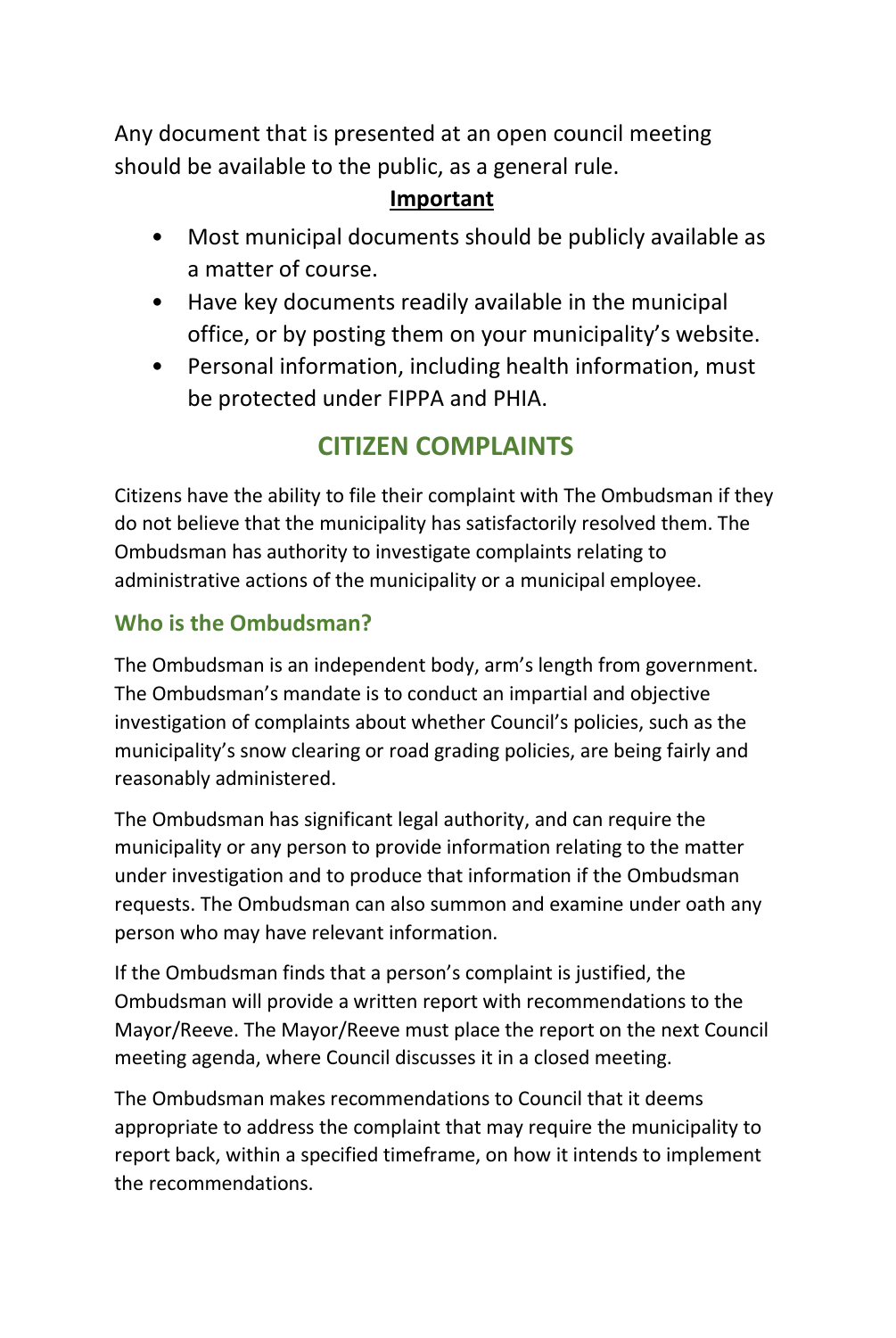If the municipality does not take steps that the Ombudsman believes is adequate or reasonable, the Ombudsman may issue a further report to the Mayor/Reeve. The Mayor/Reeve must make the report public at the next regular Council meeting.

The Ombudsman also shares the results of the investigation with the complainant.

For more information on the Ombudsman visit[: www.ombudsman.mb.ca.](http://www.ombudsman.mb.ca/)

## **Courts**

All citizens have a fundamental right to make a challenge to the Court of Queen's Bench if they believe that a municipality is acting outside or contrary to its legal authority. This would include not following legislated procedures or spending money without proper authority.

The court process is lengthy and often seen as a last resort when other avenues of dispute resolution have failed. Councils should make every effort to work with citizens to address their concerns. Councils are elected by and accountable to their citizens.

## **Important**

- Most citizen complaints can be resolved through discussion.
- Take time to listen to citizens' concerns.
- Citizens have the right to complain to the Ombudsman about the administration of municipal policies and procedures.
- It is expected that municipalities implement all recommendations made by the Ombudsman.
- All citizens have a right to take a municipality to court.